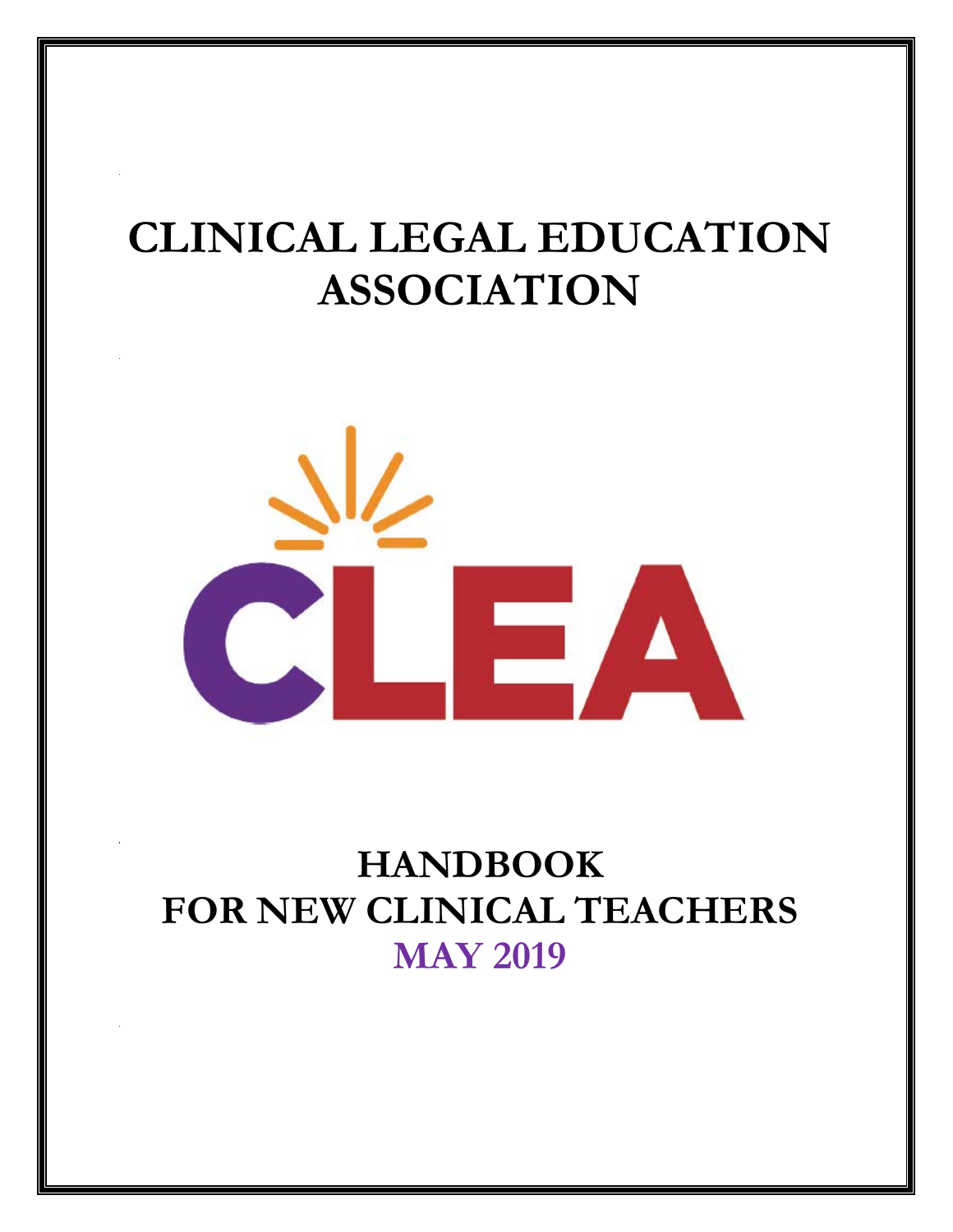FIRST EDITION (1999, 2000) COMPILED BY CAROLYN WILKES KAAS

SECOND EDITION (2001, 2002, 2003, 2004) COMPILED BY ALEXANDER SCHERR

THIRD EDITION (2005) COMPILED BY CHRISTINE CIMINI & CAROLYN WILKES KAAS

> FOURTH EDITION (2007) COMPILED BY KIM DIANA CONNOLLY

FIFTH EDITION (2009, 2011) COMPILED BY LAURA E. MCNALLY

> SIXTH EDITION (2013) COMPILED BY JILL ENGLE GENEVIEVE FAJARDO KARLA MCKANDERS MAE QUINN

 SEVENTH EDITION (2015) COMPILED BY GENEVIEVE FAJARDO BETH SCHWARTZ KELE STEWART

EIGHTH EDITION (2017) COMPILED BY CYNTHIA BATT D'LORAH HUGHES BETH SCHWARTZ KELE STEWART

EIGHTH EDITION (2019) COMPILED BY CHRISTINE CERNIGLIA RACHAEL KOHL PRAVEEN KOSURI ANDREW MAMO NICKOLE MILLER WENDY VAUGHN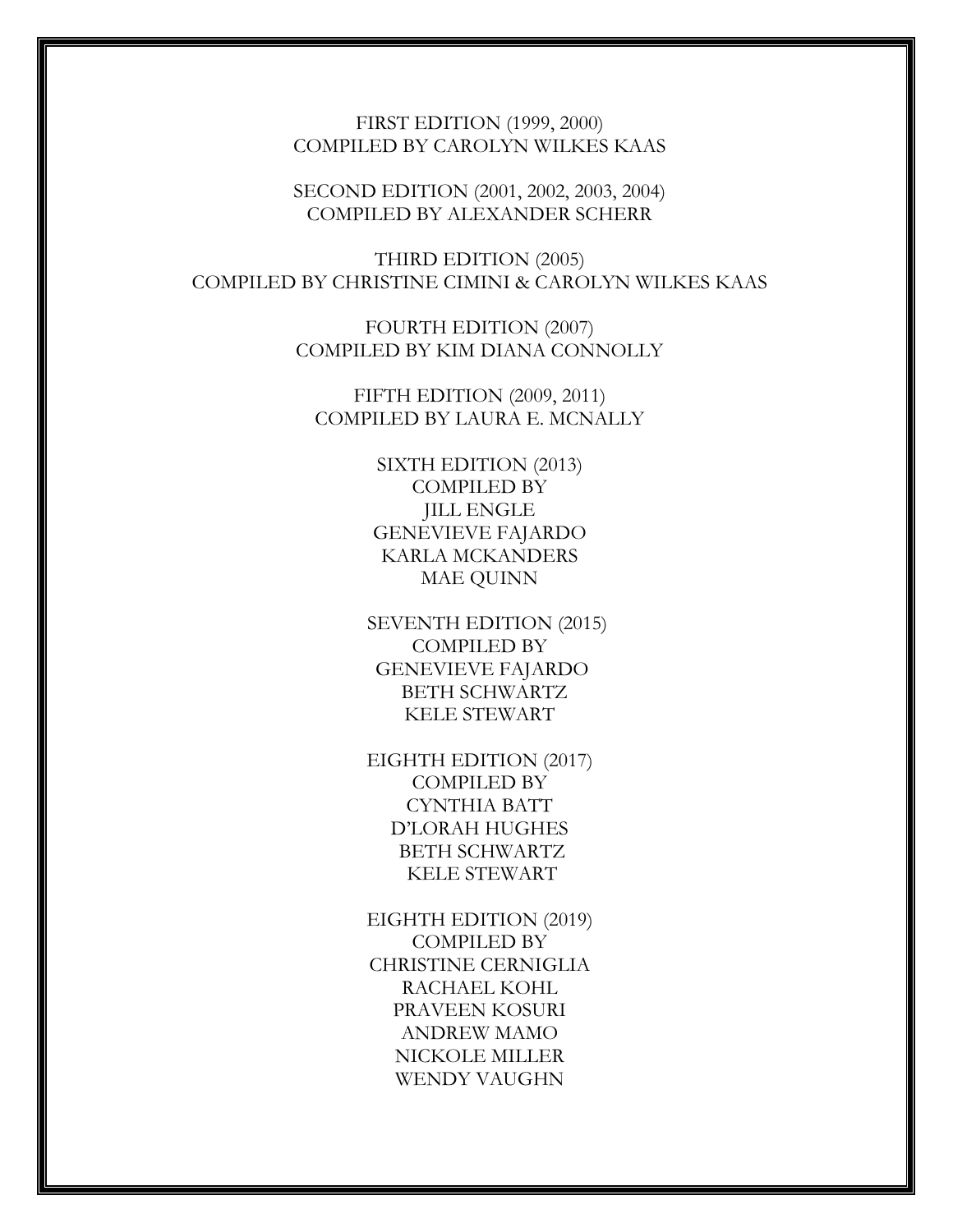### ✦

*2019 CLEA New Clinicians Committee Members*

*Christine Cerniglia, co-chair Wendy Vaughn, co-chair*

Jeff Baker C. Benjie Louis Lauren Bartlett Andrew Mamo Crisanne Hazen Lisa Martin D'lorah Hughes Nickole Miller Rachael Kohl Seema Patel Praveen Kosuri Sue Schechter

Danny Schaffzin

*A special thanks to:*

| Bryan Adamson   | Liz Ryan Cole         | Bob Kuehn               | <b>Beth Schwartz</b> |
|-----------------|-----------------------|-------------------------|----------------------|
| Ty Alper        | Benjamin Faller       | <b>Bob Lancaster</b>    | Hina Shah            |
| Lauren Bartlett | Llezlie Green Coleman | Hector Linares          | Ann Shalleck         |
| Wendy Bach      | Nira Geevargis        | Mary Lynch              | Gail Silverstein     |
| Colleen Boraca  | Brittnay Glidden      | <b>Elliott Milstein</b> | Kele Stewart         |
| Davida Finger   | Leigh Goodmark        | Natalie Nanasi          | Kelly Terry          |
| Cheryl Buchert  | Anne Gordon           | Amy Sankaran            | Colleen Truden       |
| Susan Bryant    | Maritza Karmely       | Alex Scherr             | Cindy Wilson         |

#### **PRODUCED AND DISTRIBUTED BY THE CLINICAL LEGAL EDUCATION ASSOCIATION**

We want to take a moment and thank all of the committee members this year who volunteered in ways beyond all expectations. As the year evolved, many ideas came to fruition through the hard work and dedication of volunteers. From the new programming at the regional conferences to the next edition of the handbook. The incredible contributions from Susan Bryant, Elliott Milstein, and Ann Shalleck for the next generation of clinicians is truly a gift. We hope all of these efforts provide a starting point for new clinical professors to understand their role as teacher and to showcase the deeply rooted philosophy to serve community, including our own clinical community. As co-chairs we are inspired by the passion, work, energy and force of the committee and supporting community. Thank you!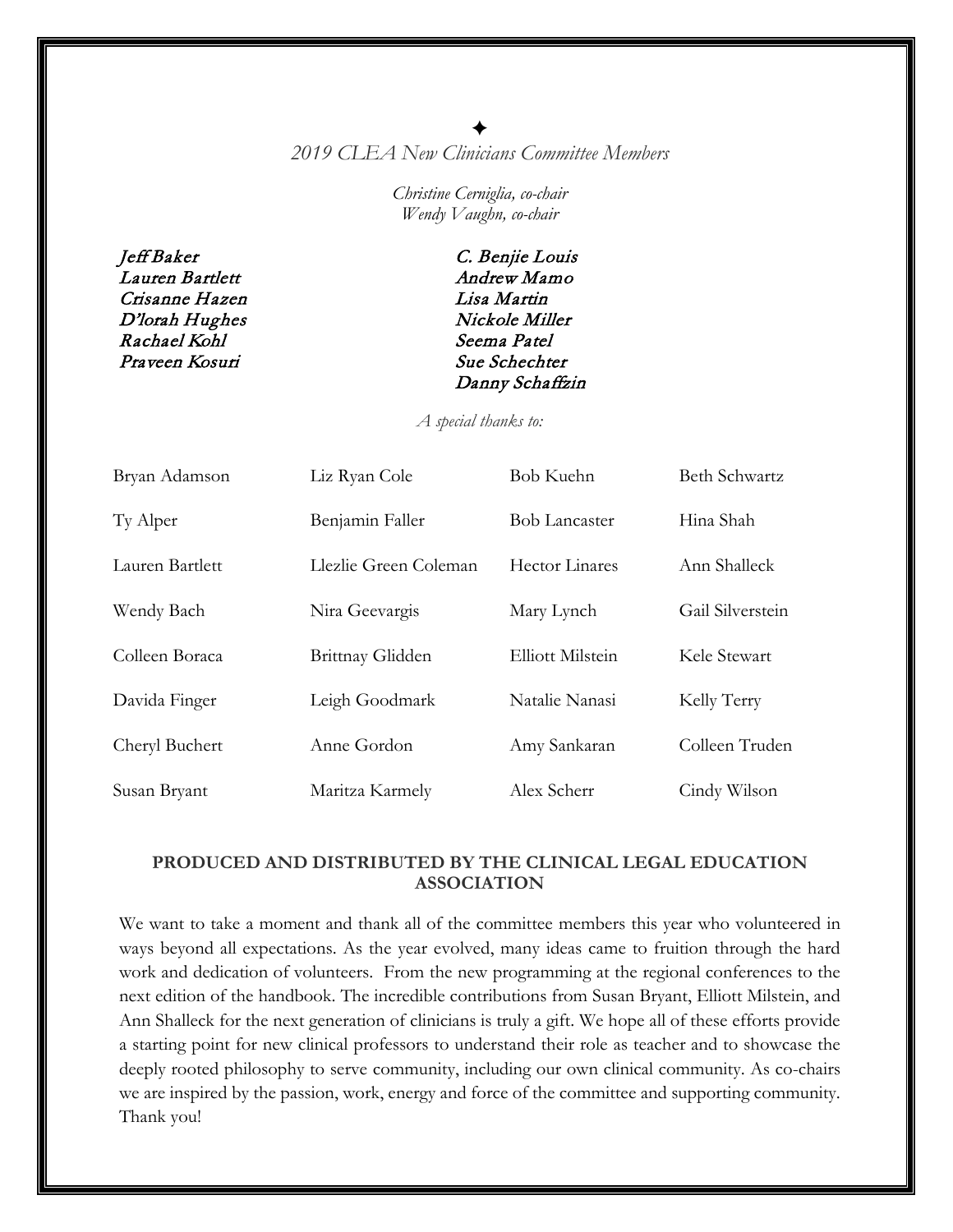# **TABLE OF CONTENTS**

| WELCOME                                                                                | $\overline{4}$ |
|----------------------------------------------------------------------------------------|----------------|
| <b>CLEA MISSION STATEMENT</b>                                                          | 6              |
| THE AMERICAN BAR ASSOCIATION'S ROLE AS THE ACCREDITING BODY FOR LAW<br><b>SCHOOLS</b>  | 7              |
| <b>CLINICAL COURSE DESIGN</b>                                                          | 11             |
| THE CLINICAL SEMINAR: CHOOSING THE CONTENT AND METHODS FOR TEACHING<br>IT              | 11             |
| I. THE CONTENT OF THE SEMINAR COMPONENT                                                | 12             |
| II. CREATING AND USING THE STUDENTS' EXPERIENCES FOR LEARNING - HOW WE<br><b>TEACH</b> | 14             |
| <b>III. A CLINICAL SYLLABUS</b>                                                        | 16             |
| ROUNDS: CONSTRUCTING LEARNING FROM THE EXPERIENCE OF PEERS                             | 17             |
| SUPERVISION: THE BASIC CONCEPTUAL FRAMEWORK [1]                                        | 23             |
| <b>PRACTICE</b>                                                                        | 29             |
| <b>ASSESSMENT</b>                                                                      | 30             |
| STRUCTURAL CONCERNS                                                                    | 31             |
| <b>OVERCOMING OBSTACLES AND BARRIERS</b>                                               | 31             |
| <b>SELECTED BIBLIOGRAPHY</b>                                                           | 33             |
| CLINICAL LEGAL EDUCATION HISTORY                                                       | 33             |
| TEACHING SOCIAL JUSTICE THEORY                                                         | 34             |
| CLINICAL DESIGN AND TEACHING                                                           | 35             |
| EVALUATION AND CRITIQUE                                                                | 36             |
| <b>EXTERNSHIPS</b>                                                                     | 37             |
| RACE, ISSUES OF DIFFERENCE, AND CLINICAL TEACHING                                      | 38             |
| <b>ETHICS</b>                                                                          | 40             |
| <b>GLOBAL EXPERIENTIAL LEARNING</b>                                                    | 41             |
| <b>GENERATIONAL DIFFERENCE</b>                                                         | 42             |
| TECHNOLOGY AND LAW OFFICE MANAGEMENT                                                   | 42             |
| <b>BOOKS</b>                                                                           | 43             |
| <b>FACULTY RESOURCES</b>                                                               | 43             |
| <b>CLINICAL TEXTBOOKS</b>                                                              | 44             |
| <b>WEB-BASED RESOURCES</b>                                                             | 45             |
| <b>CLEA'S 2016 STRATEGIC PLAN</b>                                                      | 51             |
| PROFESSIONAL ORGANIZATIONS FOR CLINICAL TEACHERS                                       | 52             |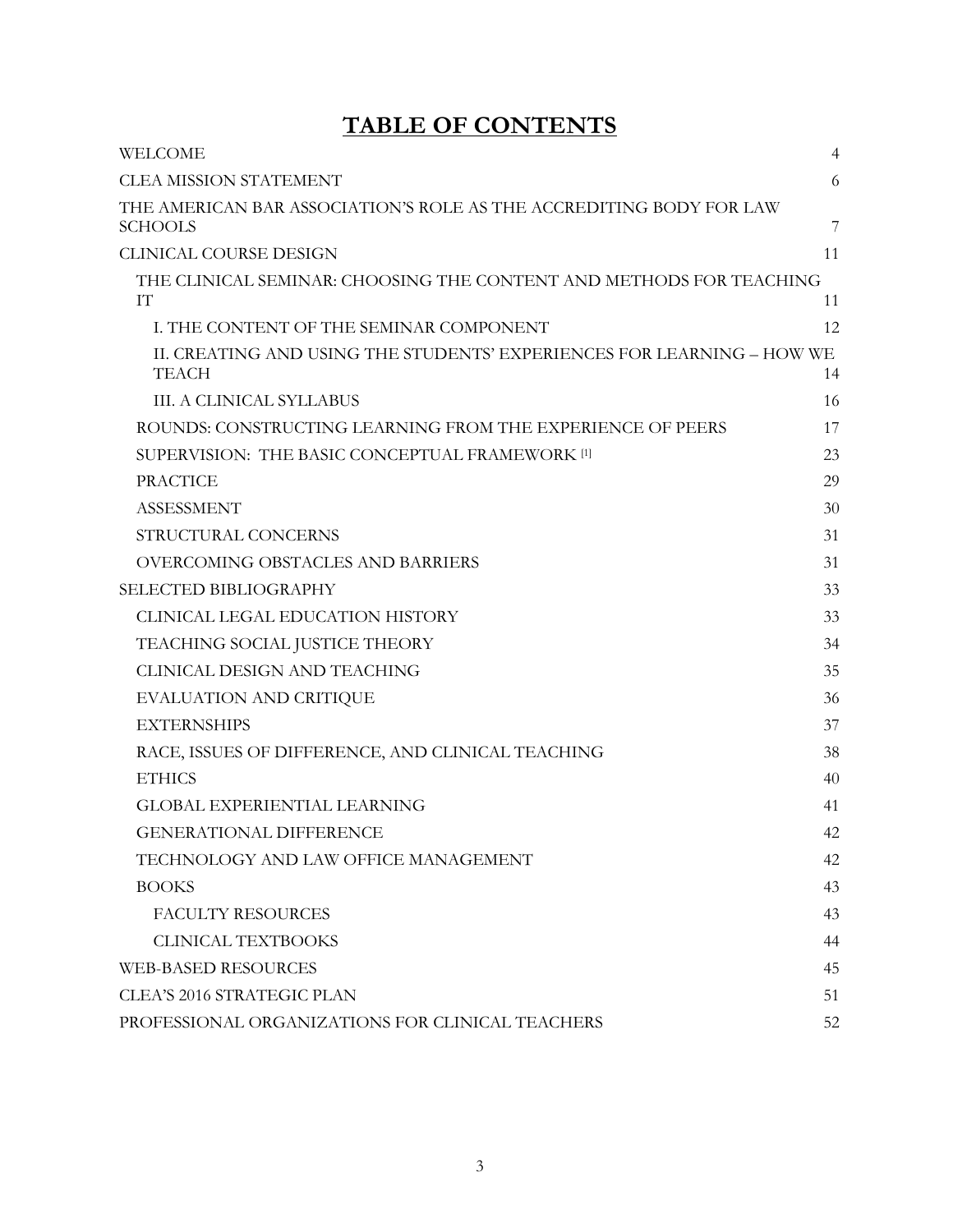# **WELCOME TO THE 2019 NEW CLINICIANS CONFERENCE**

✦

<span id="page-4-0"></span>Dear New Clinicians,

On behalf of the Clinical Legal Education Association ("CLEA") and the Section on Clinical Legal Education of the Association of American Law Schools ("AALS"), we congratulate and welcome you to an exciting, rewarding career as a clinical legal educator. Although CLEA and the Section on Clinical Legal Education are separate entities, we share many of the same goals and interests. We hope that you utilize the resources of and participate in both CLEA and the Section throughout your career.

CLEA is an all-volunteer advocacy group and serves as an independent voice for clinicians on critical issues, including those concerning the accreditation of law schools and the participation of clinicians in the academy. CLEA also serves as a sponsoring organization for a number of initiatives: for example, its Best Practices in Pedagogy Committee has inspired publication of both *Best Practices for Legal Education* and *Building On Best Practices: Transforming Legal Education in a Changing World*, and currently offers the *Teaching Justice Webinar Series*; CLEA's Diversity in Clinical Legal Education Committee is conducting an empirical study of clinical faculty demographics; CLEA's Externships Committee researched and published a study on the incorporation of paid externships into the law school curriculum, and CLEA's Social Justice Issues Committee recently launched a series of blog posts highlighting the amazing work of clinical and faculty around the country in advancing social justice. CLEA also sponsors community-building activities, regional conferences, and annual awards to clinic students across the country, for Outstanding Advocate for Clinical Teachers and for Excellence in a Public Interest Case or Project. CLEA works largely through an extensive Committee structure.

The Section on Clinical Legal Education is one of several sections of the AALS, an educational association of more than 170 law schools representing more than 10,000 law faculty. The Section serves a critical "insider" function within the AALS to ensure clinical perspectives and experiences inform all aspects of the of the Association's work. To that end, the Section supports the collection and dissemination of important data about clinical legal education and advocates for strong AALS responses to issues of concern to clinicians. The Section also provides support for professional development as teachers and scholars via the annual Conference on Clinical Legal Education, webinars and online supervision rounds, the Bellows Scholar Program, annual Works-in-Progress sessions, its sponsorship of regional conferences and programs at annual conferences, a mentoring program, and the Clinicians' Desk Reference. The Section also bestows two awards annually: the M. Shanara Gilbert Award, given to an emerging clinician, and the William Pincus Award, which recognizes career-long commitment and service to clinical legal education. Like CLEA, much of the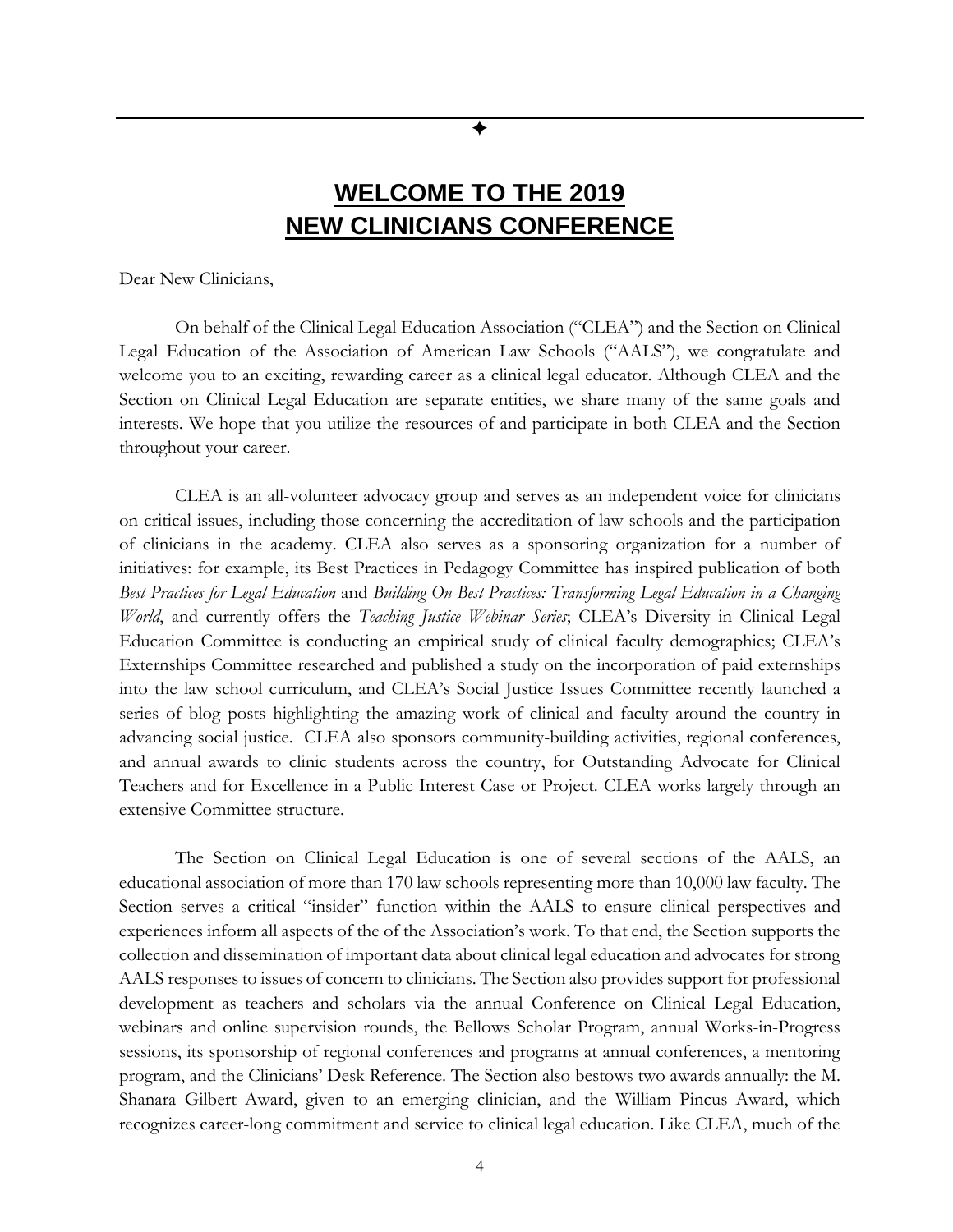Section's work is carried out via its numerous committees.

CLEA and the Clinical Section jointly publish the *Clinical Law Review* and sponsor the annual Clinical Writers Workshop at New York University each fall. Historically, CLEA and the AALS have alternated each year in hosting training meetings for new clinical teachers. In odd years, CLEA has hosted the New Clinicians Conference before the start of the AALS Conference on Clinical Legal Education. In even years, the AALS has offered a New Clinical Teachers Workshop in conjunction with its annual New Teachers Conference.

If you have not done so already, we hope that you will become a member of both CLEA and the AALS Section on Clinical Legal Education. Both offer important opportunities to connect with others in the clinical community and to access resources to advance your career as a clinical legal educator. And both organizations will benefit from the new ideas and vision that you, our newest members, bring to the clinical community.

#### **Lisa V. Martin**

*University of South Carolina School of Law 2019 Co-President, CLEA*

#### **Daniel Schaffzin**

*University of Memphis Cecil C. Humphreys School of Law 2019 Co-President, CLEA*

#### **Patience Crowder**

*University of Denver, Sturm College of Law 2019 Chair, AALS Section on Clinical Legal Education*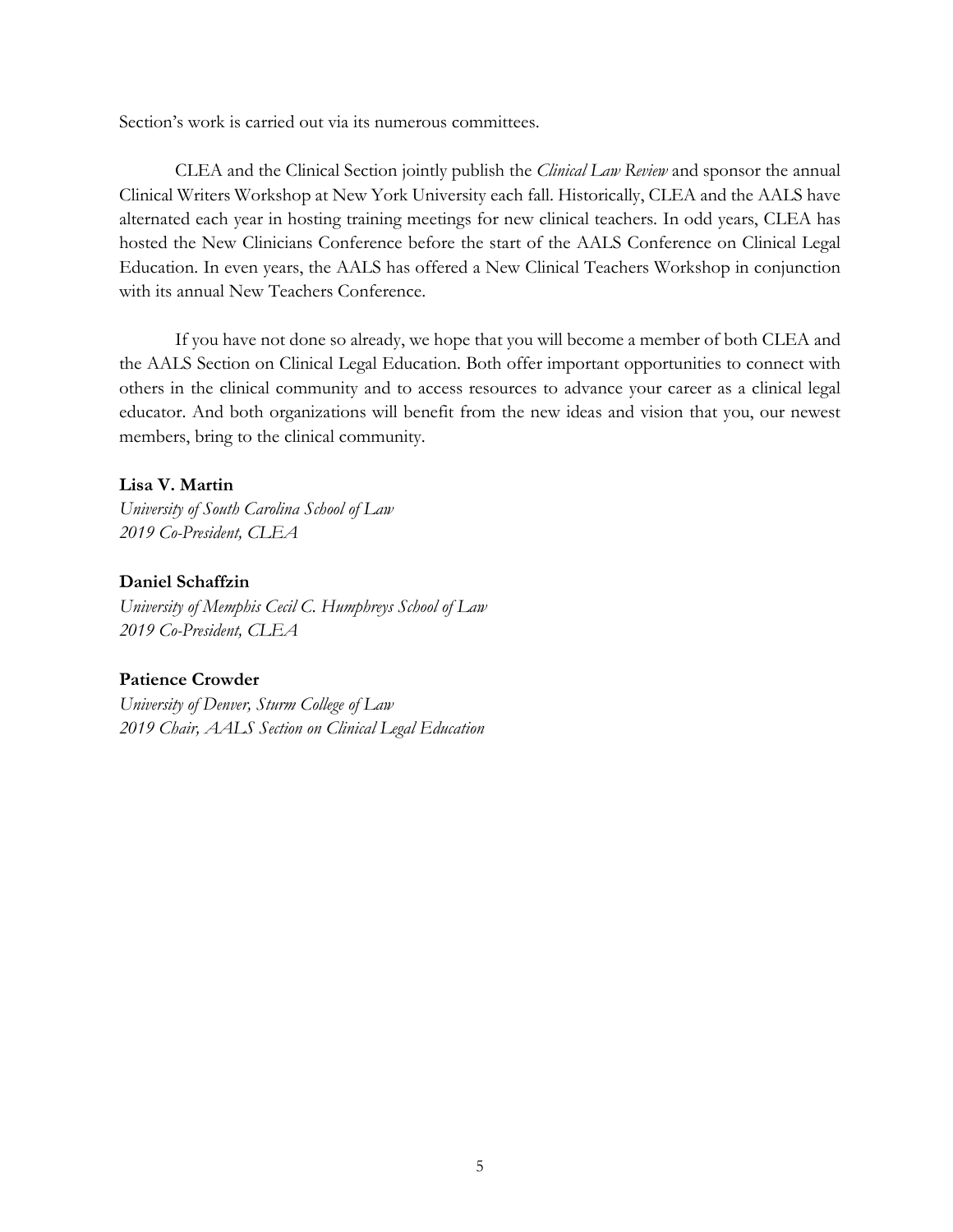# **CLEA MISSION STATEMENT**

<span id="page-6-0"></span>CLEA exists to advocate for clinical legal education as fundamental to the education of lawyers. CLEA and its members seek to:

−Foster excellent teaching and scholarship by clinical educators;

−Integrate clinical teaching and extend its methods into the legal education program of every law school;

−Reform legal education so as to prepare law students for excellent and reflective law practice;

−Advance regulation of legal education that insures the continued vitality of clinical education in law schools; and

−Pursue and promote justice and diversity as core values of the legal profession.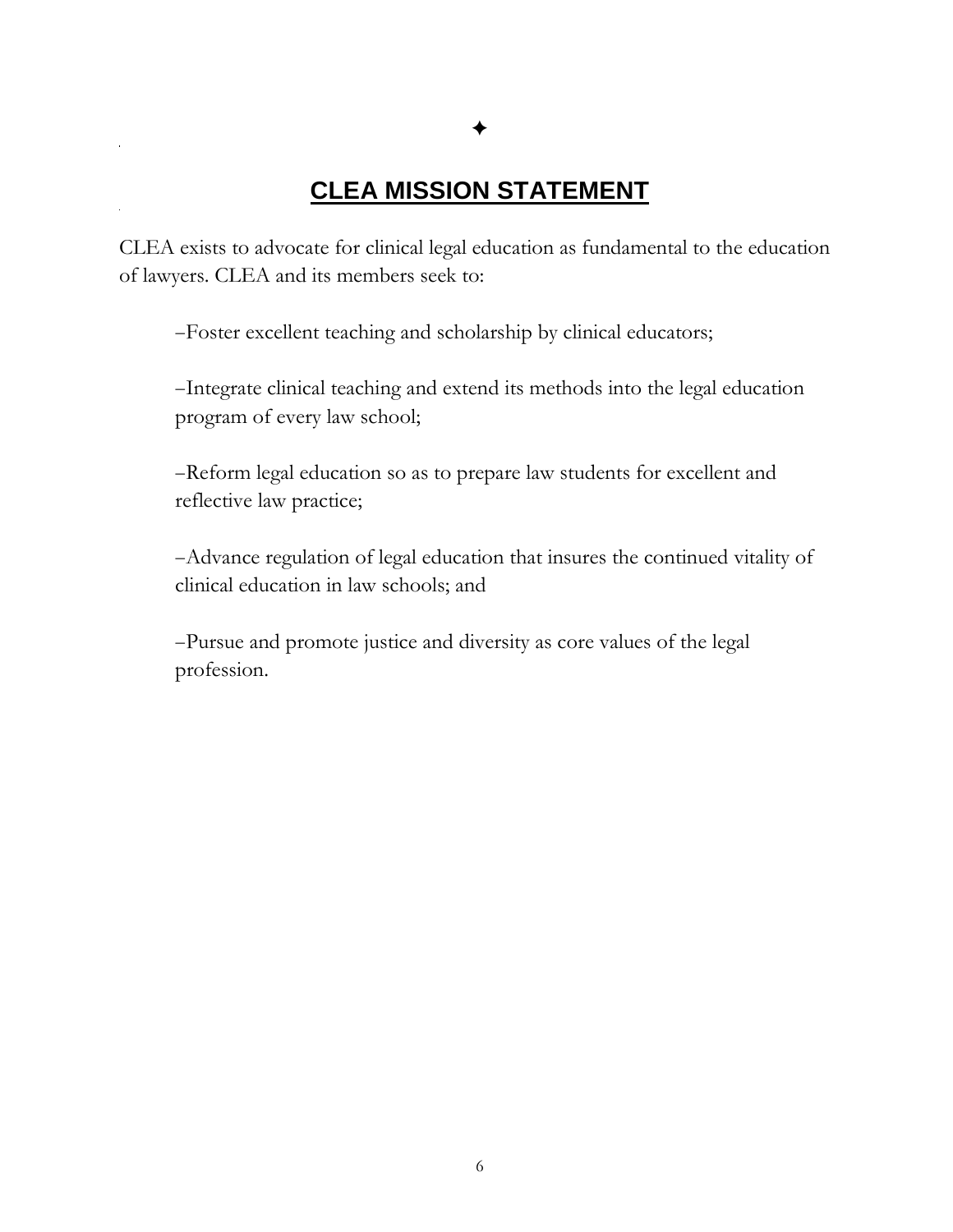# <span id="page-7-0"></span>**THE AMERICAN BAR ASSOCIATION'S ROLE AS THE ACCREDITING BODY FOR LAW SCHOOLS**

#### **ABA Accreditation and its Standards for Approval of Law Schools**

The Council of the American Bar Association's Section of Legal Education and Admissions to the Bar is the recognized accrediting agency for J.D. programs in the United States. In its role as accrediting authority, the Council has adopted Standards and Rules of Procedure for Approval of Law Schools that establish the minimum requirements for all ABA-approved schools.

When seeking initial approval by the Council, a law school must demonstrate its compliance with the Standards. After a law school has been fully approved, the ABA arranges site visits every seven years, to monitor the school's continued compliance. As part of this process, your law school will engage in an extended institutional self-study, involving every aspect of the school's curriculum and administration.

The Standards Review Committee (SRC) is charged by with reviewing proposed modifications to the Standards and making recommendations to the Council. After a multi-year comprehensive review by the Standards Review Committee, in August 2014, the ABA's House of Delegates approved a package of comprehensive revisions to the Standards and Rules of Procedure for Approval of Law Schools. The 2016-2017 Standards may be accessed at: [http://www.americanbar.org/groups/legal\\_education/resources/standards.html](http://www.americanbar.org/groups/legal_education/resources/standards.html)

Set forth below are portions of just a few of the newly-revised Standards that are particularly relevant to clinical and experiential programs.

#### **Standard 303. CURRICULUM**

(a) A law school shall offer a curriculum that requires each student to satisfactorily complete at least the following:

1) one course of at least two credit hours in professional responsibility that includes substantial instruction in rules of professional conduct, and the values and responsibilities of the legal profession and its members;

2) one writing experience in the first year and at least one additional writing experience after the first year, both of which are faculty supervised; and

3) one or more experiential course(s) totaling at least six credit hours. An experiential course must be a simulation course, a law clinic, or a field placement, as defined in Standard 304.

- (b) A law school shall provide substantial opportunities to students for:
- 1) law clinics or field placement(s); and
- 2) student participation in pro bono legal services, including law-related public service activities.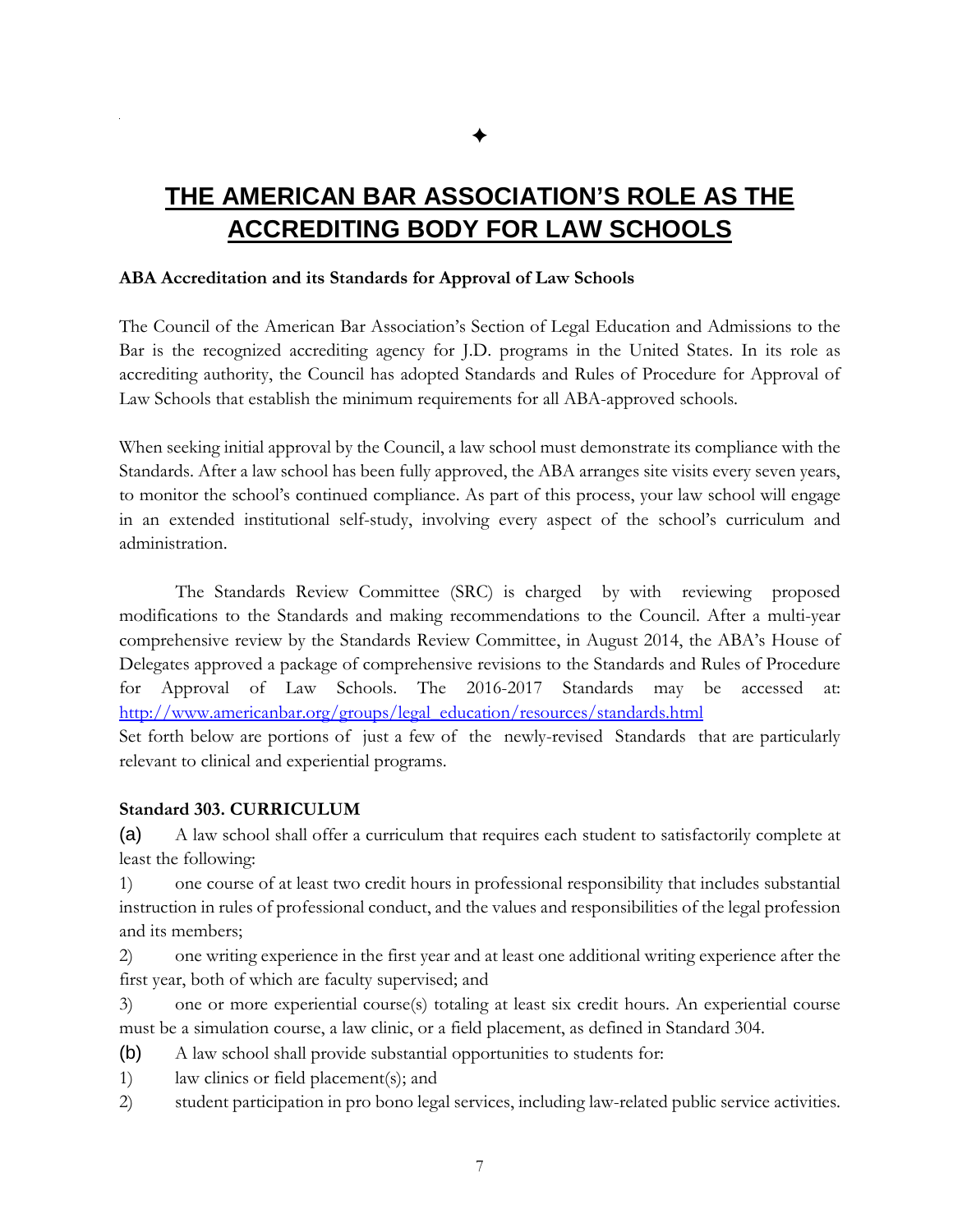#### Interpretation 303-1

*A law school may not permit a student to use a course to satisfy more than one requirement under this Standard. For example, a course that includes a writing experience used to satisfy the upper-class writing requirement [see 303(a)(2)] cannot be counted as one of the experiential courses required in Standard 303(a)(3). This does not preclude a law school from offering a course that may count either as an upper class writing requirement [see 303(a)(2)] or as a simulation course [see 304(a) and 304(b)] provided the course meets all of the requirements of both types of courses and the law school permits a student to use the course to satisfy only one requirement under this Standard.* 

#### Interpretation 303-2

*Factors to be considered in evaluating the rigor of a writing experience include the number and nature of writing projects assigned to students, the form and extent of individualized assessment of a student's written products, and the number of drafts that a student must produce for any writing experience.* 

#### Interpretation 303-3

*Rule 6.1 of the ABA Model Rules of Professional Conduct encourages lawyers to provide pro bono legal services primarily to persons of limited means or to organizations that serve such persons. In addition, lawyers are encouraged to provide pro bono law-related public service. In meeting the requirement of Standard 303(b)(2), law schools are encouraged to promote opportunities for law student pro bono service that incorporate the priorities established in Model Rule 6.1. In addition, law schools are encouraged to promote opportunities for law students to provide over their law school career at least 50 hours of pro bono service that complies with Standard 303(b)(2). Pro bono and public service opportunities need not be structured to accomplish any of the outcomes required by Standard 302. Standard 303(b)(2) does not preclude the inclusion of credit-granting activities within a law school's overall program of law-related pro bono opportunities so long as law-related non-credit bearing initiatives are also part of that program.* 

#### Interpretation 303-4

*Law-related public service activities include (i) helping groups or organizations seeking to secure or protect civil rights, civil liberties, or public rights; (ii) helping charitable, religious, civic, community, governmental, and educational organizations not able to afford legal representation; (iii) participating in activities providing information about justice, the law or the legal system to those who might not otherwise have such information; and (iv) engaging in activities to enhance the capacity of the law and legal institutions to do justice.*

#### **Standard 304. EXPERIENTIAL COURSES: SIMULATION COURSES, LAW CLINICS, AND FIELD PLACEMENTS**

(a) Experiential courses satisfying Standard 303(a) are simulation courses, law clinics, and field placements that must be primarily experiential in nature and must:

- 1) integrate doctrine, theory, skills, and legal ethics, and engage students in performance of one or more of the professional skills identified in Standard 302;
- 2) develop the concepts underlying the professional skills being taught;
- 3) provide multiple opportunities for performance;
- 4) provide opportunities for student performance, self-evaluation, and feedback from a faculty member, or, for a field placement, a site supervisor;
- 5) a classroom instructional component; or, for a field placement, a classroom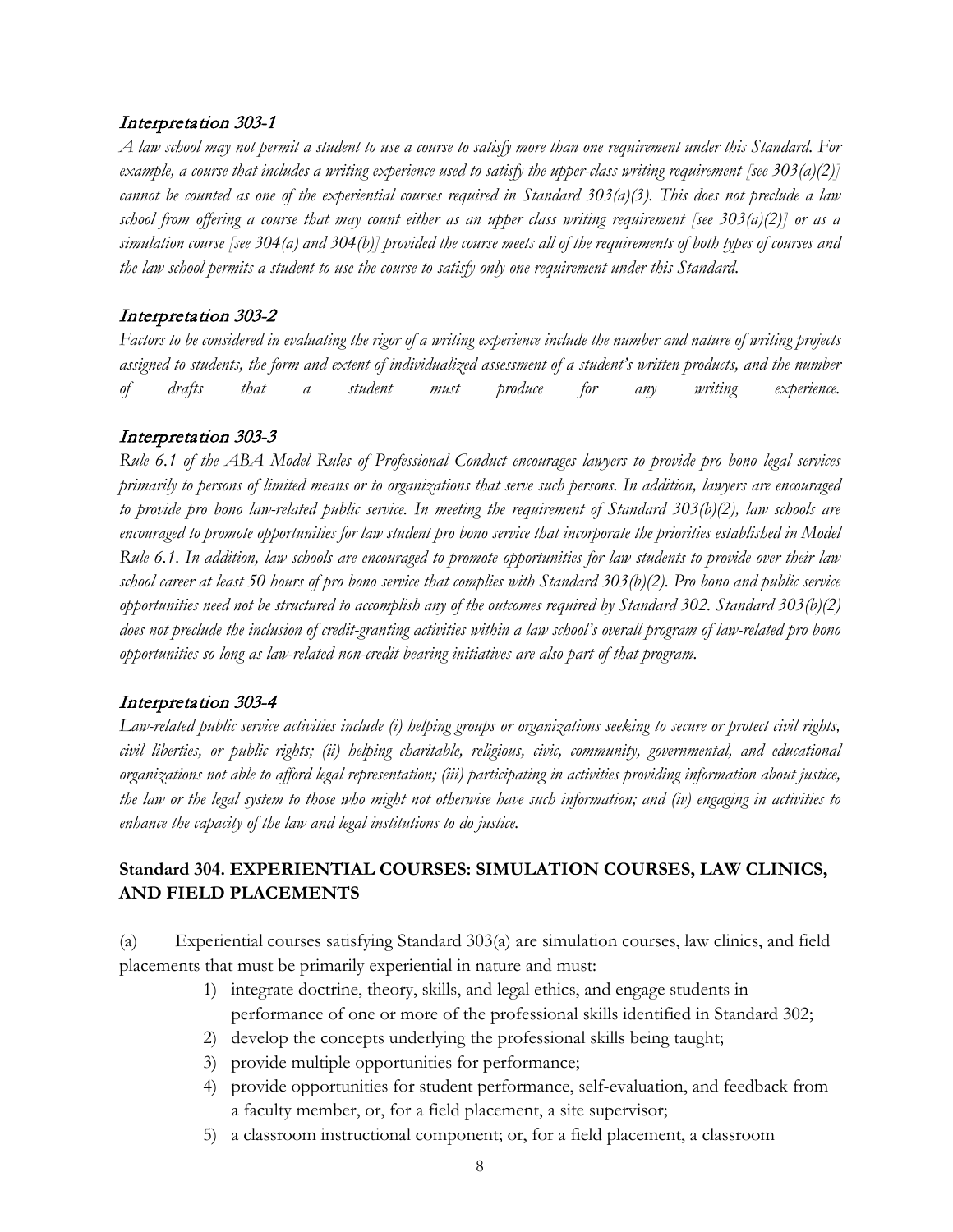instructional component, regularly scheduled tutorials, or other means of ongoing, contemporaneous, faculty-guided reflection; and

6) provide direct supervision of the student's performance by the faculty member; or, for a field placement, provide direct supervision of the student's performance by a faculty member or a site supervisor.

(b) A simulation course provides substantial experience not involving an actual client, that is reasonably similar to the experience of a lawyer advising or representing a client or engaging in other lawyering tasks in a set of facts and circumstances devised or adopted by a faculty member.

(c) A law clinic provides substantial lawyering experience that involves advising or representing one or more actual clients or serving as a third-party neutral.

(d) A field placement course provides substantial lawyering experience that (1) is reasonably similar to the experience of a lawyer advising or representing a client or engaging in other ABA Standards and Rules of Procedure for Approval of Law Schools 2018-2019 18 lawyering tasks in a setting outside a law clinic under the supervision of a licensed attorney or an individual otherwise qualified to supervise, and (2) includes the following:

- (i) a written understanding among the student, faculty member, and a person in authority at the field placement that describes both (A) the substantial lawyering experience and opportunities for performance, feedback and self-evaluation; and (B) the respective roles of faculty and any site supervisor in supervising the student and in assuring the educational quality of the experience for the student, including a clearly articulated method of evaluating the student's academic performance;
- (ii) a method for selecting, training, evaluating and communicating with site supervisors, including regular contact between the faculty and site supervisors through in-person visits or other methods of communication that will assure the quality of the student educational experience. When appropriate, a school may use faculty members from other law schools to supervise or assist in the supervision or review of a field placement program;
- (iii) evaluation of each student's educational achievement by a faculty member; and
- (iv) sufficient control of the student experience to ensure that the requirements of the Standard are met. The law school must maintain records to document the steps taken to ensure compliance with the Standard, which shall include, but is not necessarily limited to, the written understandings described in Standard 304(d)(i).

(e) Credit granted for such a simulation, law clinic, or field placement course shall be commensurate with the time and effort required and the anticipated quality of the educational experience of the student.

(f) Each student in such a simulation, law clinic, or field placement course shall have successfully completed sufficient prerequisites or shall receive sufficient contemporaneous training to assure the quality of the student educational experience.

# Interpretation 304-1

*When appropriate, a school may use faculty members from other law schools to supervise or assist in the supervision or review of a field placement program.*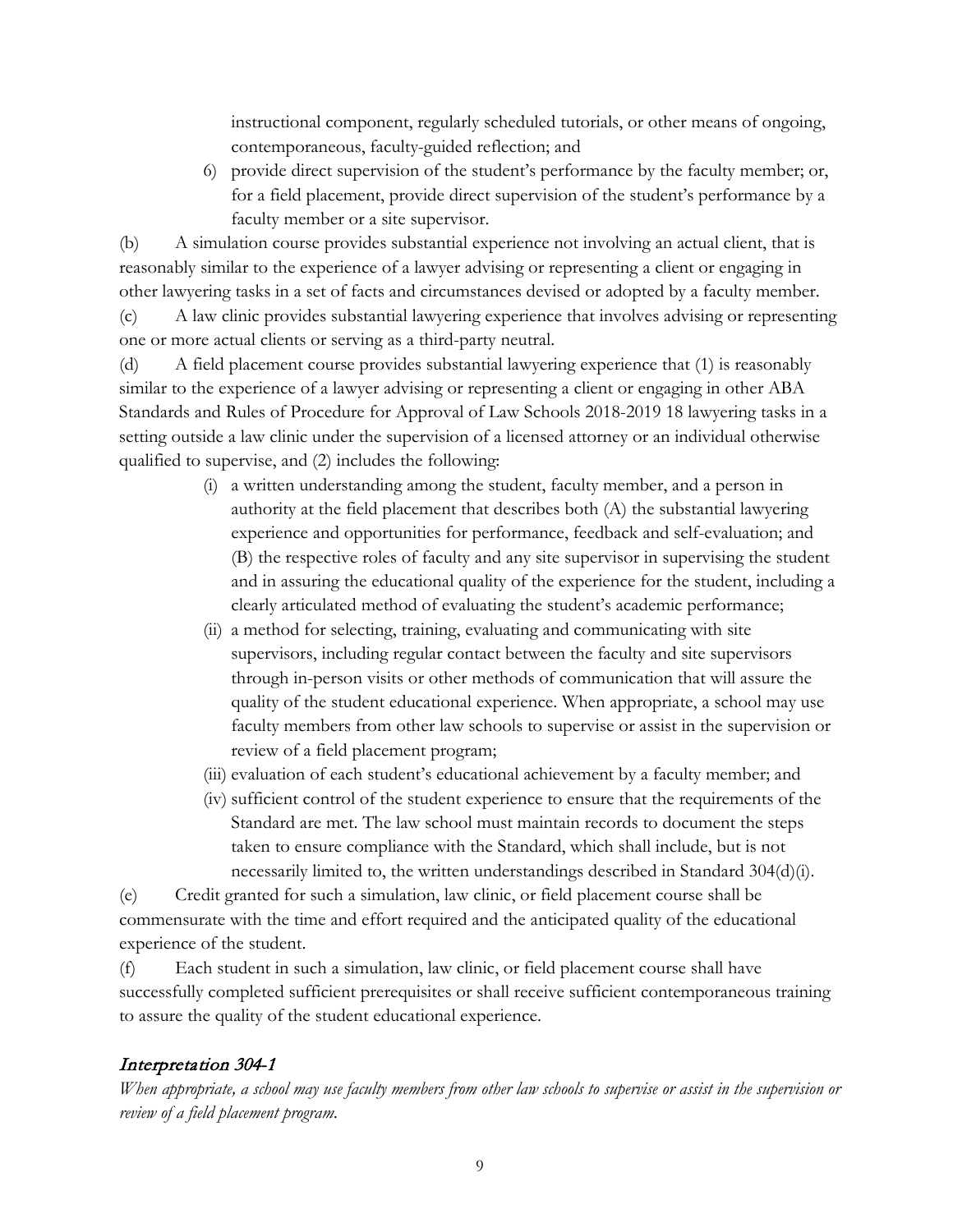### **Some things to think about:**

Standards 303 and 304 are significant in that clinical courses are securely grounded within the law school curriculum. Standard  $303(a)(3)$  mandates a six-credit experiential graduation requirement for all law students. While adding additional elements to the requirement, the threshold is that a course qualify as a simulation, clinic, or field placement1 course by meeting the definitions and criteria of Standard 304. While individual law schools may take different approaches, the Standards do not require that every course which meets the requirements of Standard 304 must also meet the requirements of Standard 303(a)(3).

As you study these Standards, you will note that certain responsibilities are charged directly to faculty. For example, these include all or shared direct supervision of students, the provision of feedback, student self-evaluation, and a classroom component or, for field placement courses, other means of faculty-guided reflection. As of this writing, "faculty" is not defined, and may include tenured or non-tenured, full-time, part-time or adjunct faculty.

The most recent iteration of the Standards lifted the ABA's prohibition against the award of credit for compensated work, often referred to as "paid externships." The decision as to whether to allow students to receive credit for compensated work is a matter left to individual law schools.

Finally, there are other Standards relevant to your work as clinical teachers. Standard 302 discusses Learning Outcomes. Many schools require that every course have identified learning outcomes. Similarly, Standard 314 and 315 requires that law schools utilize formative and summative assessment methods in its curriculum to evaluate student learning and provide feedback. As clinicians, you will want to determine the learning outcomes most appropriate to your courses, and design assessment tools to achieve those outcomes.

As always, if you have questions, do not hesitate to ask!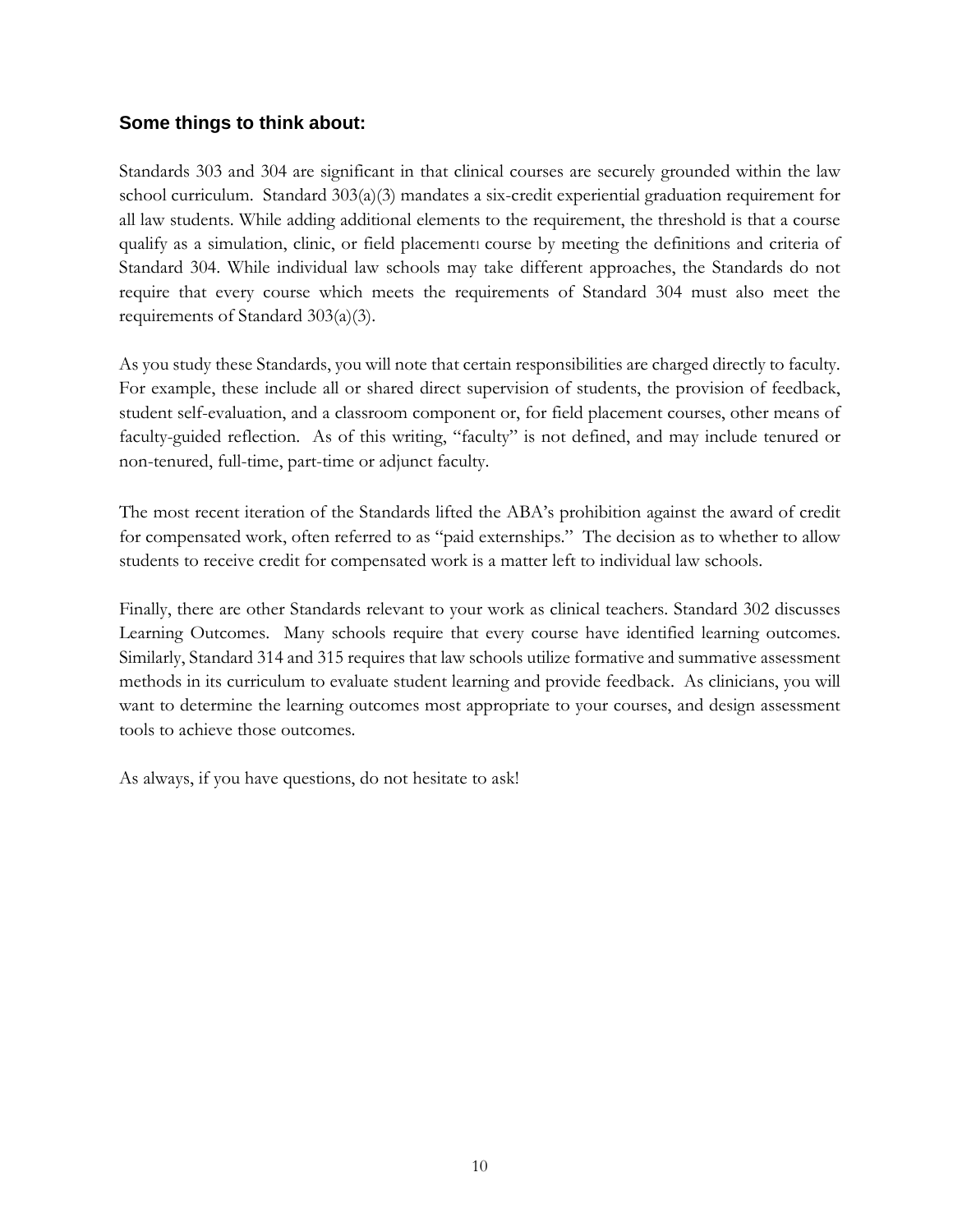# **CLINICAL COURSE DESIGN**

<span id="page-11-0"></span>One of the best, and sometimes worst, parts of clinical teaching is designing your course(s). There exists an enormous diversity in clinical courses around the country and the world. This section is intended to serve merely as a starting point for understanding and thinking about structuring any type of clinical course. Below is a list of some of the many factors and considerations and suggestions about how to get started.

# <span id="page-11-1"></span>**THE CLINICAL SEMINAR: CHOOSING THE CONTENT AND METHODS FOR TEACHING IT**

#### By Susan Bryant and Elliott Milstein

Seminar, Rounds, and Supervision are the pedagogies that clinicians utilize to teach and support students who are engaged in the fieldwork of the clinical course. Ideally, each of the pedagogies works in tandem to achieve the learning goals of the clinical program. Each of these, along with ideas about program design, are discussed in depth in the book, Bryant, Milstein and Shalleck, *Transforming the Education of Lawyers: The Theory and Practice of Clinical Pedagogy (Carolina Academic Press 2014).[1]* 

Clinicians face a broad array of choices about what to cover in the clinic seminar. We identify three factors we use to shape seminar content choices: (1) the importance of grounding the teaching in the students' case work, (2) teaching lawyering at a conceptual level to enable the students to transfer their learning to later practice and (3) identifying critical perspectives needed for practice. Focusing the course on the lawyering process provides structure for our syllabus decisions that respond to local social justice issues and develop additional knowledge and skills needed for casework.

We make choices about how to teach the seminar that are informed by questions about how students learn to become competent professionals. We want seminar learning to enhance and interact with the other learning opportunities in the clinic to build lawyering competence.[2]

In formulating the syllabus, teachers confront an almost endless list of possible topics that students might engage with on their path to being excellent lawyers. Each teacher will make different choices based on a needs assessment and priority setting process. To engage in needs assessment, teachers ask what lawyering theory, knowledge, skills and professional values do the students have and what will they need for clinical and future work? Who are the students? What life experiences and previous coursework will they bring to the clinic? What choices will assist them to become lifelong learners open to new ideas that challenge their reactions and test their assumptions?

In our own priority setting, among the long list of what students need to know, we consider these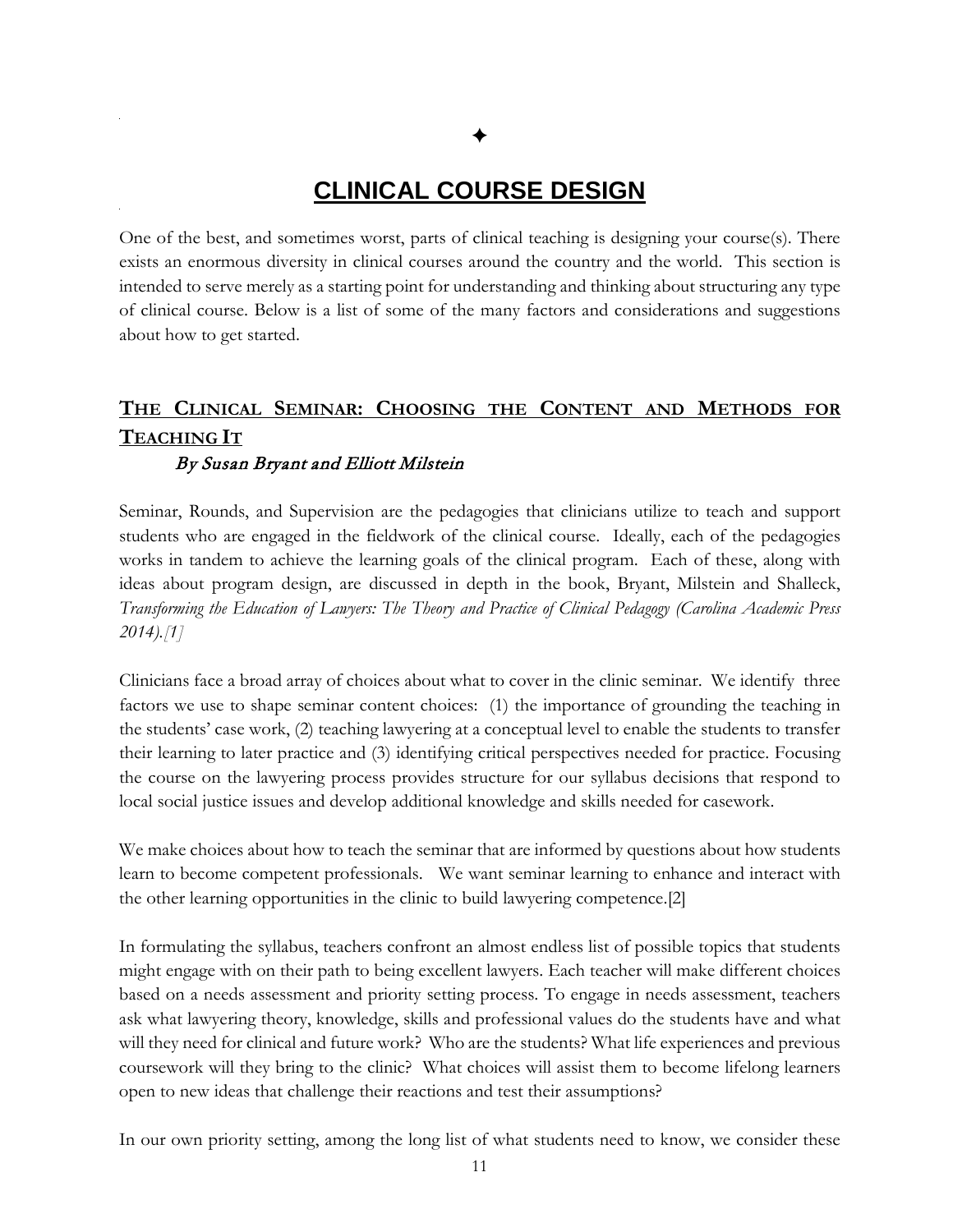questions: what lessons the students are unlikely to learn in practice, what promotes an understanding of the lawyering process, what topics will inform and be informed by the field experience, and what students will be most motivated to learn? Finally, our priorities are also influenced by what professional values and insights about the justice system will best inspire them to embrace the idea that being a lawyer involves becoming a public citizen committed to clients and responsible for social justice.

These questions lead us to three organizing principles that inform our choices for what to include in the clinical syllabus: first, we ground the seminar in the students' practice and make choices that enable students to be competent practitioners in the clinic as well as to learn from the experience. Second, we teach lawyering theory and practice in the framework of the lawyering process. By teaching both theory and practice, we promote greater transfer of learning from the students' clinic work to their future practice. Third, we use the seminar to explore critical perspectives on practice.

### <span id="page-12-0"></span>I. The Content of the Seminar Component

#### **A. Grounding the Seminar in the Students' Practice**

To select seminar topics and develop simulated activities to engage the students' learning, we use the students' practice as a starting point. While narrowly grounding the clinic seminar in the clinic's cases can create a tension with our transfer goals for future practice settings, adult learning theory identifies several reasons for locating learning in the students' experience.

First, this learning theory and our own experience tells us that adults approach learning with a "problem-centered" frame of mind and are more inclined to learn when an obvious immediate benefit results. Thus, student motivation increases when teachers build the seminar from the students' actual legal work, ensuring that their motive to learn what they think they need to know is not frustrated. In representing clients, students discover quickly what they need to know and haven't learned elsewhere and their motivation to learn is high. The more students perceive the seminar readings and classes as relevant to their quest to develop the aptitudes, attitudes, and abilities that they need to be competent, the more likely they are to devote time and commitment to it.

We design problems, role plays, and simulations that engage students in simulated activities similar to ones they do in their cases and projects. Thus, while the topic of forming and sustaining lawyerclient relationships is likely to be a part of every clinical seminar, the particular teaching focus can vary depending upon the work the clinic does. For example, in teaching interviewing in an asylum clinic, we build simulations that not only introduce general client interviewing concepts, but also help students to apply those concepts to the special needs of asylum applicants (traumatized clients from an unfamiliar culture, often without English language proficiency). By grounding concepts and vocabulary of lawyering theory in their casework, we assist them in a life-long project of learning to be better learners from experience by helping them interpret their immersion into lawyer's role. The students' initial, often confused, understanding of their experiences needs structure and meaning for them to learn a process of extracting general understanding from particular decisions, actions or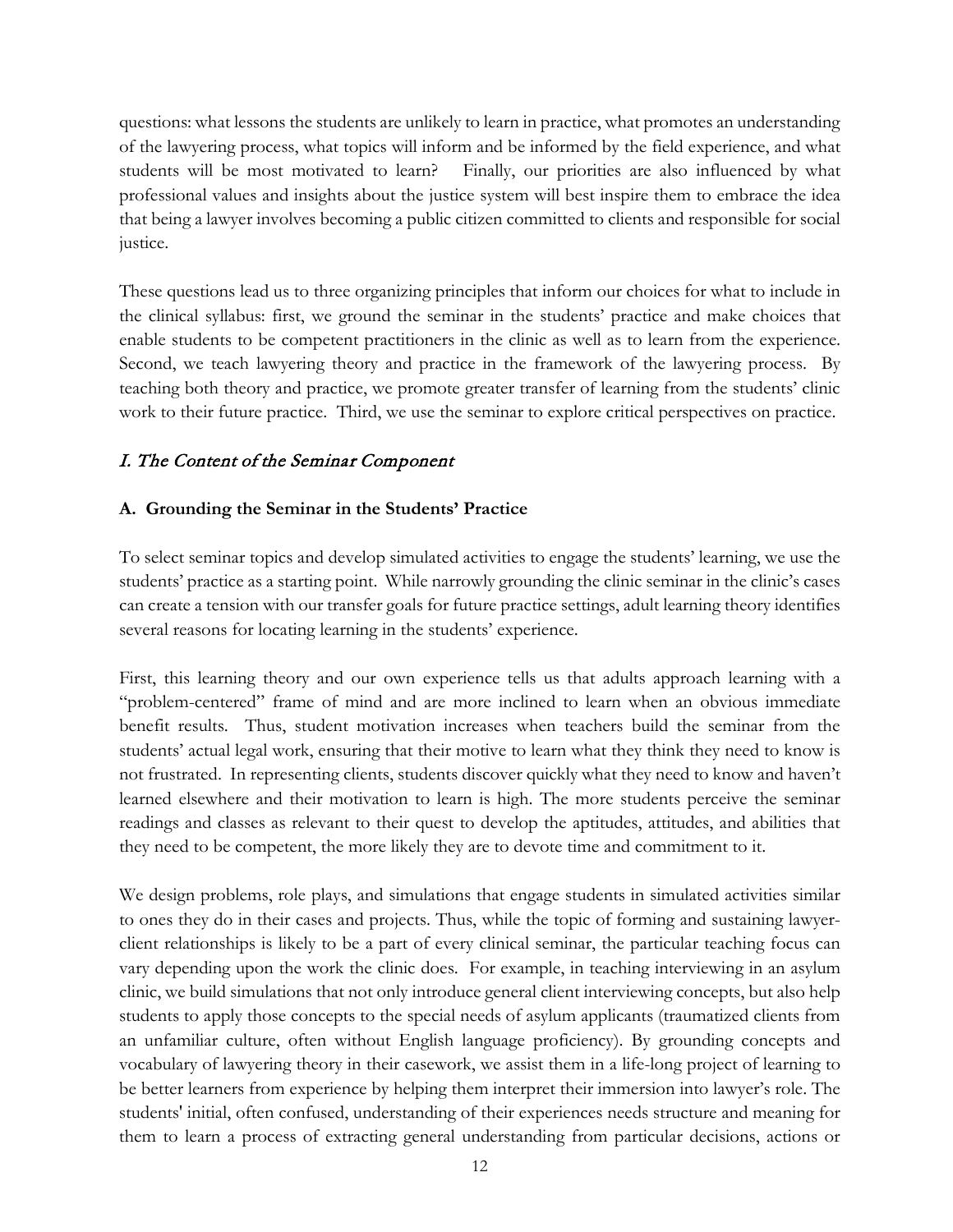events. By using real or simulated case examples, we demonstrate the utility of the theories in actual practice. Using these same concepts while supervising them on cases, illuminates choices that might otherwise have been invisible or to explain something that has occurred.

By grounding the seminar in the students' experiences and assisting them to learn from those experiences, teachers also provide vocabulary and frameworks for thinking through difficult conversation topics. For example, when students learn in seminar a conceptual understanding of the collaborative process as well as the skills needed to collaborate with each other and their clients, their reflections about their collaborative experiences are more sophisticated. They have a vocabulary to describe the successes and difficulties occurring in the collaboration and to talk with one another and their supervisors about their experiences. Finally, efficiency is often promoted when we ground the seminar in the students' practice experience. The seminar's inherent efficiency in comparison to supervision or rounds means that anything that can be, ought to be taught in the seminar. Seminar teaching, typically involving the highest faculty-student ratio with lessons taught to the entire group, avoids teaching the same lessons multiple times in supervision. Thus, we look for recurring themes and skills that cut across everything we anticipate that the students will encounter in clinic. And, by teaching to the whole group, we teach at a level of generality that makes sense across a broader spectrum of experience and creates opportunities for transfer.

### **B. Selecting Topics that Teach Lawyering as a Process with Conceptual, Skills and Ethical Dimensions**

A second organizing principle for selecting seminar priorities is to teach students the whole of the lawyering process, even as we examine some parts in depth. The term "lawyering process," first used by Bellow and Moulton in their book, *THE LAWYERING PROCESS*, describes the work that dominates the life of a practicing lawyer and articulates the collection of theories, skills, and values that lawyers employ. Though teachers may make different decisions about what aspects of the lawyering process to focus on, the lawyering process itself continues to form the core subject matter for the clinical seminar. Through learning lawyering as a process, students see the connection between the various lawyering tasks, understanding not only the individual parts better but also how context of the whole shapes their work. Thus, a lawyering process focus helps students learn that lawyers with the best judgment see the interrelationships among a series of decisions so that each action taken or withheld is understood and undertaken in symmetry to ultimate goals. With this conceptual vision of lawyering, students are better able to transfer seminar and casework learning to their actual later practice, especially when teachers create symmetry between fieldwork and seminar to provide opportunities for students to apply and test the theories they are being taught.

Bridging theory and practice creates both near and far transfer of knowledge and skill. Theory enables students to use knowledge and skills learned in one setting and apply them in another. Near transfer occurs when students apply what they have learned in seminar to the work they will do in the clinic. Because we focus seminar learning using their cases or simulations built on similar cases, students are usually able to transfer the learning to their cases. At the same time, our transcendent objective is further transfer to ensure that what is taught is transferable to the students' later work as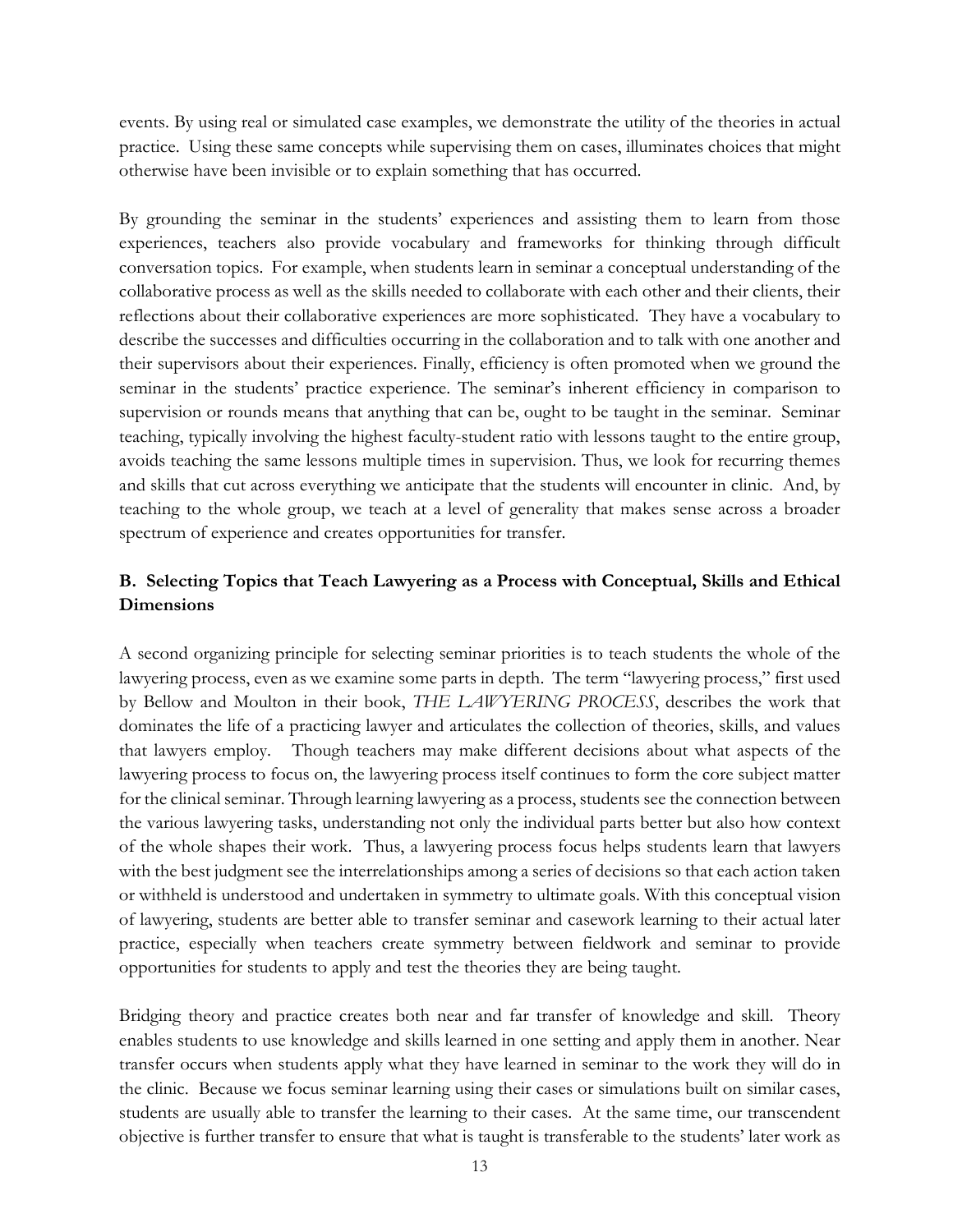lawyers. The theories cannot be too abstract or so complex that students don't understand them as explanatory models that guide their actions or decisions in the clinic. At the same time, we do not want our grounding the clinic seminar in the clinic's cases to be so narrow as to interfere with our goal of teaching that enables transfer to future practice settings. While unable to define the perfect balance point between them, we try to engage both the particular and the general in our teaching when we are selecting syllabus topics.

### **C. Teaching Invisible Lawyering Tasks and Critical Perspectives**

A final organizing principle influencing priorities involves selecting topics that will not easily be learned or systematically taught after law school. We want to teach aspects of the lawyering process that are likely to be invisible to them, or at least difficult to observe in practice. Client interviews, legal counseling, strategic decision making, theory development, case planning, and the like take place behind closed doors and even associates in law firms practicing as part of teams are not necessarily given access to this part of lawyers' work. Young lawyers find role models by watching trials, but they do not always have access to the decisions or, more importantly, the decision processes of the lawyers they watch.

In addition, clinicians have sought to improve the practice of law and have thus developed lawyering theories that are sometimes different than what would be learned by observing or emulating practitioners. An obvious example is client-centered lawyering, developed by and advocated by clinicians to change the practice of many lawyers who reflexively imposed decisions on their clients.

Finally, much about the way law operates in trial courts and in the lives of clients, invisible in the rest of law school, can best be understood when made visible in practice. Exposing students to critical perspectives on the activities of lawyers and the legal system helps them to question and challenge practices that entrench injustice. Things that might appear natural to a lawyer socialized into the existing order, such as mal-distribution of legal services, the shoddiness of practice in "poor people courts," and the ways that race, gender, sexuality, disability, and other similar factors affect outcomes, can be analyzed so that our students can see roles for themselves in promoting reform.

# <span id="page-14-0"></span>II. Creating and Using the Students' Experiences for Learning – How We Teach

Clinical seminar classes employ multiple experiential approaches and therefore tend to appeal to auditory, visual, and kinesthetic learners. By varying the approach in each class and from class to class to appeal to a broad range of learners, teachers promote energetic classroom engagement.

In addition to providing multiple opportunities for students to learn by doing, our approach to seminar learning includes these additional features: a conceptual approach to teaching lawyering; an approach to teaching skills that involves a developmental process; connection of simulated and real practice; and using student experience to teach lessons about substantive and procedural justice and professional role.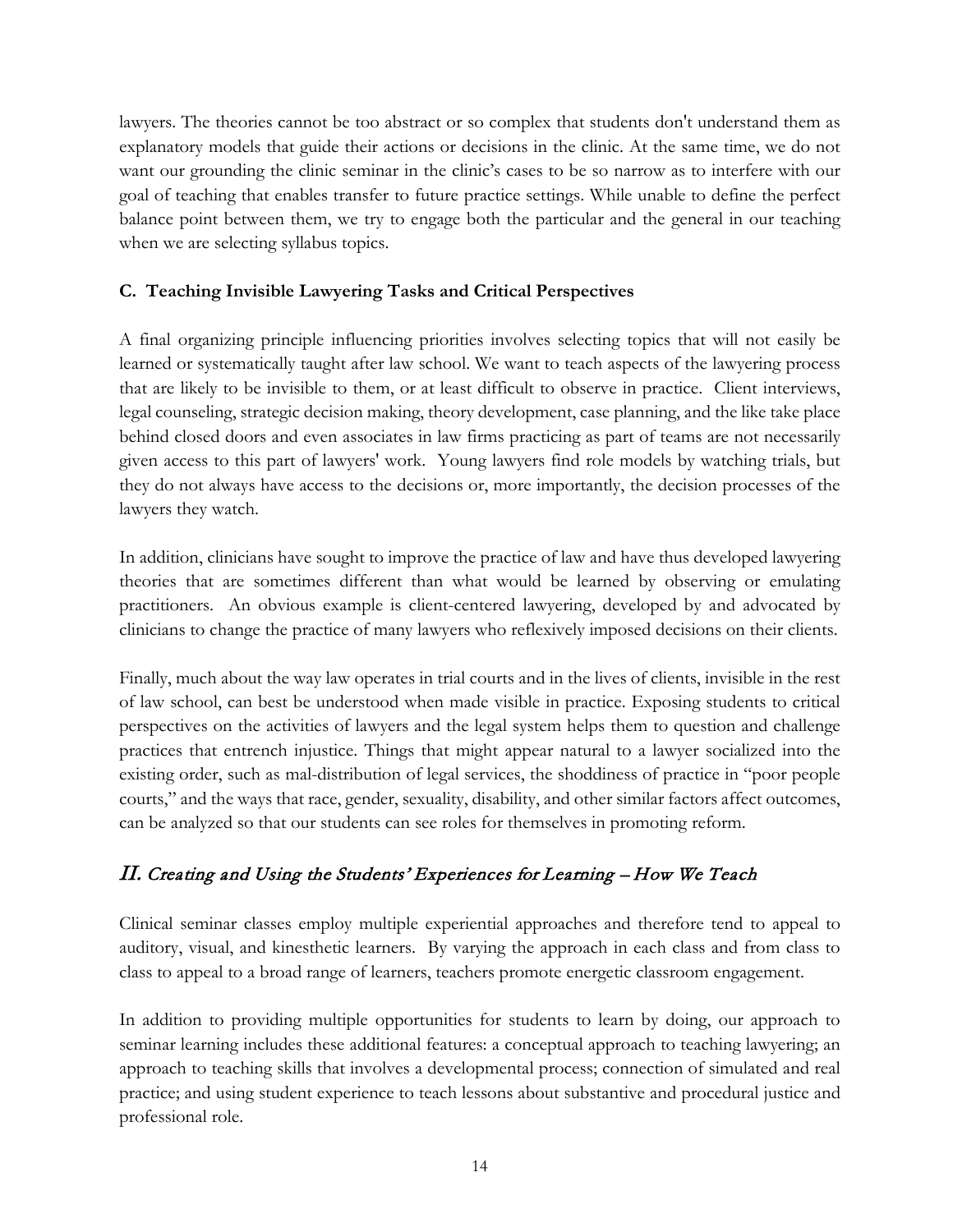#### **A. Teaching Lawyering Theory**

We have a strong commitment to teaching a conceptual approach to the practice of law through teaching lawyering theory. We use a variety of synonyms for "lawyering theory" including frameworks, concepts, insights, generalizations, or explanations. The theory we teach students has a number of component parts. First, lawyering theory gives a conceptual framework for the various lawyering tasks providing students structural and conceptual models for application and testing. For example, students learn interviewing concepts like active listening, narrative storytelling, and case theory development. They learn suggested structures for the first client meeting. Through lawyering theory, students also learn essential, recurring questions embodied in lawyering process and lawyering tasks such as, how client-centered lawyering shapes the lawyering process and lawyering tasks.

In planning to teach almost anything including lawyering theory, teachers ask what should I tell or show students and what do I want students to discover? In our own teaching, we adopt different approaches of teaching lawyering theory depending on how we answer this question. If we decide that showing the student will work best, we use an interactive presentational approach, taking the lead to provide the structure and examples for students. Through clear frameworks and multiple applications and examples, students can see the theory in action.

If we want students to discover, we provide opportunities for students to engage in their own theory development. This approach, known in pedagogical theory as constructionism, allows students to construct knowledge. Most often, we use some combination of the two approaches in our classes depending on how difficult the concepts are to learn, whether discovery and experience is needed for true understanding and how much time we have to devote to the learning.

#### **B. Skill Development through Practice**

In addition to learning conceptual lessons about lawyering, students need instruction in and practice in skills to put the theory into practice and accomplish the aims of the theory. While the theory informs how to deploy the skills to maximum effectiveness, the acquisition of skills shows the student how to behave and enables the student to carry out their goals. We do not separate the instruction of lawyering theory and skills. Instead, we move back and forth between concepts and skills, teaching vocabulary and practices for each that are needed to perform a variety of lawyering tasks. Practice is an essential part of the learning process of skill development and the seminar is a place to begin that practice. By teaching lawyering tasks at both conceptual and skill levels, we enable students to see a range of "right" choices in a lawyering task. With this theory and practice approach, each student performs in role with her own unique approach.

#### **C. Assuming Professional Role, Adopting Professional Values**

Another important aspect of integrating theory and practice involves engaging students in developing a normative vision of professional role and connecting this vision to their practice. As students examine what it means to be a lawyer by being a lawyer and learning from that experience, the clinical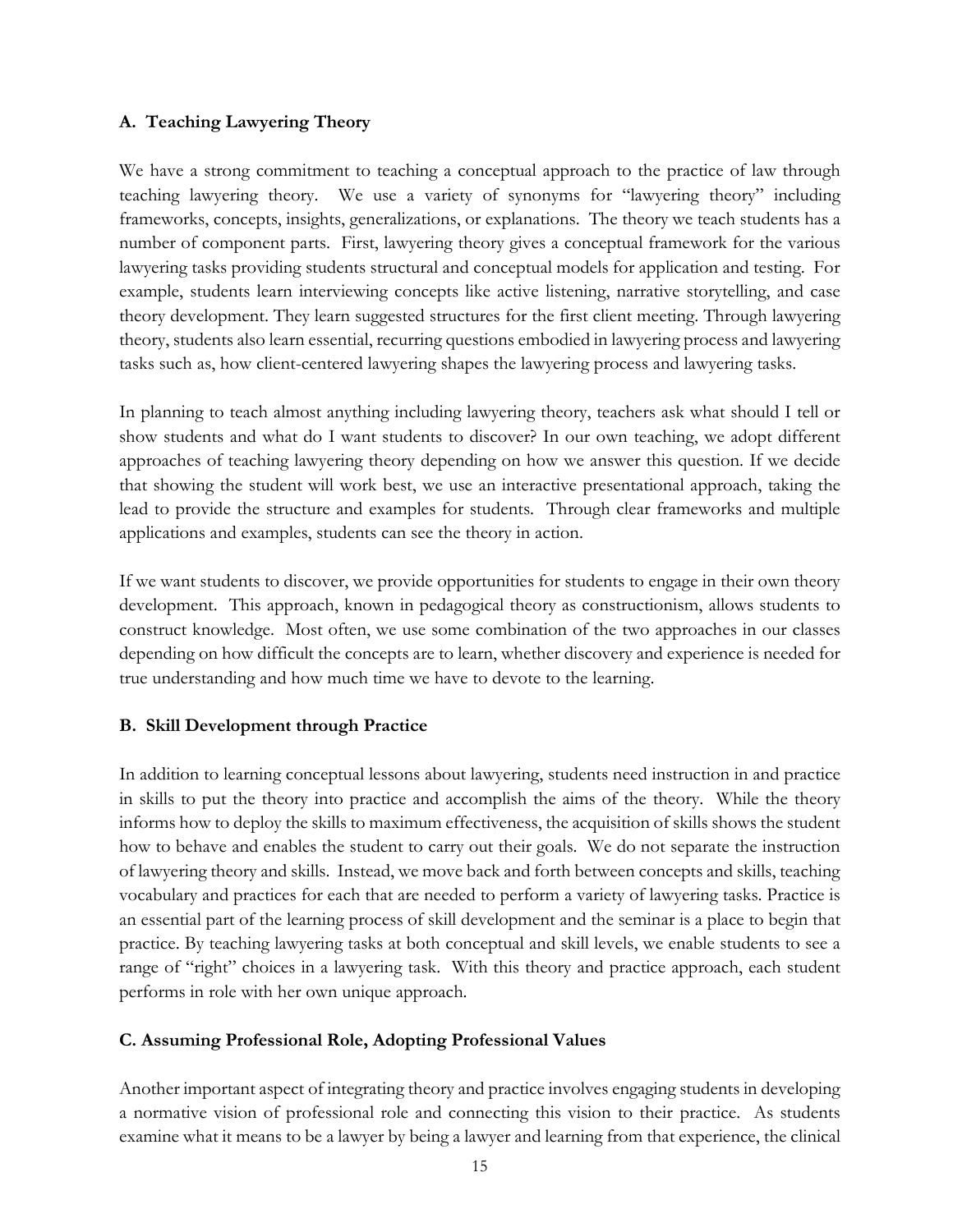teacher is in a unique position to help shape this normative vision and to enable students' acquisition of skills needed to realize this vision. While supervision provides the best opportunity to engage the individual student about the role and ethical implications involved in client representation, the seminar often engages questions of professional role and values both explicitly and implicitly as teachers teach lawyering skills and theory.

In the clinical seminar and practice, we teach three different kinds of values: (1) those associated with belonging to a self and peer-policing professional community, including integrity, respect, competence, taking responsibility for our actions, and commitment to unbiased behavior; (2) those associated with undertaking responsibility for another, including hard work, loyalty, commitment, empathy, connection, and zealous advocacy; and (3) those associated with responsibility for a just legal system including ensuring access to legal information and the legal process through pro bono work and support of legal service providers, and seeing oneself as a public citizen responsible for substantive and procedural justice, including counseling clients to take into account others and the public. In the seminar, teachers prepare students for the assumption of the responsibility for another and the ethical and moral issues imbedded in that assumption. In teaching lawyering theory and skills, teachers articulate a normative vision both through assigned materials and through the choices about what to teach in the seminar. In simulations, teachers begin to teach sensitivity to ethical and role issues that will be useful to the students as they begin to make consequential decisions in the real world. This facilitated assumption of role is designed to allow students the opportunity to see professional norms in action and begin to answer questions for themselves about how they will behave as a lawyer and why.

# <span id="page-16-0"></span>III. A Clinical Syllabus

After engaging in needs assessment and identifying priorities, the clinical teacher designs the syllabus, identifying clusters of classes on particular topics to form key units. Because we want to teach students relevant lawyering theory and give them practice opportunities, we typically organize classes in units involving one or two sessions built around readings, short lectures, small group and large group discussions, and role plays that introduce goals, concepts, methods, and values questions.[3] When possible, a simulation or other out-of-class activity follows this introduction with faculty providing individual feedback. A final class in the unit is built upon examples from the students' simulation experience, permitting a more informed and deeper discussion.

Because, we are focused on teaching the lawyering process as well as teaching individual lawyering tasks, we often use one simulated case-file for the whole semester or for a series of classes and sequence the units, allowing students to see how to develop a case and the inter-related aspects of their work.

While the Lawyering Process forms the backbone of the clinical course, the units often look different depending on the particular clinic's work. Syllabus topics also emerge from the type of clinic, the nature of the careers that students are likely to have, or problems or justice issues that that arise during the semester.[4]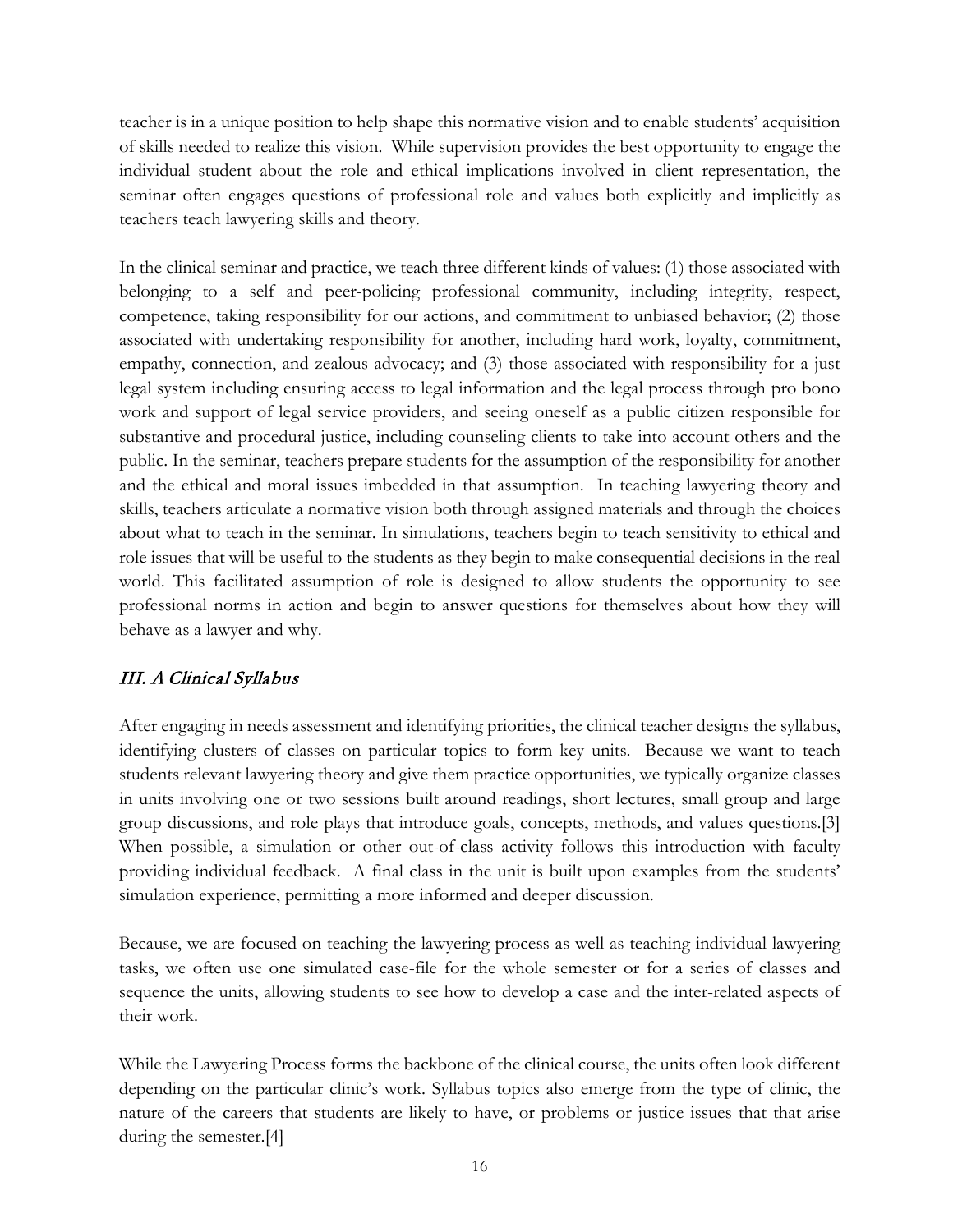Finally, in designing the syllabus, the teacher should pay careful attention to sessions at the beginning and end of the semester. The beginning seminar session is often an introduction to the whole clinical experience as well as the classroom seminar and careful attention should be paid to how we use that session to identify our expectations and engage the group using approaches that model the engaged participation that we expect. Sessions at the end of the semester and the end of year-long clinics are opportunities for synthesis and closure. We use the opportunity to say goodbye. We also use these sessions to recall and name significant learning, to identify how the experience and their classmates have aided each student's learning, and to ask students to gather their thoughts about the kind of lawyer they want to be.

[4] See Chapter Three at 48 for a sample syllabus for a clinical course.

# <span id="page-17-0"></span>**ROUNDS: CONSTRUCTING LEARNING FROM THE EXPERIENCE OF PEERS** By Susan Bryant and Elliott Milstein

Rounds, one of four methodologies employed in a clinical course, involves facilitated conversations in which students discuss their cases and projects and learn from the experiences of the group.[1] Rounds conversations allow students to develop a broader understanding of lawyers' work, to see commonality in their legal work, and to gain support from a group of colleagues. Because rounds involve the experiences of many, students are better able to move from particular experiences to more general understanding, including previously hidden patterns of injustice. As students learn from and assist each other, rounds help develop a professional community of practitioners with a developing sense of professional identity.

For example, in a rounds focused on initial interviews, students hear some of the dilemmas encountered by their colleagues and share their own. Together the students learn that they engaged in common struggles and that collectively they have strategies for overcoming them. They may also see connection between the clients' stories and begin to see some of the social justice issues in their practice.

In rounds conversations, students hear about their colleagues' cases, and their colleagues' relationships with clients and others; they come to have a detailed understanding of their classmates' legal work. Although supervision uses the same case experience for conversation as does rounds, supervision is focused more narrowly on the individual learning of the students handling a case and upon the concrete needs of the case. In contrast, rounds conversations can be more fluid and located

Endnotes for "*The Clinical Seminar: Choosing The Content and Methods for Teaching It":*

<sup>[1]</sup> This essay condenses Chapter Three of that book, "Choosing the Content and Methods for Teaching in the Seminar." [2] Chapter Four of the book, "Planning and Teaching the Seminar Class," treats in depth the question of how to teach the seminar and has many concrete examples of choices that are available.

<sup>[3]</sup> In Chapter 4, we identify a number of pedagogical methods that can be used in seminar and the strengths and weaknesses of each of these.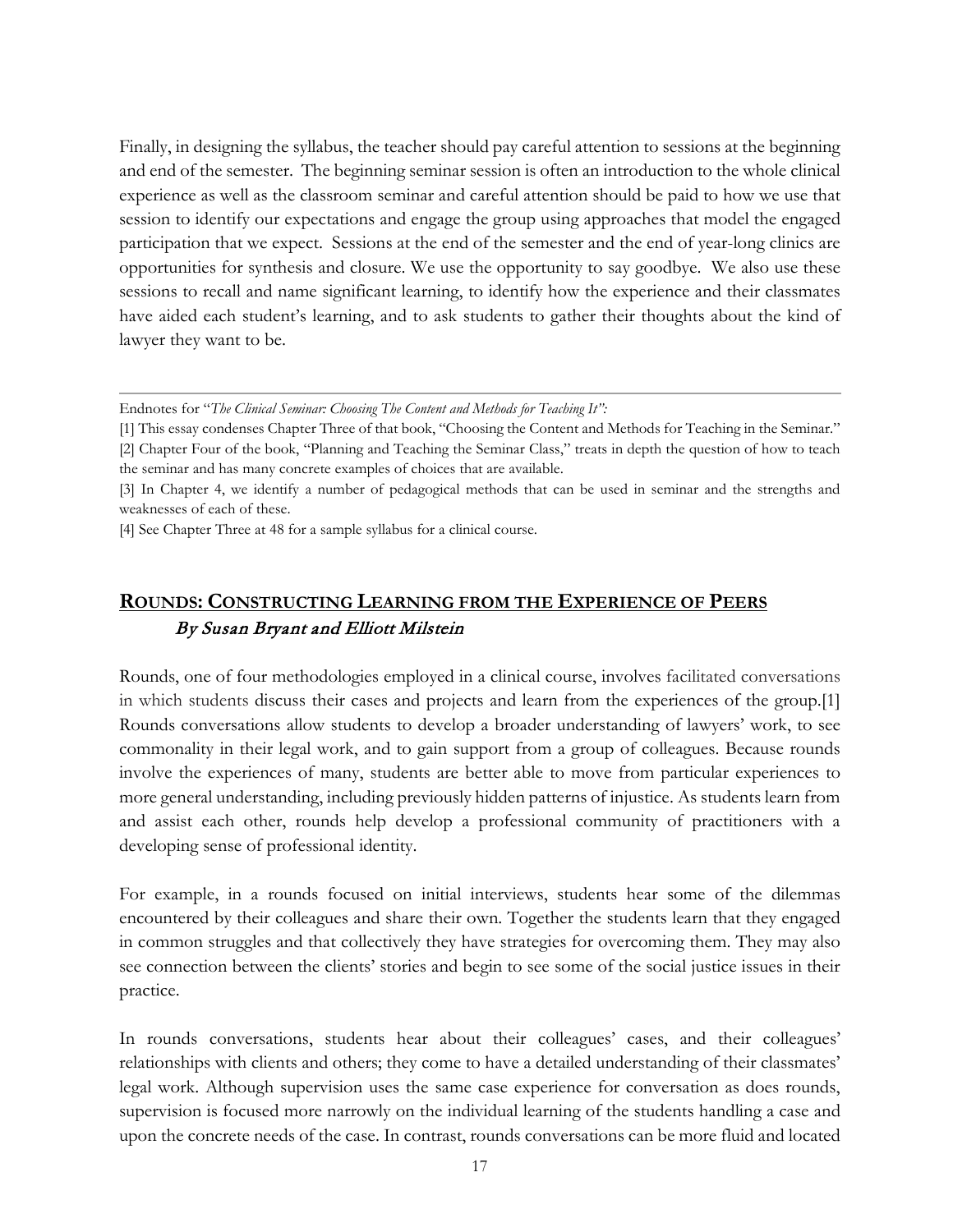in the experience of the entire group. Students broaden the knowledge base from which they can assess and draw meaning from their own legal work. Critical perspectives emerge from the patterns they see in their own as well as their colleagues' cases or projects.

Several pedagogical theories support the learning that occurs in rounds:

Adult learners benefit from "in-time" learning that is focused on authentic current work.

Collaborative learning teaches the value of multiple perspectives in problem-solving, as well as the limitations of functioning from a single narrow perspective.

Reflection with peers promotes learning about oneself and from the experience.

In rounds, students develop several important analytical capacities that assist students' ability to think like a lawyer, including these capacities:[2]

1. **To move from the particular to the general and back**. Teaching in rounds, like all clinical teaching, involves judgments about how to get from the practical questions and descriptions that students bring to identifying, naming, and developing theories that will inform not only particular questions but practice itself. Sometimes students are using theories learned in seminar to identify issues and propose solutions. Often, starting with a report from a team on an occurrence, such as a trial, a negotiation, or a counseling session, the group, looking back at what has happened, moves from a description of a particular event to an analysis of the relationship between that event and a decision or action by the team. By doing so, students develop tentative hypotheses about lawyering that other students test through the prism of similar experiences and insights. They can see the validity and limits of their hypotheses.

2. **To engage in contextualized thinking**, Generalizations may be useful or problematic depending upon the particulars that define a problem. In rounds, students learn that the answer "it depends" is not an evasion but a call to the critical inquiry of analyzing what factors make a difference. By saying that contexts matter, we teach students to identify what variables matter in applying or revising a theory. Multiple experiences help students develop sophisticated thinking about categories of facts that alter a generalization.

3. **To view the perspective of others with parallel universe thinking**[3]. Parallel Universe Thinking involves identifying multiple explanations for the same behavior, a core cross-cultural habit in recognition of culture's role in the interpretations people give to behavior. In rounds students have the opportunity to identify alternative explanations for behavior, especially when they feel judgmental or negative about client behavior. Students help each other see alternative explanations based on their experiences.

While a teacher can choose many different roles in Rounds,[4] most often we choose a facilitative role to encourage students to take leadership roles. There are many other practical choices that promote good rounds conversations including deciding who selects topics, identifying which topics are better for the rounds setting, and setting ground rules for the conversations.[5]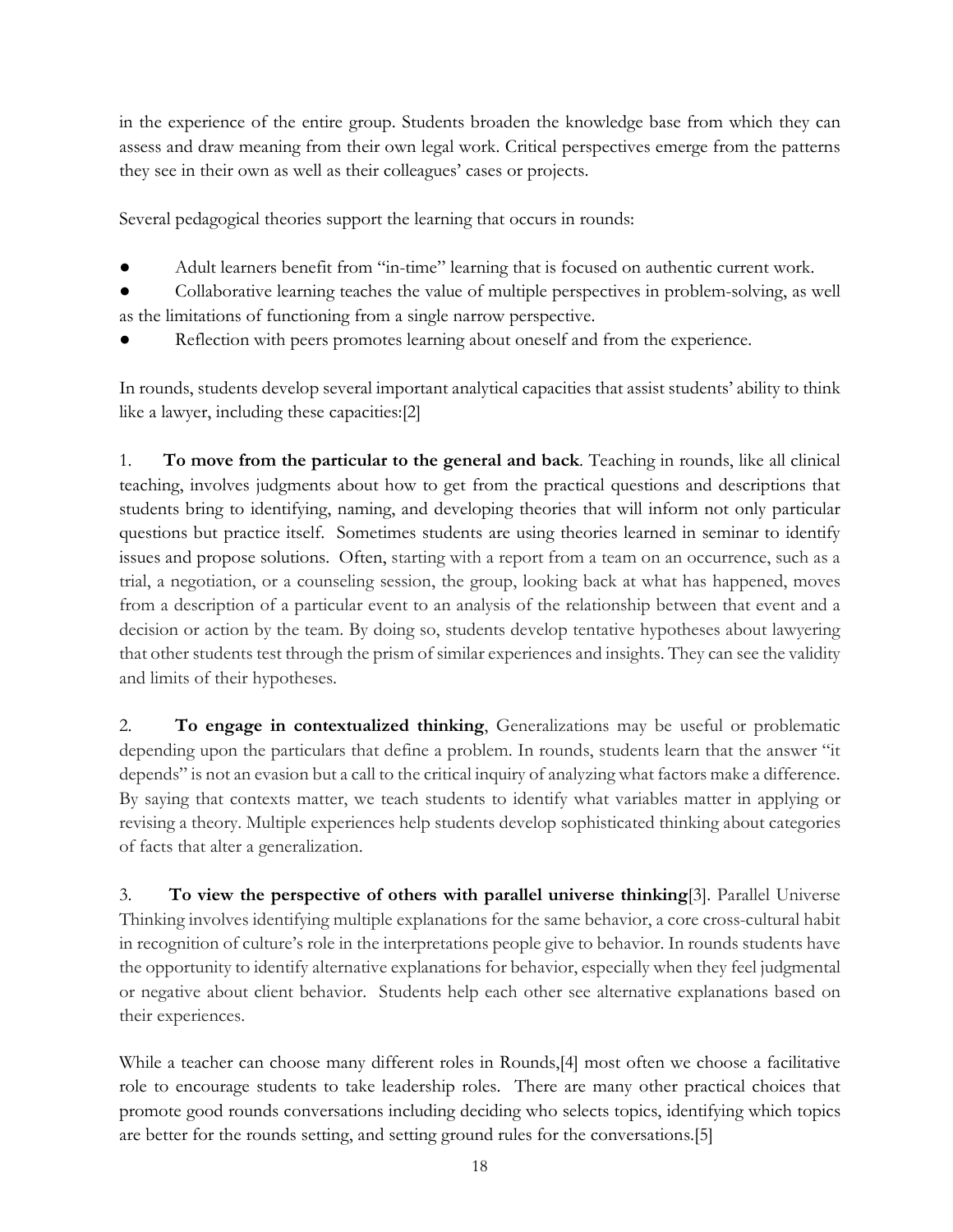#### **Five Stages of a Rounds Conversation**

We developed a method for staging the conversation that we teach our students that we have found especially useful for problem-solving and reflection rounds. The stages include five categories: (1) description, (2) problem identification and clarification, (3) goals, (4) strategies, and (5) lessons learned. While the stages are artificial in the sense that the conversation often circles back to prior stages, each stage is seeking different kinds of information and thinking. We have found that without conscious attention to each stage, the information intentionally developed in that stage is missing and the conversation is not as productive as it might be.

The stages also teach students a useful problem-solving approach that avoids premature decision making. We find thinking about the conversation in these stages especially helpful to students and beginning rounds facilitators because it causes the group to focus on different aspects of the discussion and engenders a more deliberate conversation. The first stage asks the presenting students to give a description of an event that is causing a problem or is the source of reflection.

#### **A. Stage One: Description of Event(s)**

Stage One asks the presenter to focus on description and avoid analysis to the extent possible. Similarly, other group participants are asked to develop the description through questions about the facts. The presenter's narrative and her peers' questions inevitably use an interpretive lens, i.e., they selectively describe and question according to their interpretation of the scenario and their assumptions about it. Still, by explicitly limiting this stage to description, presenters are less conclusory and by including more voices in the fact gathering process, we encourage a multi- lens and, thus, broader factual development. At this stage, we are looking for information about what happened, to whom by whom, what was said or not said, what was the result, intended result, etc.

In one rounds, Maria describes a difficulty she has in getting the client to call her back. She has called the client's cell phone on many occasions and left a message asking her to call back but the client has not called. With an approaching trial date, she is worried about how she will prepare. She says that she met with the client at an initial interview and had one other phone call but that she has not heard from her in the last two weeks. She describes the client as being forthcoming at the interview and she expresses a belief that they established a good relationship. She asks her colleagues what she should do. The teacher asks, "What else do we want to know before we can answer Maria's question?" Students pepper Maria with questions: Has she ever reached the client at that number? What did she communicate about follow- up to her? What else is going on in her life besides this case? What facts led her to believe they established rapport during the first interview? What is the exact message being left? What will happen at the meeting she is trying to schedule? Does she have a home address or an email address or texting, etc.?

If several cases/ projects with similar issues are the focus for the rounds conversations, we might have other students describe their cases. Here, for example, the teacher might have asked other students to describe similar situations and developed additional facts through questions. Alternatively, the teacher may want to stay focused on the single student-client interaction and make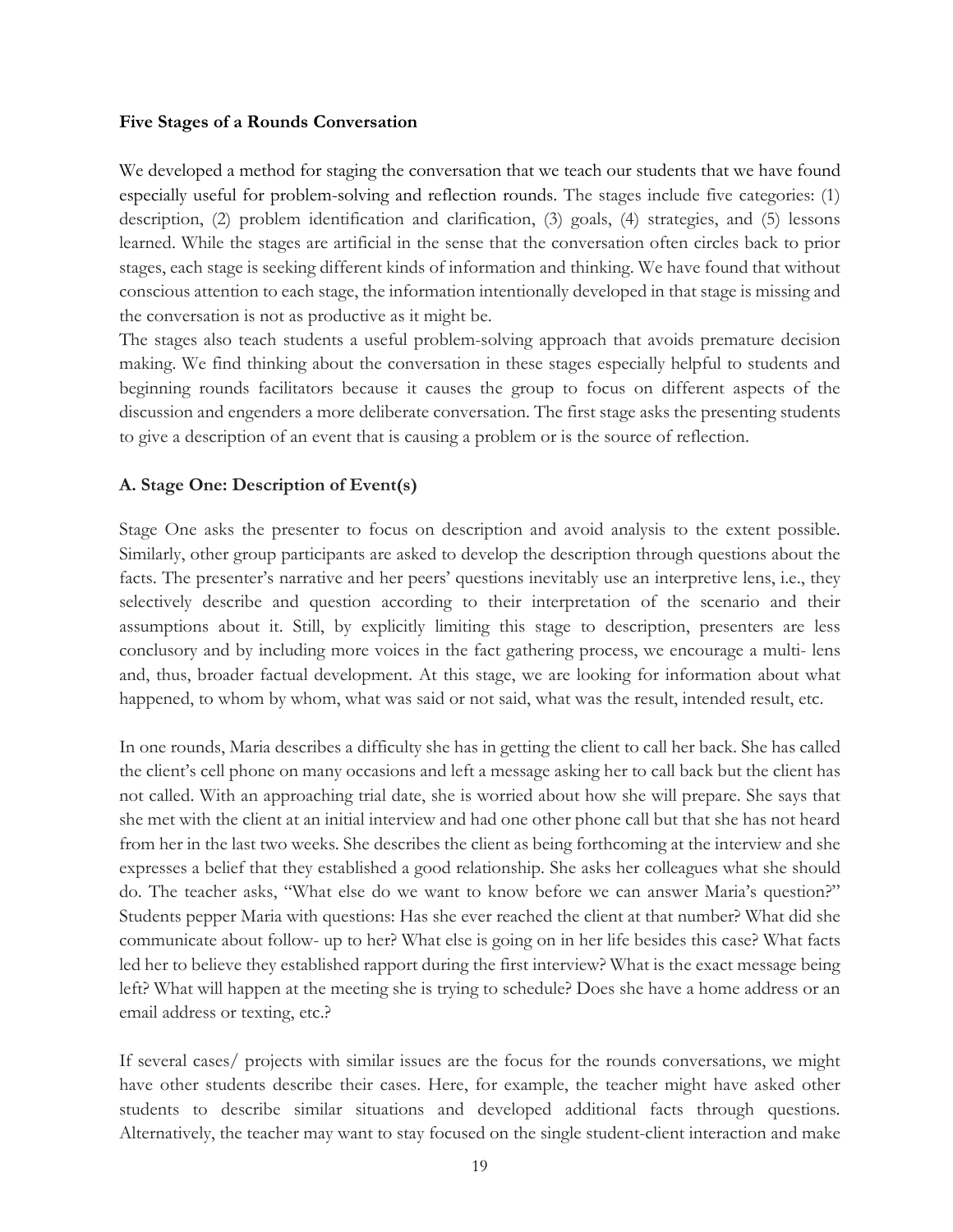a connection by asking if the presented facts are similar to those handled by others, without fully developing the other cases. Throughout this stage and others, we are trying to link common experiences as a source of group connection and learning.

We are specifically not looking for ideas about "why" something happened. That comes in the next stage. Of course, because fact analysis is theory driven, those asking for descriptions will often have a "why" in mind as they develop facts to test a hypothesis. But, because a question can reveal an unexplained assumption about the scenario or because a question can be unclear, we sometimes ask a participant why she asked it. Still, if we keep the conversation focused on what, where, and whom and not why, we will develop more facts and not move to the "why something happened" conversation prematurely without gathering all of the relevant facts.

In addition to limiting the "why" inquiry during this stage, another key challenge is to develop enough facts for the group to meaningfully engage the issue without having the presenter laden the group with unnecessary facts or have the group spend excessive time fact gathering to the detriment of the other necessary stages. This is a practiced art that students improve on as the semester progresses, especially if the "lessons learned" discussion in Stage Five is devoted early on to lessons learned about case presentation.

#### **B. Stage Two: Problem Identification or Clarification**

This stage identifies and clarifies the issues or problems. Included as important questions during this stage: What is the problem? Why is this occurring? What is causing the lawyering issue? What explains the problem? Or, why did something work? Why were we successful? We use a brainstorming approach to identify a variety of explanations to these questions. We are engaged in Parallel Universe Thinking about the meaning of someone's behavior. This stage lets us explore and articulate multiple explanations or problem definitions before moving to a discussion of "solutions."

For example at this stage in Maria's case, students and Maria begin to identify many explanations for why Maria has not called: maybe she did not get the message; or she does not understand its importance; or she has other more important things going on in her life; or she doesn't have the money or time to come to a meeting, so she doesn't call her back; maybe someone else is using her cell phone or screening calls; maybe she does not want to pursue the case; maybe she is afraid to continue; maybe she does not think Maria is going to be a good lawyer for her case, etc. If the conversation moves too quickly to solutions or answers to an inquiry, assumptions about causes that are imbedded in those solutions or answers are not explored. In Maria's example, we could imagine that students might have quickly moved to such solutions as sending the client a letter or going to her house, but depending on why the behavior is occurring these may or may not be good solutions.

If students postpone proposing solutions and instead focus on generating multiple potential problems or issues and their causes, they engage in more sophisticated and focused problem definition. By generating multiple and sometimes contradictory problems or issues explanations, participants develop a broader range of solutions. Because they are brainstorming and hypothesizing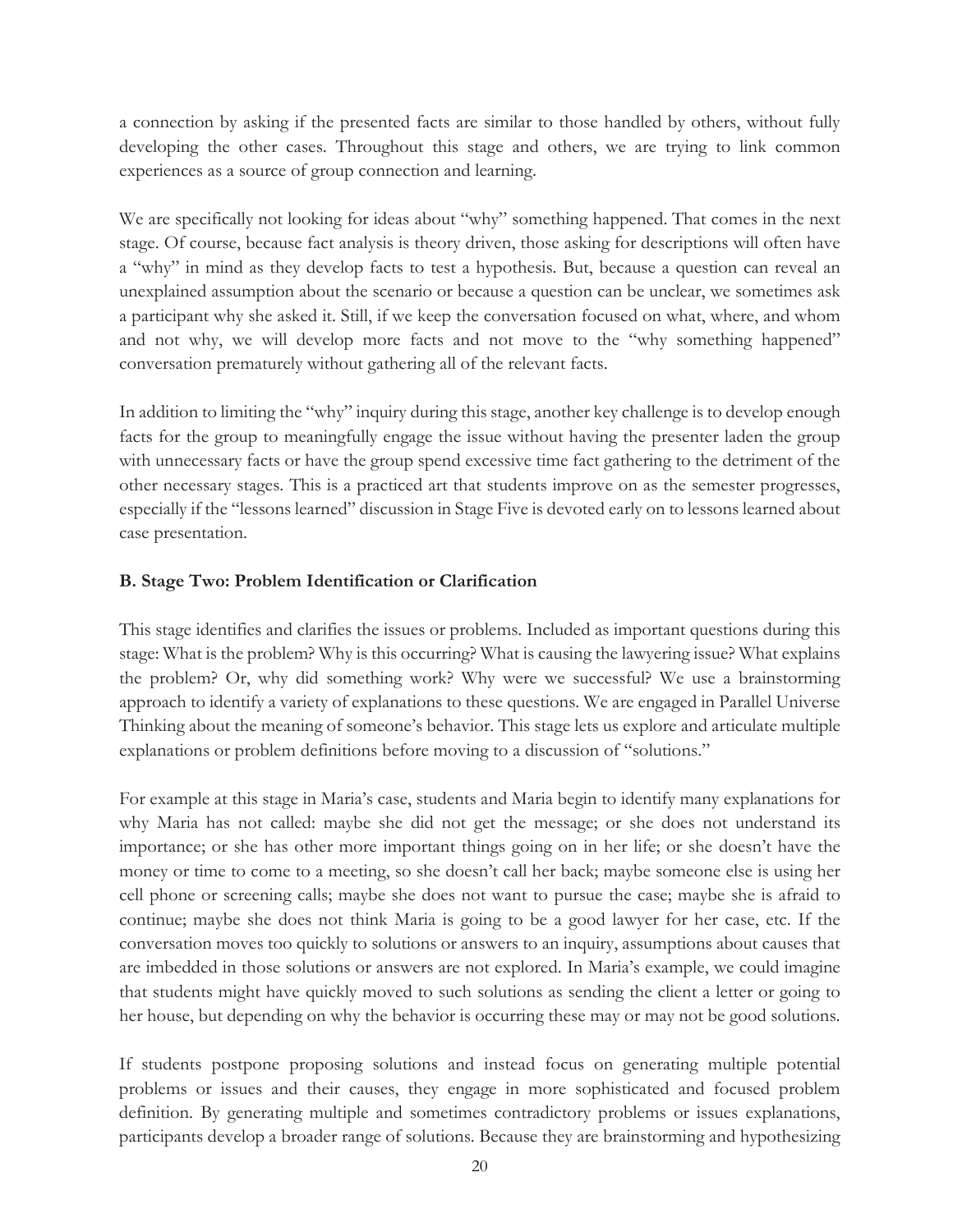possibilities, the list can include some that are critical of the student. In fact, if the list only focuses on the client, a teacher should ask students to add a few ideas about what the student did or did not do that may have caused the problem. Often teachers who have a broader range of explanatory theories might add some as well.

Without the staged rounds conversation, participants usually jump over the problem identification stage and the next — goal identification stage — and move quickly to suggestions for solutions immediately after (if not during) the description stage.

Because the urge to identify solutions is so strong, the facilitator is challenged at this stage to keep the group focused on problem clarification. When that urge cannot be silenced, the facilitator can place the suggested solution on a different page/ part of board and ask the student "what is the cause of the problem that makes you think this might be a good solution?" Once the group is comfortably in this stage, another challenge develops— the need to balance high quality problem definition with enough time for goal setting and solution generation.

### **C. Stage Three: Goals**

The presenting students should identify their goals in solving or exploring the issue. What are they trying to accomplish? Maria may articulate her goal as wanting the client to meet with her to prepare for the upcoming court hearing. Other participants can be invited to add additional goals. What would they want in similar circumstances? We invite others to expand the goals because rounds conversations are not just for the presenting students' learning. Often other students identify goals that presenting students actually have or agree with. For example, here, others may add they want the client to understand what the hearing will be like and what preparation means; they may want to have better and more systematic communication, etc.

#### **D. Stage Four: Lawyering Strategies**

This stage focuses on identifying and developing strategies for the defined lawyering problems. The earlier stages have typically produced an expansive list of hypotheses about the nature of the problem including how and why it exists. At this stage, the group should quickly identify a few problem definitions from which to begin to develop ideas about how to proceed. By focusing on a particular hypothesis about what is causing the problem, the group can refine solutions to a common problem. Hopefully, time permits the group to address a few problems so that students begin to see the link between problem definition and strategies. In evaluating strategies, the students can be asked which strategies might meet multiple definitions of the problem. Maria's conversation with colleagues at this stage can be directed to address many different problems. For example, if the lack of access to the cell phone is chosen as a likely explanation, the group may propose multiple other ways to contact her and evaluate which are likely to work. If the group also chooses that she has lost interest in her case, the group might come up with a different message to leave on the cell phone. Students might also be asked to role- play their ideas for a new message. For example, here a student may role- play leaving a different message or imagine talking with the client.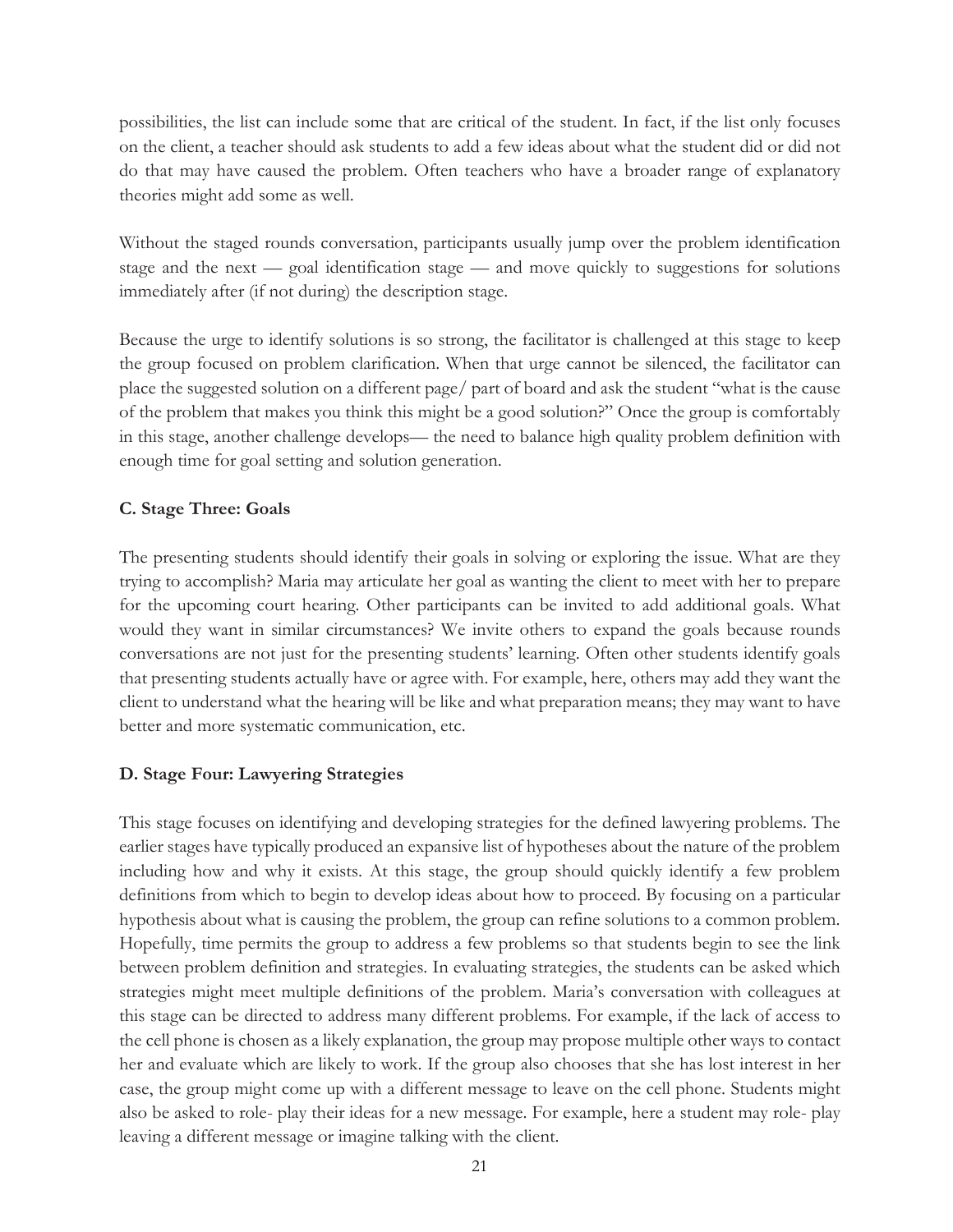Or, the presenting student can play the client while other students try out their suggestions. This very concrete illustration of suggestions is often helpful to presenting students and allows all students to see multiple examples of lawyering.

Challenges for the facilitator during this stage include keeping the group focused on making connections between problem definition and solutions. Helping the group see connections between the suggestions for this case and the suggestions in other students' cases encourages them to engage in both contextual thinking and general lessons. This moves naturally to the final stage.

#### **E. Stage Five: Lawyering Lessons**

To meet the rounds goals of increasing students' capacity to move from the specific to the general, we end rounds asking that they generalize from the conversation. We expect rounds to produce coconstructed knowledge through a dialogue where ideas are shared and built upon. But, we do not want to end rounds without an attempt to have students and ourselves explicitly name that knowledge. Because our goal in rounds is to teach broader lessons from the particular students' experience, we want to encourage the students to think about and name those lessons.

Thus, this stage can be focused broadly with questions such as: What have we learned from this conversation about lawyering? What would we do that is the same or different in this case and in others as a result of the conversation? Or, the lesson can be more narrowly focused on the lawyering issued studied: what have we learned about how to respond when clients do not return phone calls?

Here, for example, the students might have traced one of the problems to a failure by the presenting student to ask for alternative ways to contact a client and to explain what future contact to expect. Perhaps a lesson learned is to allow sufficient time for closing the initial interview to make sure there is a plan for the future communication.

Another focus for this stage, especially at the beginning of the semester is to provide feedback on the rounds itself. Was the presentation or case description a clear and efficient articulation of facts? How does a chronological explanation compare with a thematic one and how do you choose the facts to present? Was there enough law given for all to participate? Was it a shared conversation? How can we improve the learning from this conversation? These kinds of questions help students begin to prepare for their rounds conversations and learn from each other how best to gather and give peer input.

This stage often results in a range of observations that surprise us and sometimes ones with which we disagree, but the practice of asking about lessons learned summons us and the students to be intentional and explicit about our learning.

*Endnotes for "Rounds: Constructing Learning From the Experience of Peers":*

<sup>[1]</sup> This essay outlines some of the highlights of 3 chapters on Rounds pedagogy from Bryant, Milstein & Shalleck, TRANSFORMING THE EDUCATION OF LAWYERS: THE THEORY AND PRACTICE OF CLINICAL PEDAGOGY book. In these Chapters, we provide multiple examples and tell rounds stories to illustrate the points made in the essay as well explore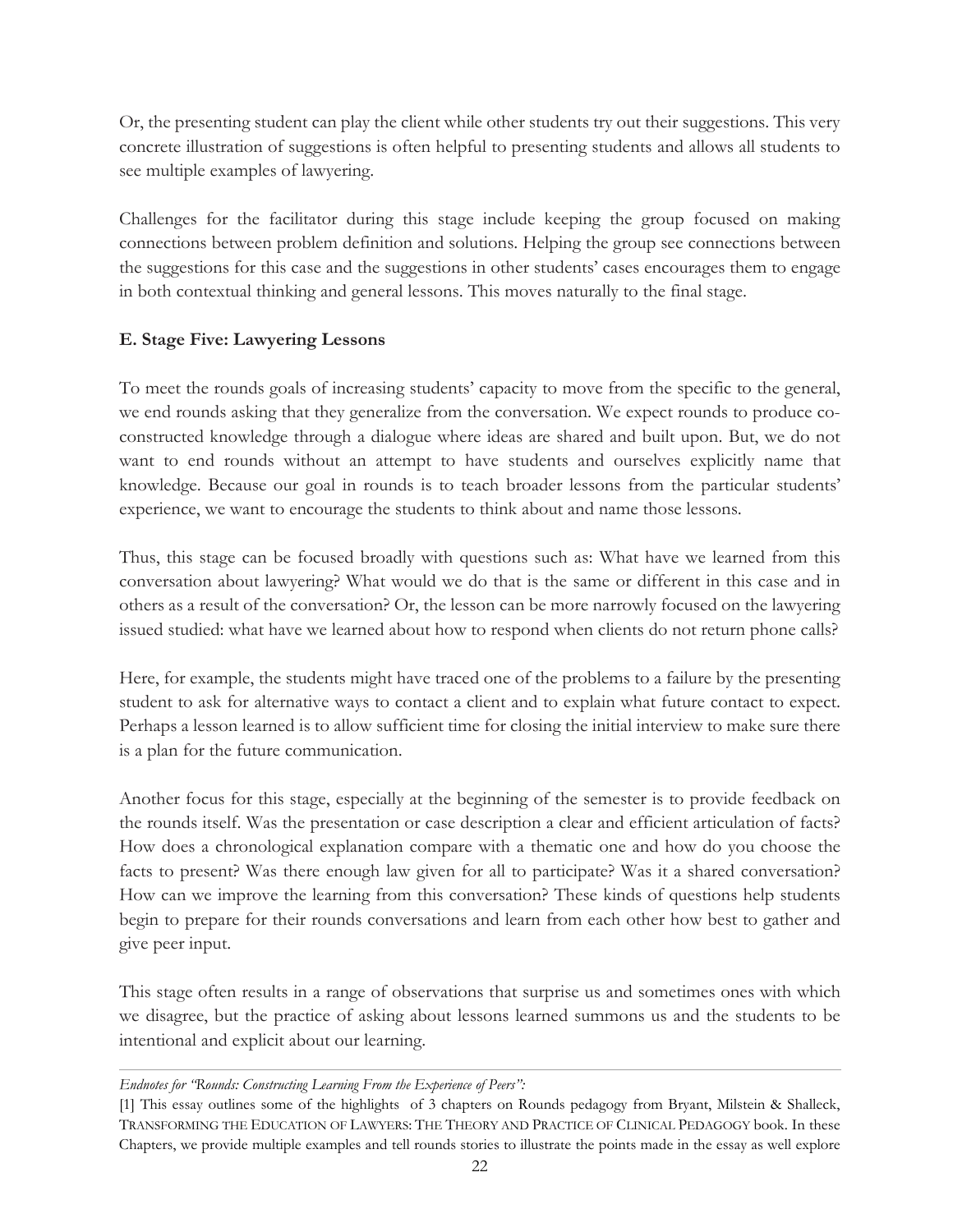some of the challenges.

[2] Through detailed descriptions of rounds dialogues focused on cases and projects, Chapter Six from pedagogy book illustrates how students repeatedly practice these habits of mind and develop skills while shaping their professional identity and accompanying values.

[3] Sue Bryant and Jean Koh Peters describe a process of "Parallel Universe Thinking," an essential Habit to building cultural competence in practice.

[4] These can include facilitator, coach, expert, co-participant/collaborator, or observer. These roles are described in Chapter 6.

[5] Chapter Seven, addresses these issues and gives some examples of generative topics and ground rules.

# <span id="page-23-0"></span>SUPERVISION: THE BASIC CONCEPTUAL FRAMEWORK<sup>[1]</sup> By Ann Shalleck

Clinical education would not exist without supervision. This statement reflects history, clinical theory, and student motivation. Modern clinical education began with the conviction that students working as lawyers representing clients under the supervision of law school faculty could transform legal education, if not the delivery of justice itself. While clinical education has developed other essential components to foster student learning based in their work as lawyers, faculty supervision of students working in role remains its defining characteristic. Whatever the fieldwork or practice setting, faculty supervision is critical to shaping students' learning from their experience in role.

Students come to know lawyering best by doing it under intentional, reflective faculty supervision. Without the guidance and structure of supervision, student learning from the assumption of responsibility for the legal matters of clients is chaotic and diffuse. Within the supervisory structure, students and teachers build respectful, challenging, and supportive relationships through which students learn about themselves as lawyers and as learners. In this educational endeavor, students attribute meaning to their experience in constructing their understanding of law and lawyering. Students form client relationships, take on lawyering tasks, and exercise judgment. They have opportunities to appreciate how law works in action and to critique the institutional structures that affect clients and communities. Through continuing reflection, they cultivate the capacity to learn from each experience.

Supervision makes it possible for students to have responsibility for representing clients. With responsibility, students have a stake in the representation that affects their motivation and commitment to learn. They learn so they can do a good job for clients and become comfortable in their new identities as student attorneys. Responsibility deepens reflection on their actions as they identify, evaluate, and incorporate into their self-understanding the consequences of their choices and actions for their clients and for others. Having responsibility for clients also contributes to taking responsibility for learning. Students come to understand that effective lawyering requires continuous learning.

Supervision could not realize its potential without the other components of clinical education. Students need shared frameworks and concepts to guide them and a common vocabulary for talking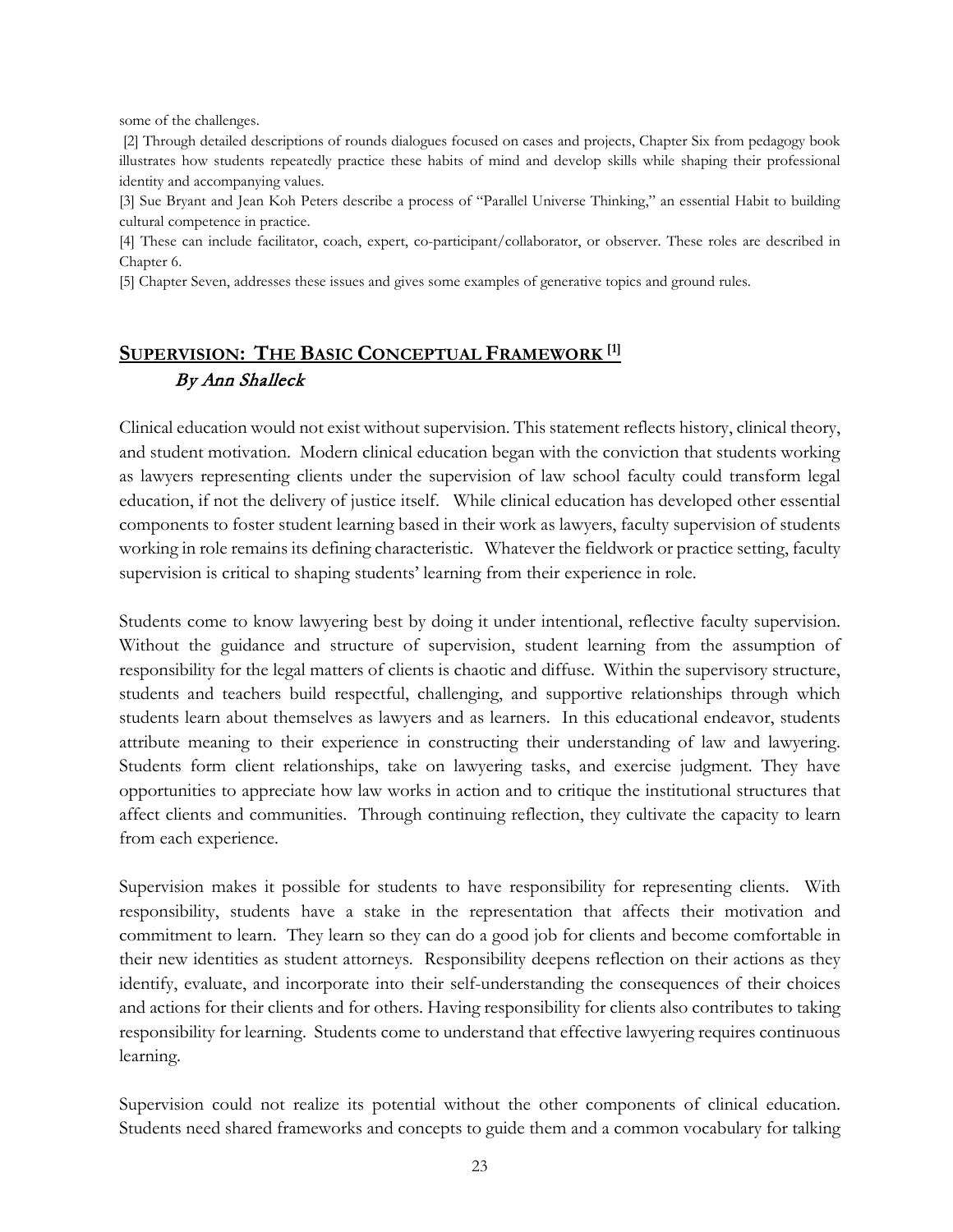about ideas. Their ability to grasp concepts and act skillfully improves when, as in clinic seminar, they have many chances to practice without consequences. They need collective settings, as in rounds, for learning with and from their peers and opportunities to develop perspectives for situating themselves within the profession. The clinic seminar and rounds provide pedagogical sites to accomplish these aspects of learning in structured ways, where the immediate pressures of real matters can be put to the side for a while. While treated as individuals most clearly in supervision, students in seminar and rounds are plainly part of the collective project of clinical education. In these other components of the clinic, students are building conceptual frameworks and scaffolding for deploying needed skills. They are acquiring critical understanding of how structural, institutional, and cultural forces affect their own and their clients' situations. They are practicing in simulated settings. They are learning habits of ongoing reflection, individually and with others. They are creating a shared understanding of the dynamics and pressures of their practice areas and exploring with others a sense of themselves as lawyers. Teachers draw on these settings as they shape supervision to foster the lawyering and learning of each particular student.

With the lives of clients and well-being of communities at stake, student decisions and actions have immediate consequences. Supervisors confront daily the intellectual and emotional complexity of guiding each student to be a lawyer with real-life responsibility, and must tailor learning to the individual needs of each student representing each client in a case or project. They teach critical concepts, habits of thought and action, and discrete skills in particular circumstances and sometimes in idiosyncratic ways. They feel the constant presence of time: time as it works in a case or project; time for students to learn; and time allocated to supervision, which is limited and precious.

Clinical teachers use insights from supervision to hone the other parts of the clinical curriculum. In supervision, teachers learn how students use the concepts and skills developed in the seminar in actual, unstructured situations and then reconsider and adapt the seminar curriculum by adding new material or creating classroom exercises. They bring to the collective setting of rounds questions generated in supervision that trouble or confuse students, spark their thinking, or could benefit from shared discussion. In students' cases and projects, supervisors discover opportunities for teaching the whole group about a recurring aspect of injustice that students encounter in representing their clients.

Within this overall clinical structure that generates shared understanding, teachers guide students through the challenges of providing excellent representation to clients to promote learning in light of the capacities, needs, passions, interests, and aspirations of each student. Supervisory dialogue proceeds differently for each student. It evolves within the intimacy of the relationship between supervisor and student. Because the process of supervision is complex and each encounter is distinct, a conceptual framework can situate supervisors as they guide the development of each student. It helps teachers understand the overall process and make intentional decisions about where to focus and how to engage with each student – whether planning carefully or making flexible, in-the-moment decisions. Without a conceptual framework, the demands of a case or project, the plight of a client, or the many and varied aspirations for learning can overwhelm a supervisor. [2]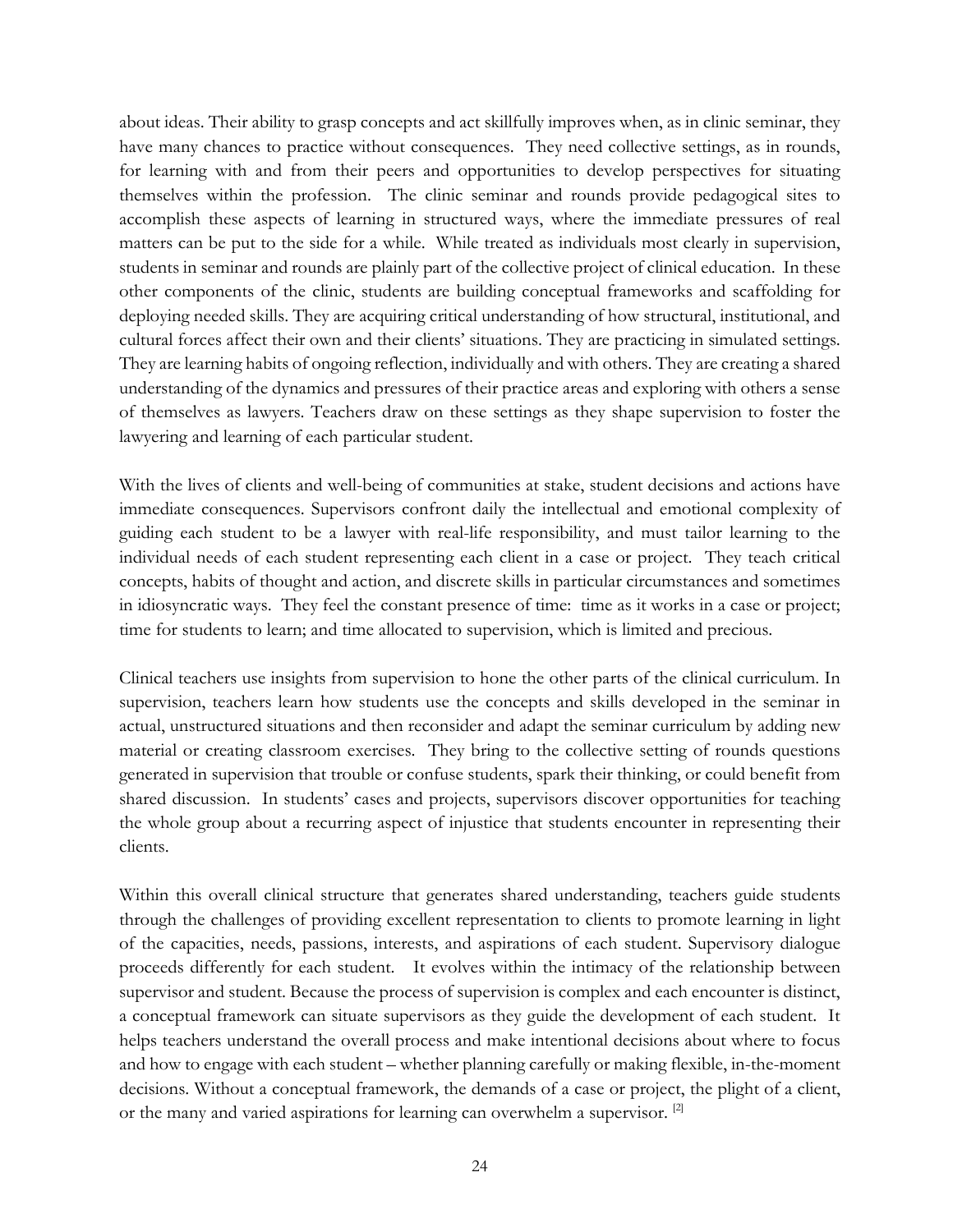Our theory of supervision has three parts. First, the educational project of teaching students to be lawyers as they represent clients involves connected developmental processes. Through supervision, teachers shape both the students' representation of clients and their learning from that activity, as each process affects the other. We call these developmental processes "arcs." Second, teachers need a structured method for viewing developments in client representation and in learning. This structure affords perspectives on supervision and helps teachers see possibilities for guiding student development in both representation of clients and in learning. We call these structures "frames." Third, teachers must choose among the possibilities to tailor supervision to guide each student's development. We introduce structured inquires for deciding what to teach each student, which we call "guideposts." With the arcs, we capture the developmental character of the educational endeavor. With the frames, we devise a method to view and shape supervision from within the activity itself. With the guideposts, we offer a structure for deciding how to supervise each student.

The educational enterprise of supervision generates the need for arcs, frames, and guideposts. Students' responsibility for representing clients and learning from being lawyers propels their development. In supervision, teachers have responsibility for both dimensions of the educational enterprise: they oversee a student's exercise of responsibility for the client and a student's learning. Often the same student actions fall within both dimensions – students act as lawyers for their clients and they learn. Each dimension, however, has a different dynamic and trajectory. The educational activity of representing clients under faculty supervision generates both dimensions of lawyering and learning. To make one reinforce the other, the teacher needs to recognize that students develop in both, often with different trajectories.

#### The Arcs of Client Representation and Student Learning

We express the connected developmental processes in the dual arcs of supervision. Supervisors think concurrently about how students are representing their clients – the **arc of student representation of clients**– and how students are learning – the **arc of student learning**. Supervisors assess progress in how students represent clients and construct knowledge from their experience. Recognizing these two connected processes provides the foundation for supervision in a clinic. With this dual consciousness, supervisors guide students through the arc of representing clients as legal matters change over time and students grow in their capacities. Simultaneously, supervisors guide those students through the arc of learning about being lawyers as they take on responsibility for their clients, whatever the dynamic of the learning process for each student.

We use the metaphor of arcs for three reasons. First, the twin arcs of representation of clients and of learning are basic to the underlying structure of the educational activity of supervision. As with the arc of a story, these arcs reveal the structural underpinning of student activity in supervision – representation of clients and learning constitute the activity. Second, the twin arcs reflect the developmental character of both student representation and student learning. Both change over time in the interaction of student experiences representing clients, student learning, and the actions of the teacher to shape student experience and student learning. Third, the arcs span the entire experience of supervising a student.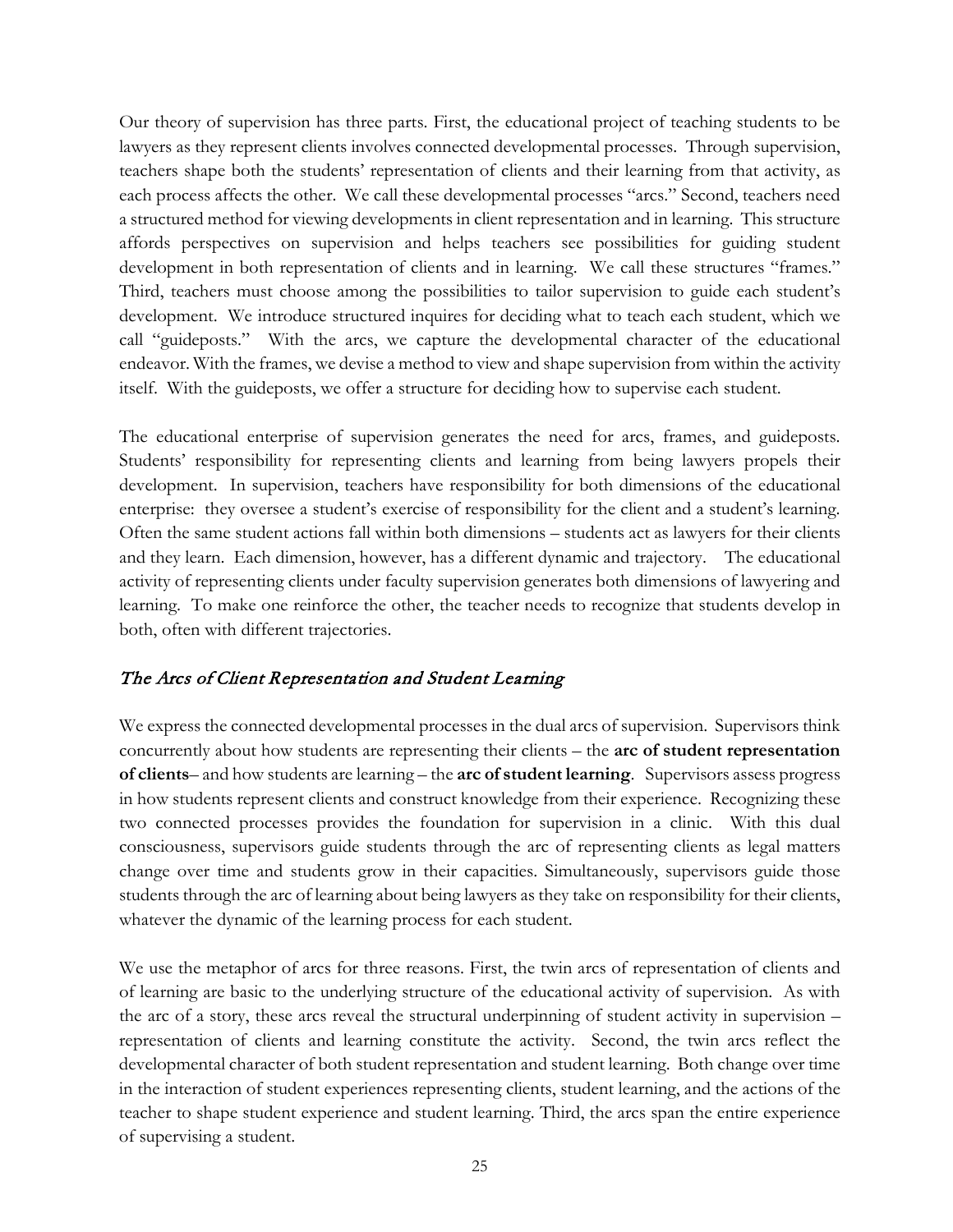We can examine the arcs of student development from different vantage points. We can look on the supervisory process as we start on the enterprise, engage in it, conclude it, or look back on it from a distance. As students begin representing clients in a clinic, teachers anticipate a developmental process. They structure supervision to set the groundwork for excellent client representation and productive learning and to plan for the unfolding of the process. During client representation, teachers stand back repeatedly to examine the progression in both arcs; they consider how effective they have been in shaping the interactive dynamic between lawyering and learning and adapt their supervision. At the end of the students' experience, supervisors see how their students have progressed along both arcs and look forward to their continuing the developmental process started in the clinic. Years later, teachers hear from students about how they have continued evolving in both arcs in their lives as lawyers.

#### Using Three Frames: The Matter, the Macro, and the Meeting

Teachers need a method for clearly identifying the possibilities for supervising a student and for planning supervision. The frames create a method for viewing developments in client representation and in learning. At each moment, teachers could go in many directions. To decide which to choose, the supervisor must disaggregate the opportunities for lawyering and learning and assess each one. Framing supervision in three ways provides complementary perspectives for seeing and understanding the potential of each choice to enhance lawyering and learning. Each frame also helps the teacher attend to the development of the arcs of representation of clients and learning. Using all three frames creates the basis for exercising good judgment in shaping and conducting supervision.

The three frames are constructs that reflect our experience supervising student lawyering and learning. First, we organize supervision around students' representation of clients in distinct cases or projects – the matter.<sup>[3]</sup> Second, while students experience being lawyers within each matter, they also become familiar with lawyering through their experiences across all the cases or projects they handle – the macro.<sup>[4]</sup> Third, through regular, ongoing dialogue with their supervisor, students manage immediate tasks for each active case or project, learn skills directly needed for those activities, and realize the broader objectives of lawyering and learning– the meeting.<sup>[5]</sup> Each of these three frames -- **the matter, the macro,** and **the meeting --**embodies a different perspective on supervision. Each highlights different aspects of lawyering and learning.

Recognizing the dual developmental processes expressed in the arcs and using the three frames together help the supervisor shape supervision. The two arcs keep teachers aware of the dual developmental character of the students' work and the three frames help teachers identify the many possibilities for shaping student development over the life of a case or project, throughout the clinic experience, and at each moment. Together, the arcs and frames help us realize the aspirations of clinical teaching. With both arcs in mind, teachers frame and re-frame supervision to enhance both arcs. Teachers have the foundation for planning wisely and adapting in the moment.

#### Guideposts: Deciding What to Teach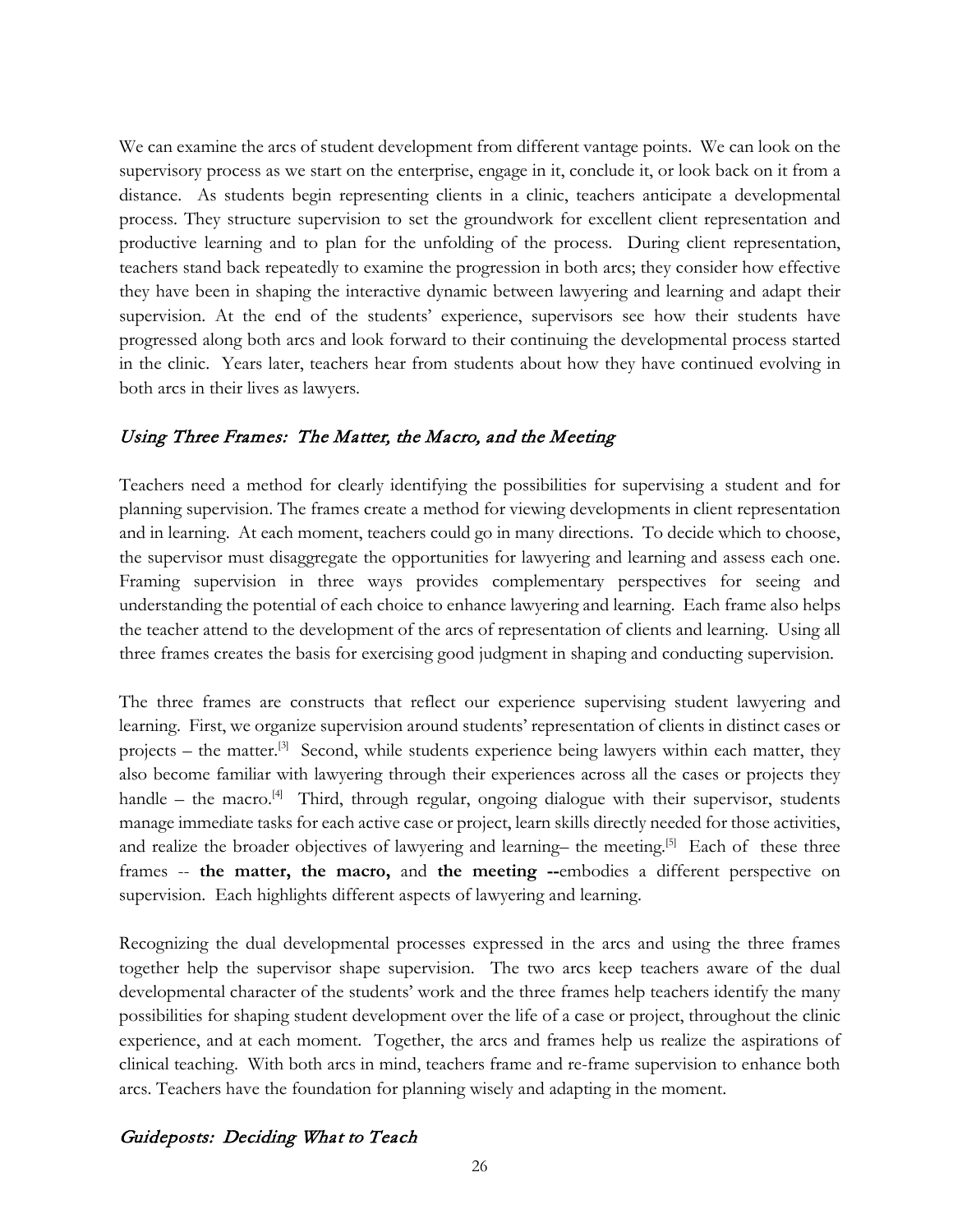Based on that foundation, we present guideposts for deciding what to teach each student in supervision. These build upon the awareness of possibilities developed by using arcs and frames. To decide on the content of supervision, we craft three fundamental inquiries that serve as **guideposts**  for shaping supervision of each student. They provide direction in 1) how to make judgments about the capacities of each student to act on behalf of clients and to learn, 2) how to use our goals in supervision, and 3) how to account for time.

The supervisor designs learning directed at each individual student by focusing on distinct aspects of representation and creating situations that foster learning tailored to that student. The supervisor decides what skills and ways of thinking are most important to address with each particular student, in the representation of each particular client, at each particular moment while remaining aware of the overall goals for the clinic and the student.<sup>[6]</sup> Working with students on their decisions and actions in fulfilling their responsibilities to their clients, supervisors engage deeply with students. They see how students' thinking, emotions, values, and sense of themselves affect dynamics of representation and learning. They build relationships of trust. Through this process, supervisors have an enormous impact on how students construct meaning from their experiences, meaning that they take to their future work as lawyers.

#### Aligning the Arcs

Learning grounded in exercising responsibility for client representation and fashioned around the individuality of each student entails teaching that reflects the dual orientation of supervision as an educational method. To help teachers think about the related dynamics of student representation of a client and student learning, we separate them in our framework to show each more clearly and illuminate the relationship between them. Supervisors analyze how students are developing in their commitment to serving their clients well now and in the future (**the arc of student representation of clients**) and what students can learn in the clinic and in the future (**the arc of student learning**). By paying attention to growth in a student's representation of clients and in a student's learning, the teacher is better situated to shape supervision to generate arcs aligned with each other, bending in tandem.

Maintaining this alignment requires careful attention and constant adaptation to changing circumstances. Supervisors know about student representation of clients in the kinds of cases or projects in the clinic and how students are providing representation in each matter. Based on their knowledge and experience, teachers can anticipate how a matter might develop, a client might be vulnerable, or a student might encounter difficulties. They know to expect the unexpected. Cases and projects veer in unforeseen directions, clients face crises, and students stumble on unanticipated obstacles. Therefore, teachers watch the progression of both arcs as they plan and conduct supervision. In regular meetings with students, they address immediate tasks, harnessing student skills and reinforcing relationships with clients while supporting immediate learning. At the same time, each meeting is only a moment in the supervision in a case or project or throughout the clinic experience.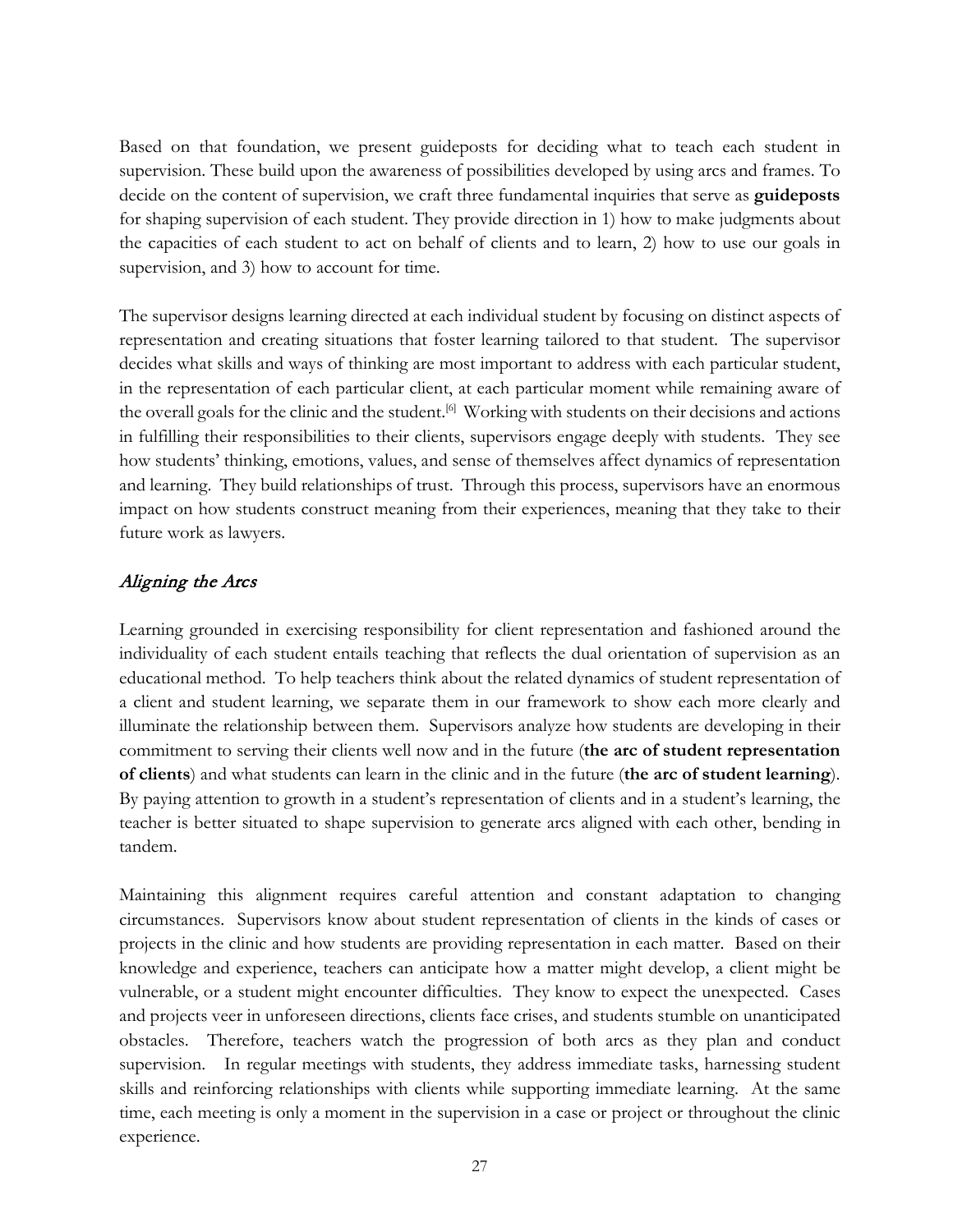Teachers can situate themselves and orient their decisions. They can plan carefully and move adeptly within a complex and dynamic situation attentive to immediate demands, while maintaining focus on the goals of each student's learning. In combination, the arcs, the frames, and the guideposts give supervisors a framework for supervising students. As change occurs, as it always does in representing clients in real matters, the teacher has a well-developed foundation for adapting teaching to evolving circumstances. Teachers can approach the uncertainties inherent in supervision with a sense of confidence and calm deliberation. Supervision has the potential to promote the development of students as lawyers who serve clients well, seek justice, and give meaning to their lives as lawyers and who approach their work as a learning process, with new aspects of lawyering to explore.

Endnotes for *"Supervision: The Basic Conceptual Framework"*:

#### **REFLECTION**

It is essential to provide opportunities for students to reflect upon their lawyering experiences in order to maximize student learning. A structured process of reflecting on lawyering practice permits students to generate meaningful lessons by recognizing how their concrete experiences connect to broader themes. Reflective practice also increases the likelihood that students will be able to transfer learnings from their experiential legal education to other practice settings. ABA Standard 304(a)(4) requires that opportunities for meaningful reflection be provided to students.

<sup>[1]</sup>This is a condensation of Chapter Nine of Bryant, Milstein and Shalleck, Transforming the Education of Lawyers, The Theory and Practice of Clinical Pedagogy, (Carolina Academic Press 2014). It is one of three chapters on the theory and practice of supervision.

<sup>[2]</sup>Chapter Nine, "Supervision: A Conceptual Framework," and Chapter Ten, "The Practice of Supervision," provide a detailed conceptual framework for the content and process of supervision and a practical approach to making supervisory decisions. These chapters were co-written by Jane H. Aiken and Ann Shalleck. Chapter 11 provides essays that illustrate in particular settings the theory and practice from chapters Nine and Ten.

<sup>[3]</sup>As developed in Chapter Nine, supervision with the matter in mind highlights developing ways of thinking, not just lawyering skills; seeing lawyering as a process, not just discrete activities; understanding clients' immediate problems in the context of their overall experiences and relationships; seeing how clients' problems shift over time; appreciating the role of context and culture; developing professional identity, as well as effectiveness as a lawyer; uniting theoretical and practical understanding; and confronting the impact of race, gender, and inequality.

<sup>[4]</sup>As developed in Chapter Nine, supervision with the macro in mind highlights seeing patterns while appreciating context; exploring fundamental values and ways of thinking; approaching the formation of professional identity as a process; using critical perspectives; and emphasizing transfer of learning.

<sup>[5]</sup>As developed in Chapter Nine, supervision with an individual meeting in mind highlights ways to keep the immediate tasks from overwhelming attention to the broader issues of representation in the case or project and student learning.

<sup>[6]</sup>Supervisors take account of critical factors: what students already understand and have done or can do; how they understand their clients; how their anxieties, fears, and emotions are operating; what they still need to master to make the decisions and take the actions that confront them; how they can stretch themselves to think in new ways and do new things in unknown territory; and how each action in each matter relates to the student's learning from the overall experience in the clinic. Supervisors make these decision while moving each case or project forward within the constraints of the real world.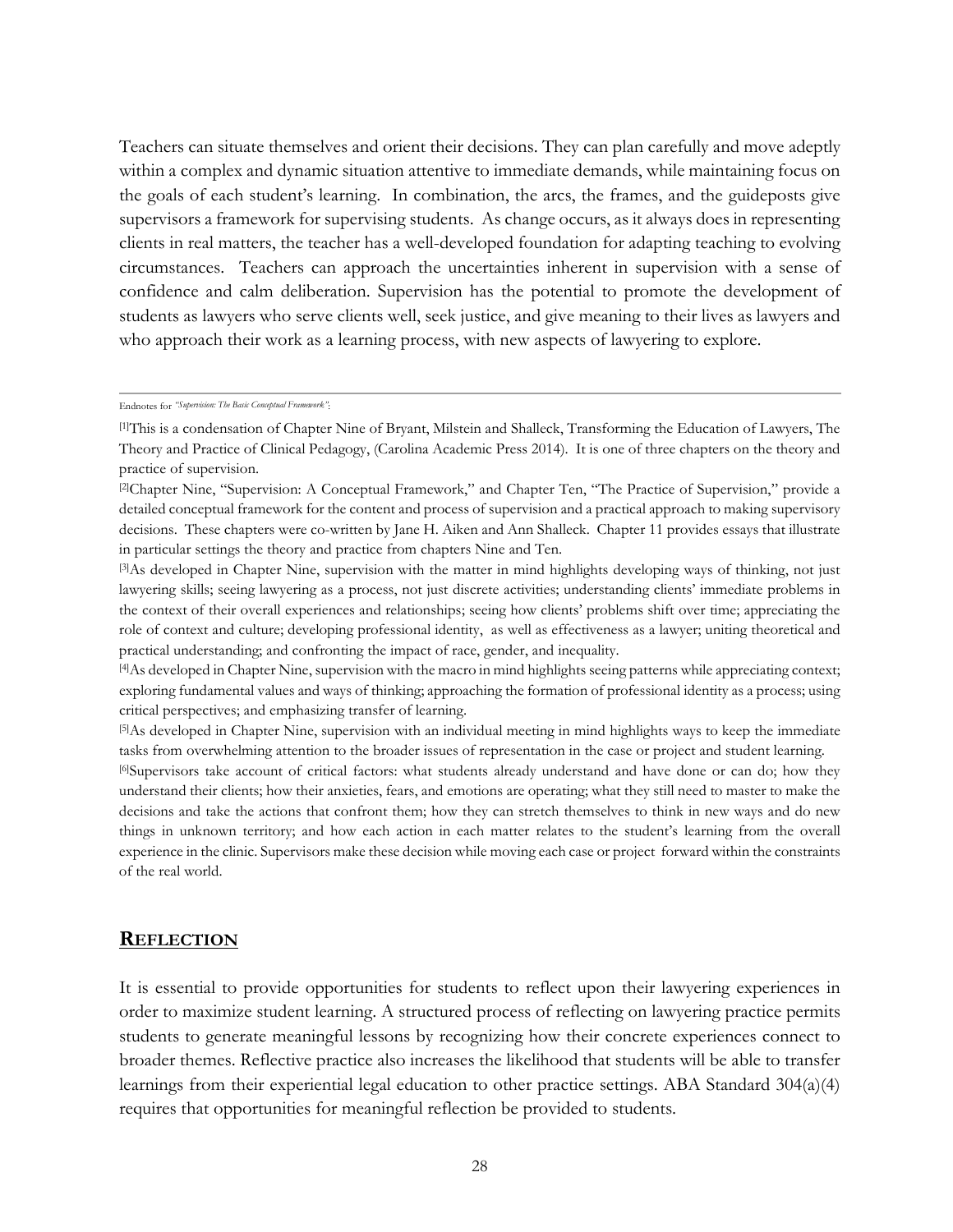Effective reflection engages with the three dimensions of student learning: cognitive, affective, and psychomotor. The cognitive dimension is the one most commonly emphasized in legal education, and encompasses the student's knowledge and comprehension of relevant legal doctrine and theory, the ability to apply this knowledge to the immediate legal matter through analysis and synthesis, and to evaluate the outcome against given metrics. The affective dimension encompasses how students recognize and respond to stimuli in their legal practice, connect their work to their values, and integrate their values into their practice. The psychomotor dimension encompasses the concrete skills that students perform, from observations of practice, through guided performance, through skilled adaptation to changing circumstances, to the creation of new practices. Reflection offers students opportunities to become conscious of all of the elements of their learning, and to recognize the interconnections among these three dimensions.

In order to meaningfully reflect on experience, students must first develop their skills of observation—to be able to identify what specific actions they and others perform, the assumptions and beliefs that guide that action, and the results of those actions, drawing on data from the cognitive, affective, and psychomotor dimensions concurrently. Once students can generate robust observational data about their experiences, they can develop reflective skills: identifying the connections (and the gaps) between their plans and their actions, identifying the choice points in their actions and the specific choices they made, and recognizing how those choices connect to their thinking and the broader social and institutional contexts in which they practice. On the basis of this reflection, students can abstract from specific incidents to broader learnings, make and test hypotheses, and recognize their role within larger systems. This structured process of reflection informs how students will plan their next steps, how they will act upon their plan, and how they will identify data and assess the effectiveness of their actions. That assessment in turn provides material for further reflection, which in turn shapes future behaviors, in a continuing process.

Instructors can encourage reflection through several different activities and pedagogical tools. Supervisory meetings can provide opportunities for reflection, as the instructor guides the student through dialogue. Journaling can also be a useful exercise for students to give deeper, sustained reflection to their work. Thoughtful and probing comments on journals from instructors can guide students to surface and question their unstated beliefs, and to better contextualize their work. Peer feedback can also helpfully provide students with different perspectives that can encourage reflection.

Opportunities for reflection can occur throughout the semester. Encouraging deep reflection at the beginning, midpoint, and end of the semester, at a minimum, can helpfully situate a student's concrete experiences within broader educational goals. There is no one right way to teach students to reflect or to incorporate it into your course.

#### <span id="page-29-0"></span>**PRACTICE**

Each type of experiential course will present different opportunities and limits on student practice. Simulation courses, for example, are limited to hypothetical problems, but can be controlled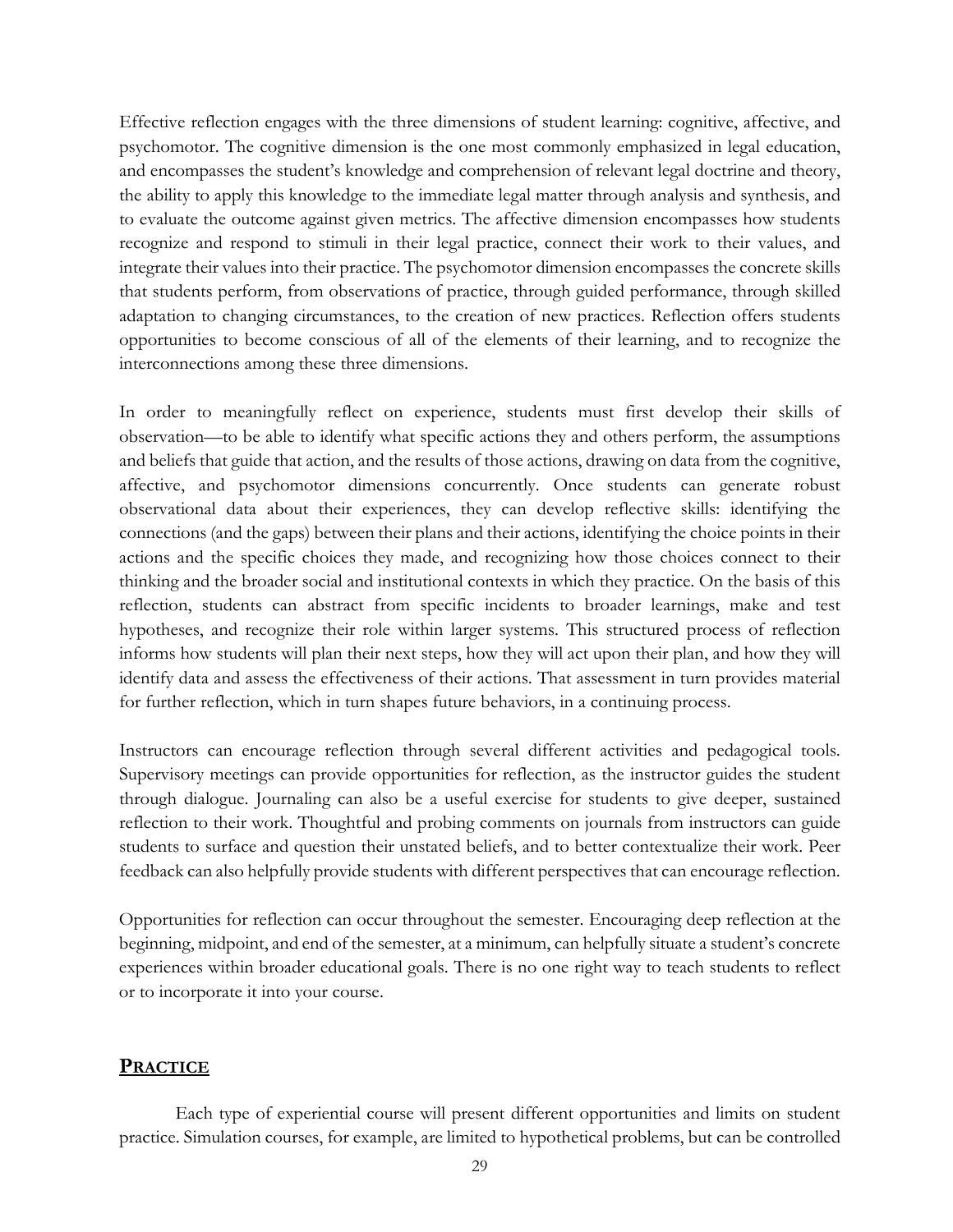better than rather than real-world experience. Externship courses allow students to be immersed in a legal work environment but the faculty member shares supervision with the on-site supervising attorney so that control and presence are limited. In the law clinic, faculty engage in a complicated balance of obligations to the client and students, but students engage in practice that allows them to explored the nuances of relationship, action and impact in the legal system. However, in all of these course types, students expect to develop their professional skills and begin to transition from student to practitioner. Student fieldwork or casework should inform the classroom content and vice versa. These will in turn determine the nature and methods of reflection and supervision.

Although the practice component is the heart of experiential education, it is important to insure that there is sufficient balance for students to engage in reflection to identify their personal and professional challenges for life-long career satisfaction.

# **SETTING LEARNING OUTCOMES AND OBJECTIVES**

In order to be intentional about what we want students to learn in a course, we must set learning outcomes and objectives at the outset of our planning. It may be helpful to distinguish between objectives and outcomes. Objectives usually are determined by what you want to teach or achieve while outcomes generally are focused on what you expect students to have learned by the end of the course. Examples of outcomes include:

- Students will be competent to conduct an initial interview.
- Students will be able to identify professionalism challenges and develop coping strategies.
- Students will demonstrate competence in preparing and conducting a misdemeanor trial.

Outcomes vary greatly based on the type of course, location of your school/community, the skills and passions that you bring to your teaching as well as many other factors. The focus here is just to emphasize the importance of setting learning outcomes and your own teaching and practice objectives as the foundation for shaping most, if not all, of the decisions you will make for your course.

No matter what goals you set for your course, they should be communicated clearly to students. This not only aids in the student learning but also will enhance your ability to assess whether these objectives are being met. Transparency also helps manage student expectations and build stronger relationships with your students.

Note that ABA Standard 302 discusses learning outcomes for law schools It will probably be helpful to think about those outcomes and the extent to which your course furthers student competency in those areas.

# <span id="page-30-0"></span>**ASSESSMENT**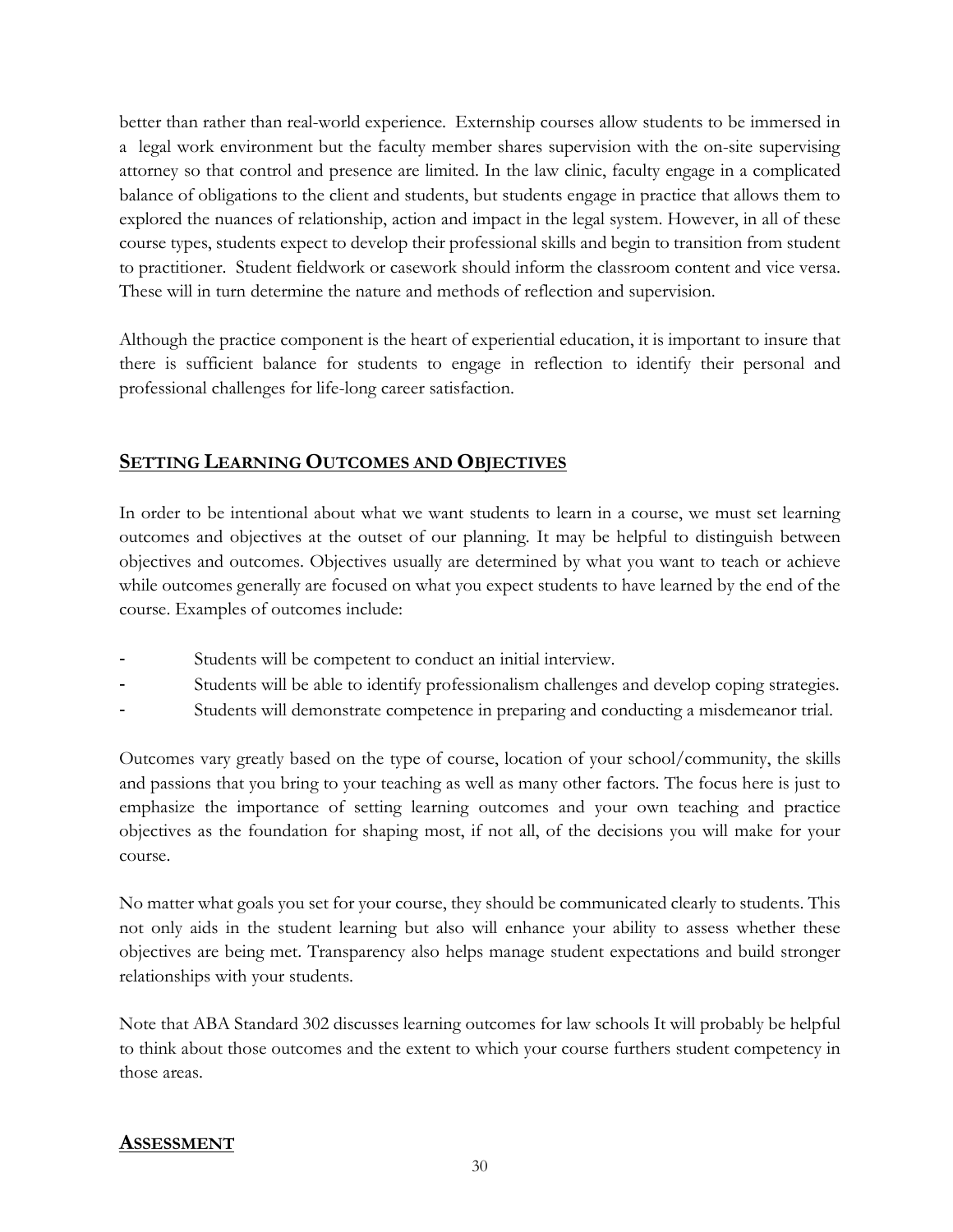Assessment is important for many reasons: it will help you clarify how your course is furthering your school's mission. You can learn which of your learning outcomes were achieved, and you will have a better understanding of what your students learned. Most important, it will help you become a better teacher and improve your course. Assessment can be incorporated into other elements of your course. If one of your learning outcomes involved students developing a greater sensitivity to social justice issues, you can devise reflective writing assignments that address that issue and will also serve as a measure of how your students are changing over the course of the semester. Mid-semester and final semester performance evaluation tools can provide for a wider range of assessment including performance, professionalism, and overall professional growth. Grades, whether they are the law school version of S+,S. S-, and U, or actual letter grades, are also a form of assessment, but will provide feedback only if there are rubrics to support the award of each grade or discussion before they are awarded.

#### <span id="page-31-0"></span>**STRUCTURAL CONCERNS**

In addition to the substantive planning for your course, you must consider structural and curricular concerns. These may be specific to or limited by the law school or program where you teach. It is a good idea to consult with other experiential colleagues or your associate deans about any limits or requirements. Consider what pre- or co- requisites are necessary for students in your course. Do students need a foundational knowledge in a particular area or can that information be obtained contemporaneously? How many credit hours will be given for your course? Will this include both the fieldwork and class time or is credit given separately for each portion? What is the ratio of fieldwork to classroom time? How will the student work be assessed and will the course be lettergraded, pass/fail, or some other option?

Many of these questions may have answers pre-determined by the academic regulations at your institution. It may be possible to make changes for your course but often that requires committee and/or faculty approval. Again consultation with your experiential colleagues or a mentor is recommended.

#### <span id="page-31-1"></span>**OVERCOMING OBSTACLES AND BARRIERS**

Unfortunately, no matter how much planning you put into course design there will be barriers and obstacles to overcome to meet the goals you set for your students and your course. Consider the following places to begin

Ask questions! We give this advice to our students and must remember to follow it ourselves. Post questions to one of the listservs, contact a CLEA mentor, or send an email to a colleague at another school.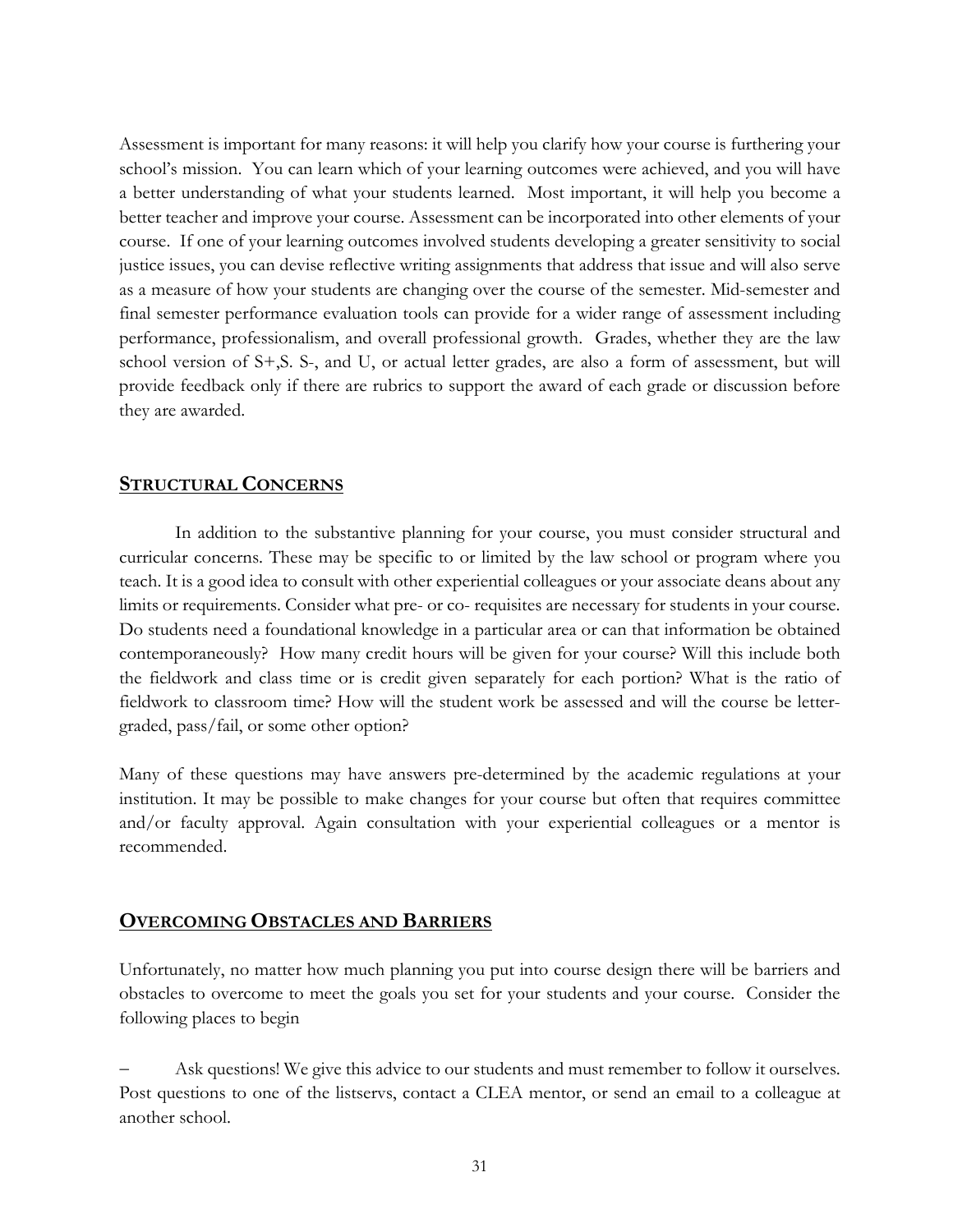Review the ABA Standards for guidance. The Standards on Legal Education (primarily Chapter 3) can be an excellent source for guidance. Remember to read the Interpretations below each standard for additional information and to look at past years' standards for a view of how the standard has changed over time. Additionally, the ABA publishes guidance memos on various topics.

Review the relevant scholarship. New articles are published on a regular basis and clinical education has an established foundation of pedagogical and substantive scholarship covering almost every topic. Use the selected bibliography in this handbook as a place to start. Even among clinics of a similar type, differences in design may create wide differences in teaching and service provision. This section offers a non-exclusive list of some frequently-encountered design choices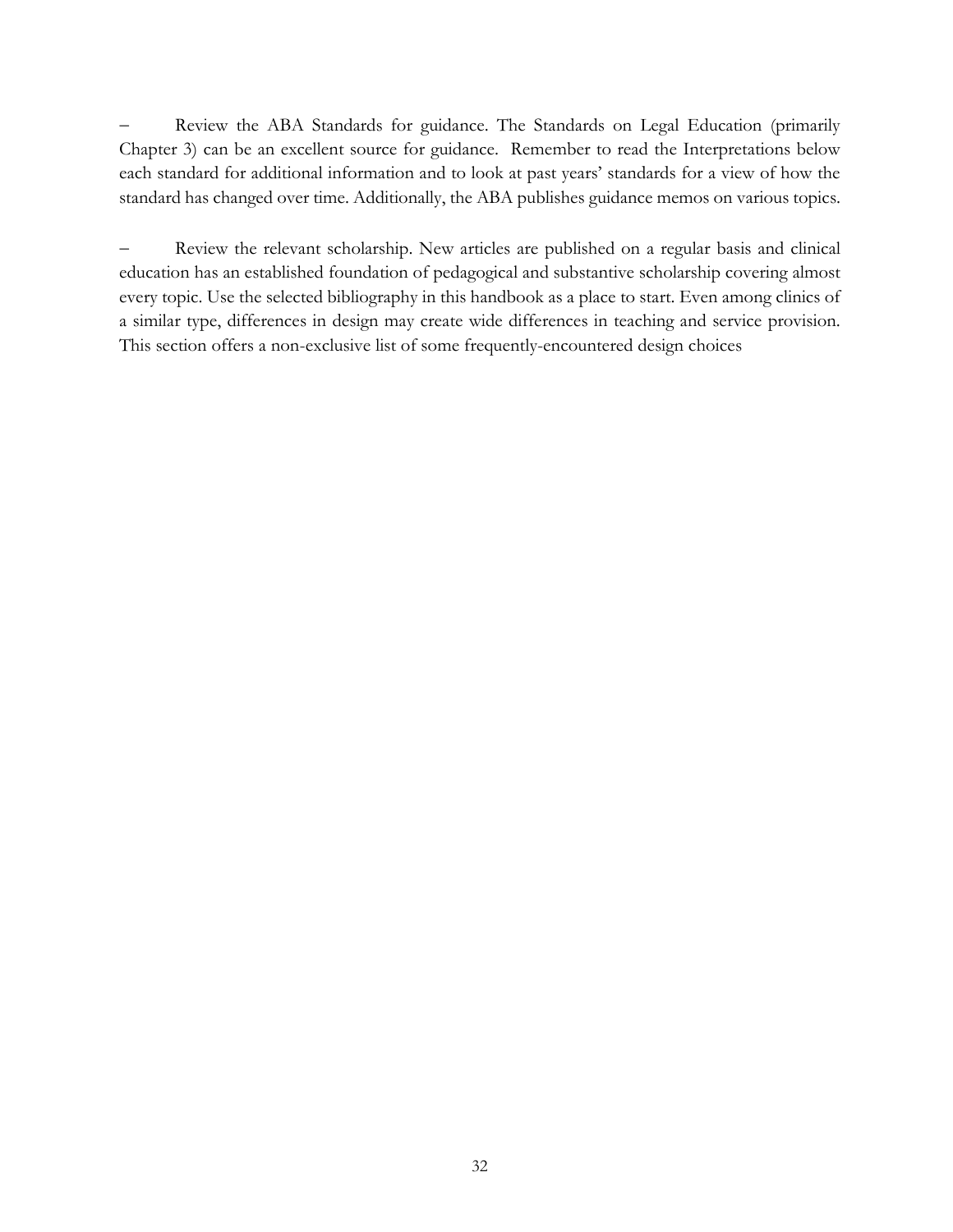# **SELECTED BIBLIOGRAPHY**

<span id="page-33-0"></span>This bibliography identifies a number of articles that address issues relevant to clinical legal education. Another resource that may be helpful for articles published before 2005 is Clinical Legal Education: An Annotated Bibliography (Third Edition) by J.P. Ogilvy & Karen Czapanskiy, Clinical Law Review, Special Issue No. 2 (2005).

Please keep in mind these are some resources selected as suggested introductory material on a range of topics that may be of interest to a new clinician. This list not intended to be exhaustive. There are many fine articles published each year that offer important insights into experiential teaching and learning. Articles on clinical education may be found on SSRN, Lexis-Nexis, Westlaw, Hein Online and other online legal research sources.

#### <span id="page-33-1"></span>**CLINICAL LEGAL EDUCATION HISTORY**

Justine A. Dunlap & Peter A. Joy, *Reflection-in-Action: Designing New Clinical Teaching Training by Using Lessons Learned from New Clinicians*, 11 CLINICAL L. REV. 49 (2004).

Phyllis Goldfarb, *Back to the Future of Clinical Legal Education*, 32 B.C. J. L. & Soc. Just. 279 (2012)

Peter Toll Hoffman, *The Stages of the Clinical Supervisory Relationship*, 4 ANTIOCH L.J. 301 (1986).

Minna J. Kotkin, *Reconsidering Role Assumption in Clinical Education*, 19 N.M. L. REV. 185 (1989).

Gerald P. López, *Transform - Don't Just Tinker with - Legal Education (Part I)*, 23 CLINICAL L. REV. 471 (2017)

Gerald P. López, *Transform - Don't Just Tinker with - Legal Education (Part II)*, 24 CLINICAL L. REV. 247 (2018)

Serge A. Martinez, *Why are We Doing This? Cognitive Science and NonDirective Supervision in Clinical Teaching,* 26 KAN. J. L. & PUB. POL'Y 24 (2016).

Carrie Mendel-Meadow, *Two Contradictory Criticisms of Clinical Education: Dilemmas & Directions in Lawyering Education*, 4 ANTIOCH L. REV. 287 (1986).

Catherine Gage O'Grady, P*reparing Students for the Profession: Clinical Education, Collaborative Pedagogy, and the Realities of Practice for the New Lawyer*, 4 CLINICAL. L. REV. 485 (1998).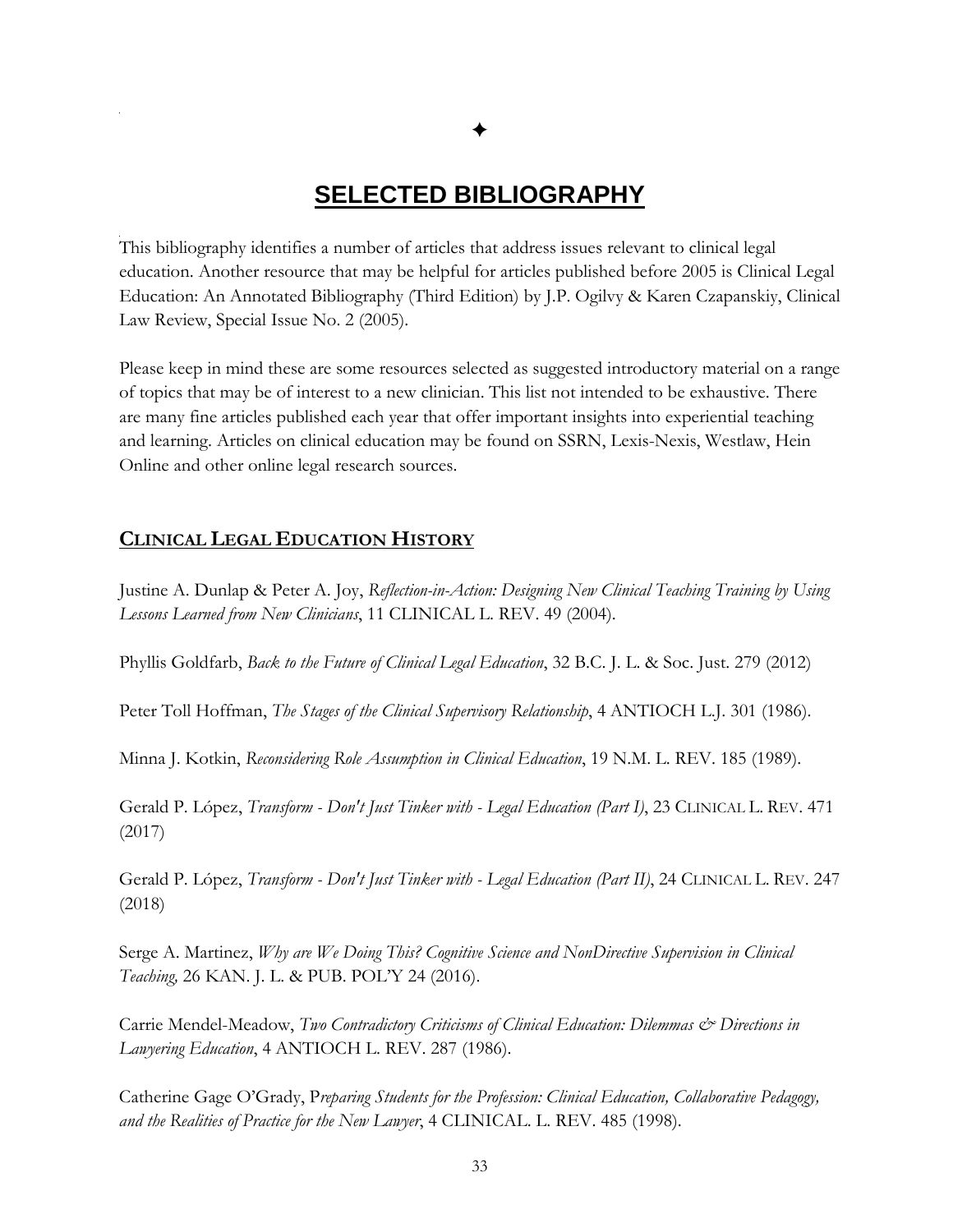Michael Pinard, *A Brief Reflection on the Multiple Identities and Roles of the Twenty-First Century Clinician*, 4 U. OF MD. L. JOURNAL OF RACE, RELIGION, GENDER AND CLASS 285 (2004).

William P. Quigley, *Introduction to Clinical Teaching for the New Clinical Law Professor: A View from the First Floor,* 28 AKRON L. REV. 463 (1995).

Ann Shalleck, *Clinical Contexts: Theory & Practice in Law & Supervision*, 21 N.Y.U. REV. L. & SOC. CHANGE 109 (1993).

James H. Stark, Jon Bauer, James Papillo, *Directiveness in Clinical Supervision*, 3 B.U. PUB. INT. L.J. 35 (1993).

# <span id="page-34-0"></span>**TEACHING SOCIAL JUSTICE THEORY**

Jane Aiken, *Striving to Teach Justice, Fairness & Morality*, 4 CLINICAL L. REV. 1 (1997).

Sameer Ashar, *Deep Critique and Democratic Lawyering in Clinical Practice*, 104 CAL. L. REV. 201 (2016).

Sameer M. Ashar, *Law Clinics and Collective Mobilization*, 14 CLINICAL L. REV. 355 (2008).

Brook Baker, *Learning to Fish, Fishing to Learn: Guided Participation in the Interpersonal Ecology of Practice*, 6 CLINICAL L. REV. 1 (1999).

Alina S. Ball, *Disruptive Pedagogy: Incorporating Critical Theory in Business Law Clinics*, 22 CLINICAL L. REV. 1 (2015).

Sarah Buhler, *Painful Injustices: Encountering Social Suffering in Clinical Legal Education*, 19 CLINICAL L. REV. 405 (Spring 2013).

Robert Condlin, *"Tastes Great, Less Filling": The Law School Clinic and Political Critique,* 36 J. LEGAL EDUC. 45 (1986).

Robert J. Condlin, *The Moral Failure of Clinical Legal Education* IN THE GOOD LAWYER: LAWYERS' ROLES AND LAWYERS' ETHICS 318 (David Luban ed., 1983).

Claire P. Donahue, *Client, Self, Systems: A Framework for Integrated Skills-Justice Education*, 29 GEO. J. LEGAL ETHICS 439 (2016).

Jon C. Dubin, *Clinical Design for Social Justice Imperatives*, 51 SMU L. REV. 1461 (1998).

Alexi Freeman, *Teaching for Change: How the Legal Academy can Prepare the Next Generation of Social Justice Movement Lawyers*, 59 HOW. L. J. 99 (2015).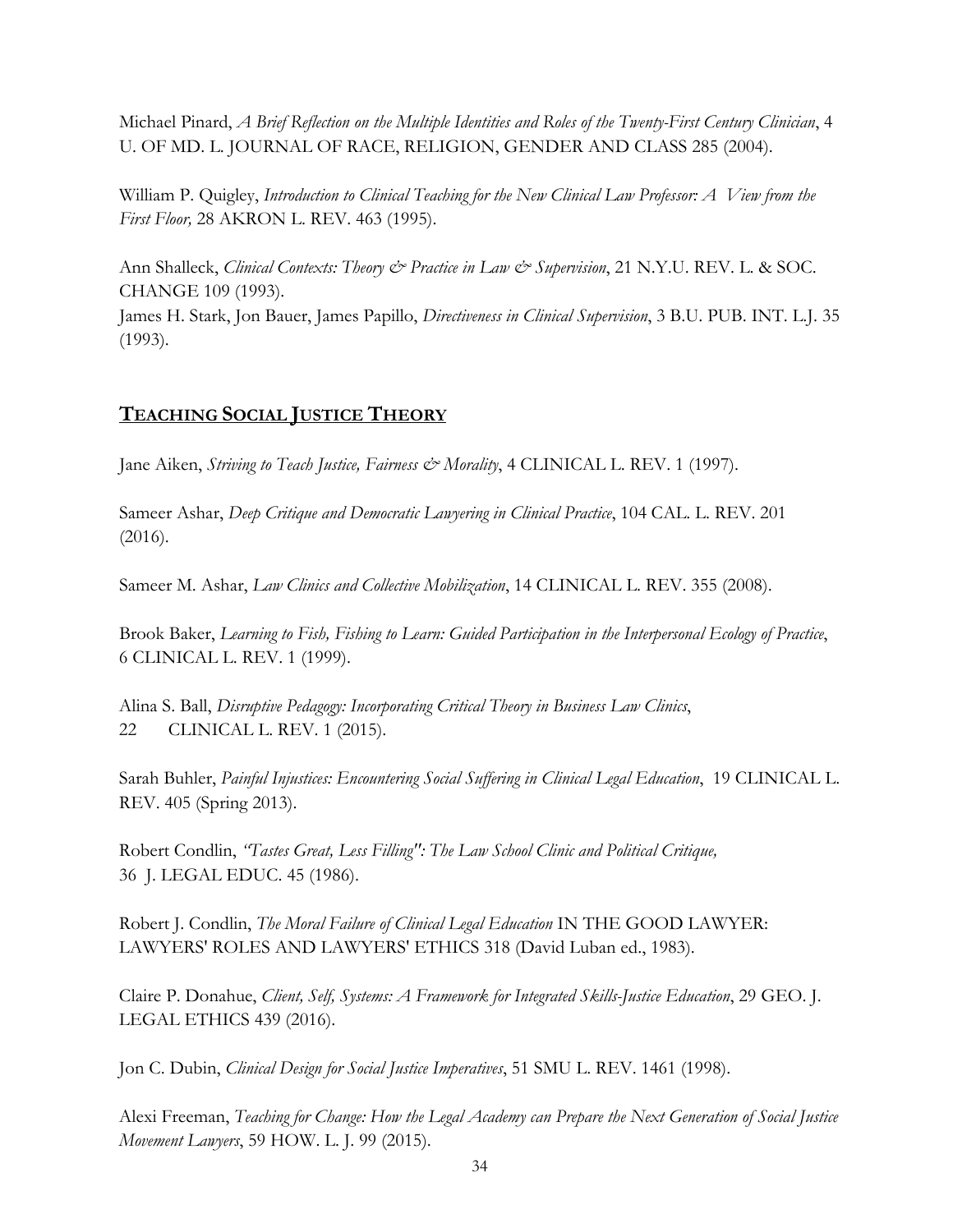Becky L. Jacobs, *Cultivating Purposeful Curiosity in a Clinical Setting: Extrapolating from Case to Social Justice*, 21 CLINICAL L. REV. 371 (2015)

Praveen Kosuri, *Losing My Religion: The Place of Social Justice in Clinical Legal Education*, 32 B.C. J.L. & SOC. JUST. 331 (2012).

Binny Miller, *Give Them Back Their Lives: Recognizing Client Narrative in Case Theory,* 93 MICH. L. REV. 485 (1994).

Mae Quinn*, Teaching Public Citizen Lawyering: From Aspiration to Inspiration*, 8 SEATTLE JOURNAL OF SOC. JUST. 661 (2010).

Kathleen A. Sullivan, *Self-Disclosure, Separation, and Students: Intimacy in the Clinical Relationship*, 27 INDIANA L. REV. 115 (1993).

Lucie E. White, *Subordination, Rhetorical Survival Skills & Sunday Shoes: Notes on the Hearing of Mrs. G,* 38 BUFF. L. REV. 1 (1990).

Michael Grinthal, *Power With: Practice Models for Social Justice Lawyering*, http://scholarship.law.upenn.edu/jlasc/vol15/iss1/3/

Deborah Kenn, *Lawyering from the Heart*, Wolters Kluwer Law & Business 2009, https://books.google.com/books/about/Lawyering\_from\_the\_Heart.html? id=UGp0PgAACAAJ

# <span id="page-35-0"></span>**CLINICAL DESIGN AND TEACHING**

Shaun Archer, James P. Eyster, James J. Kelly, Jr., Tonya Kowalski, Colleen Shanahan, *Reaching Backward and Stretching Forward: Teaching for Transfer in Law School Clinics*, 64 J. LEGAL EDUC. 258 (2014).

Cynthia Batt, *A Practice Continuum: Integrating Experiential Education into the Curriculum*, 7 ELON L. REV. (2015).

Mary Nicol Bowman, Lisa Brodoff, *Cracking Student Silos: Linking Legal Writing and Clinical Learning Through Transference*, 25 Clinical L. Rev. 269 (2019).

Susan L.Brooks, *Using a Communication Perspective to Teach Relational Lawyering*, 15 NEV. L. J. 477 (Spring 2015).

Anna E. Carpenter, *The Project Model of Clinical Education: Eight Principles to Maximize Student Learning*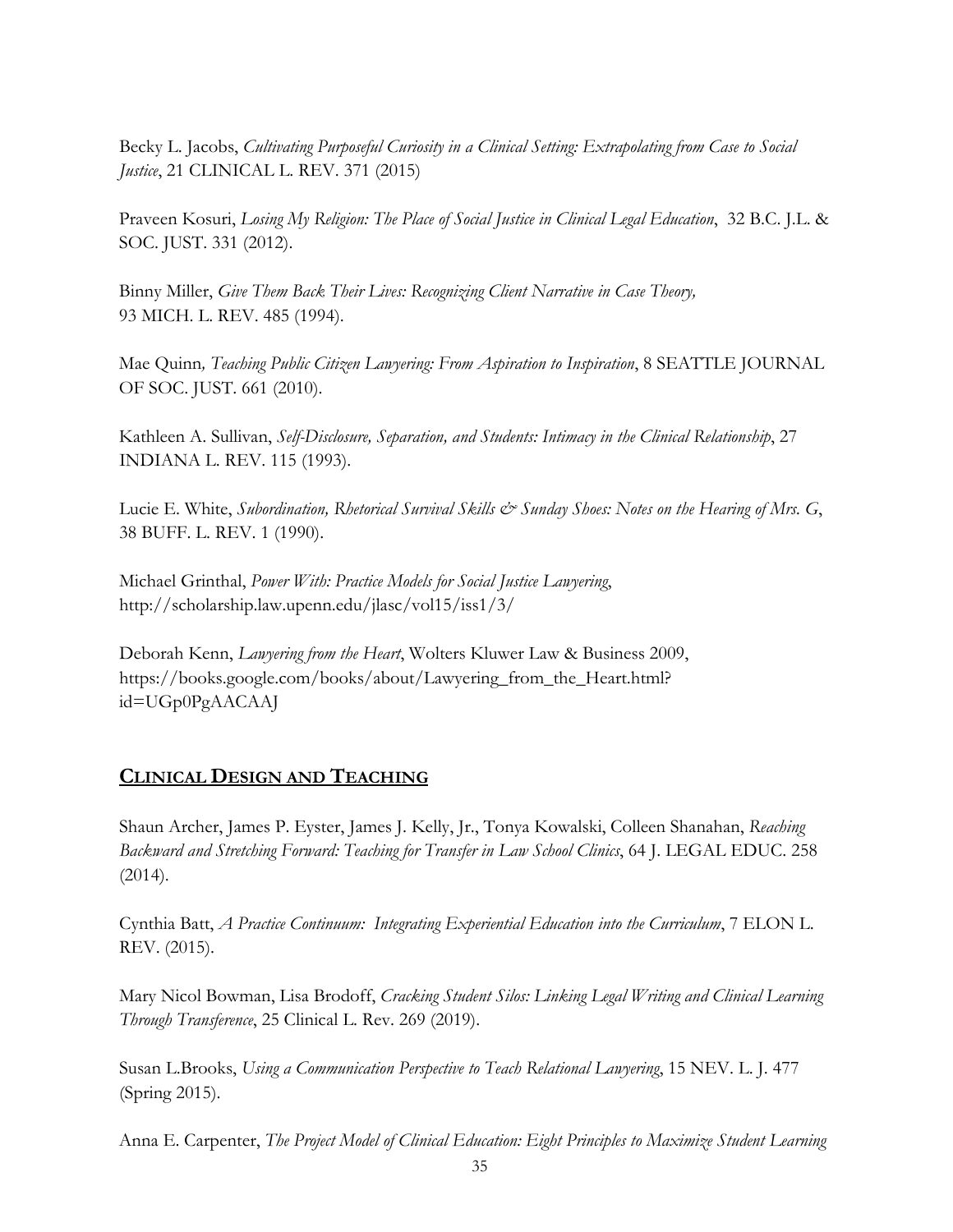*and Social Justice Impact*, 20 CLINICAL L. REV. 39 (2013).

Carolyn Grose, *Beyond Skills Training, Revisited: The Clinical Education Spiral*, 19 CLINICAL L. REV. 489 (2013).

Deborah Maranville et al., *Re-Vision Quest: A Law School Guide to Designing Experiential Courses Involving Real Lawyering*, 56 N.Y. L. SCH. L. REV. 517 (2011/2012).

Stephen R. Miller, *Field Notes from Starting a Law School Clinic*, 20 CLINICAL L. REV. 137 (2013)

Colleen F. Shanahan & Emily A. Benfer, *Adaptive Clinical Teaching*, 19 CLINICAL L. REV. 517 (2013).

# <span id="page-36-0"></span>**EVALUATION AND CRITIQUE**

Jodi S. Balsam, Susan L. Brooks, Margaret Reuter, *Assessing Law Students As Reflective Practitioners*, 62 N.Y.L. Sch. L. Rev. 49 (2018).

Stacy Brustin & David Chavkin, *Testing the Grades: Evaluating Grading Modes in Clinical Legal Education*, 3 CLINICAL L. REV. 229 (1997).

Nancy Kaufman, *A Survey of Law School Grading Practices*, 44 J. LEGAL EDUC. 415 (1994).

Carol Morgan & Carol Newman, *Assessment of Learning Outcomes in Transactional Skills Courses*, 18 TRANSACTIONS: TENN J. BUS. L. 601 (2016).

Richard K. Neumann, Jr., *A Preliminary Inquiry into the Art of Critique*, 40 HASTINGS L.J. 725 (1989).

J.P. Sandy Ogilvy, *Guidelines for the Self Evaluation of Legal Education Programs*, 15 T.M. COOLEY J. PRAC. & CLINICAL L. 1 (2013).

Don Peters, *Mapping, Modeling, and Critiquing: Facilitating Learning Negotiation, Mediation, Interviewing, and Counseling*, 48 FLA. L. REV. 875 (1995).

Sophie M. Sparrow, *Teaching and Assessing Soft Skills*, 67 J. Legal Educ. 553 (2018).

Nina Tarr, *The Skill of Evaluation as an Explicit Goal of Clinical Training*, 21 PACIFIC L.J. 967 (1990).

Amy L. Ziegler, *Developing a System of Evaluation in Clinical Legal Teachin*g, 42 J. LEGAL EDUC. 575 (1992).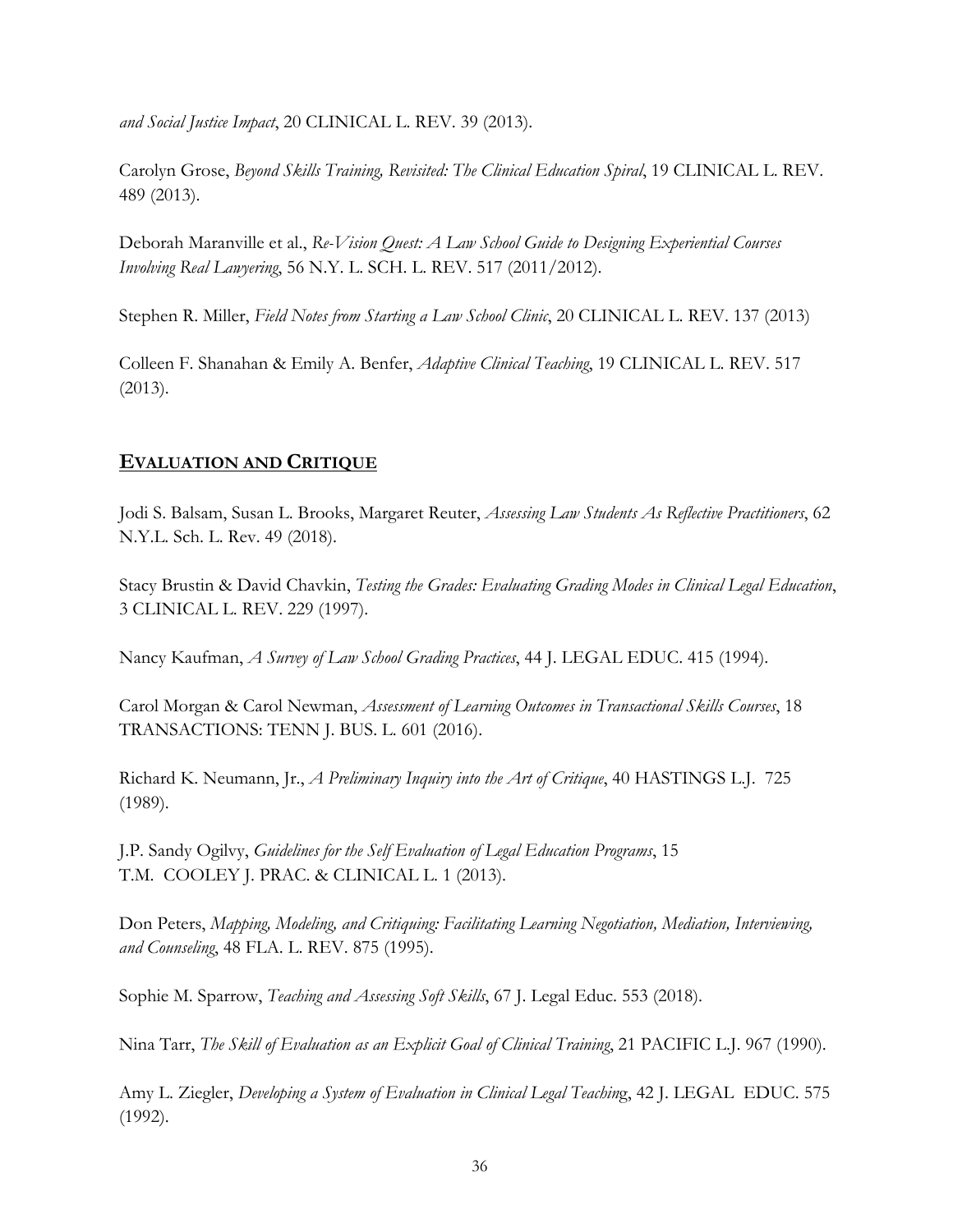#### <span id="page-37-0"></span>**EXTERNSHIPS**

Alexis Anderson, Arlene Kanter & Cindy Slane, *Ethics in Externships: Confidentiality, Conflicts, and Competence Issues in the Field and in the Classroom*, 10 CLINICAL L. REV. 473 (2004).

Cynthia Anne Baker, *Externships: Teaching, Practice, and the Buildable Hour*, 51 Ind. L. Rev. 428 (2018).

Kate E. Bloch, *Subjective Lawyering and Other Clinical Extern Paradigms*, 3 CLINICAL L. REV. 259 (1997).

Liz Ryan Cole, *Training the Mentor: Improving the Ability of Legal Experts to Teach Students and New Lawyers*, 19 N.M. L. REV. 163 (1989).

Liz Ryan Cole, *Lessons from a Semester in Practice*, 1 CLINICAL L. REV. 173 (1994).

Elizabeth G. Ford, *Toward a Clinical Pedagogy of Externship*, 22 CLINICAL L. REV. 113 (2015).

Daniel J. Givelber, Brook J. Baker, John McDevitt & Robin Miliano, *Learning Through Work: An Empirical Study of Legal Externship*, 45 J. LEGAL EDUC. 1 (1995).

Kenny Hegland, *Condlin's Critique of Conventional Clinics: The Case of the Missing Case*, 36 J. LEGAL EDUC. 427 (1986).

Karen A. Jordan, *Enhancing Externships to Meet Expectations for Experiential Education*, 23 CLINICAL L. REV. 339 (2016).

Harriet N. Katz, *The Past and Future of Externship Scholarship*, 23 CLINICAL L. REV. 397 (2016).

Harriet N. Katz, *Personal Journals in Law School Externship Programs: Improving Pedagogy*, 1 T. M. COOLEY J. PRAC. & CLIN. L. 7 (1997).

Neil Kibble, *Reflection and Supervision in Clinical Legal Education: Do Work Placements have a Role in Clinical Legal Education*, 5 INT'L J. LEGAL PROF. 83 (1998).

Stephen T. Maher, *The Praise of Folly: A Defense of Practice Supervision in Clinical Legal Education*, 69 NEB. L. REV. 537 (1990).

Stephen T. Maher, *Clinical Legal Education in the Age of Unreason*, 40 BUFF. L. REV. 809 (1992).

Nancy M. Maurer & Liz Ryan Cole, *Design, Teach and Manage: Ensuring Educational Integrity in Field Placement Courses*, 19 CLINICAL L. REV. 115 (Fall 2012).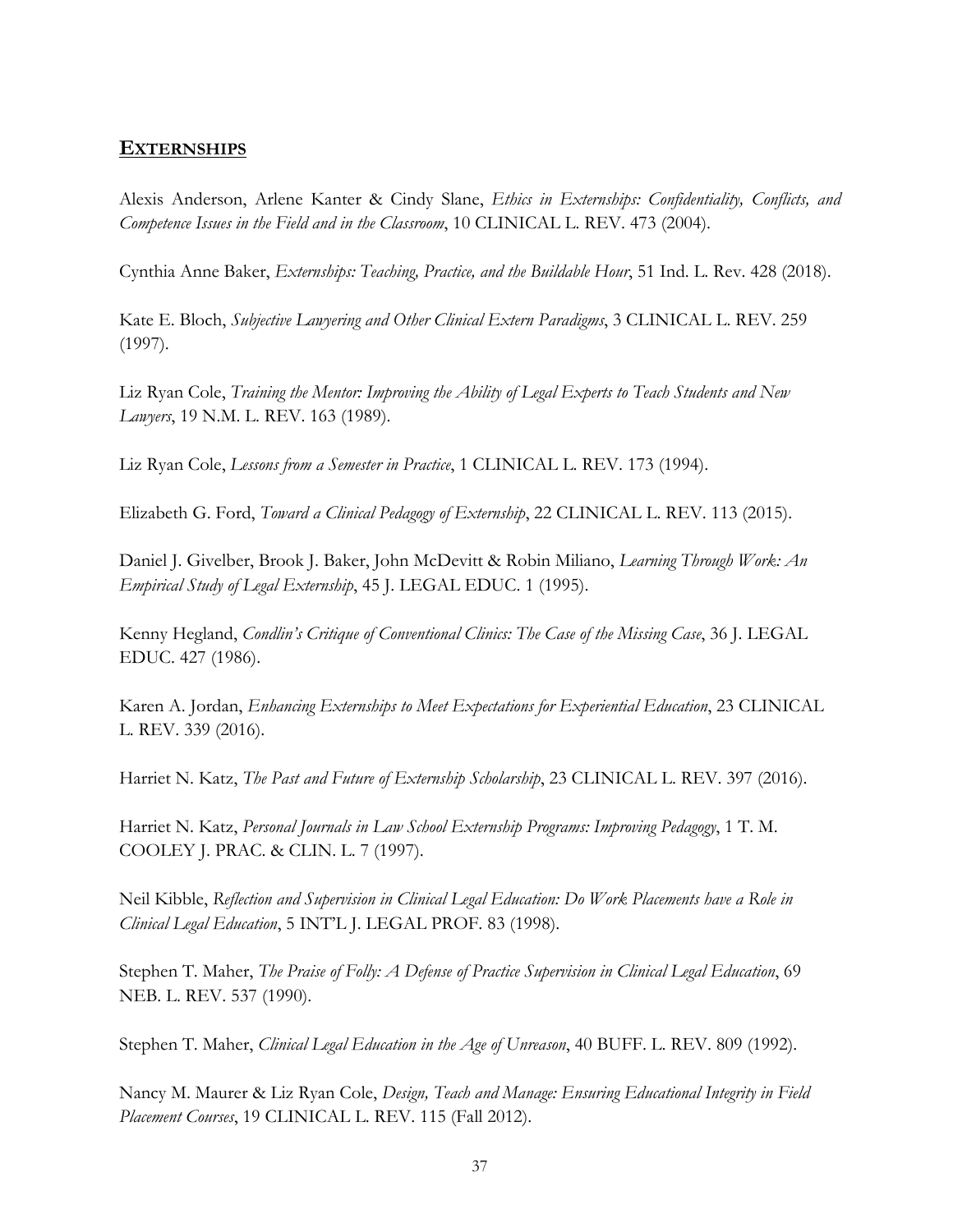James E. Moliterno, *On the Future of Integration Between Skills and Ethics Teaching: Clinical Legal Education in the Year 2010*, 46 J. LEGAL EDUC. 1 (1996).

Linda H. Morton, *Creating a Classroom Component For Field Placement Programs: Enhancing Clinical Goals With Feminist Pedagogy*, 45 ME. L. REV. 19 (1993).

J.P. Ogilvy, *The Use of Journals in Legal Education: A Tool For Reflection*, 3 CLINICAL. L. REV. 55 (1996).

Papers Presented at the Catholic University Law School Symposium on Externships: Learning from Practice, 10 CLINICAL L. REV. (2004).

Rebecca B. Rosenfeld, *The Examined Externship is Worth Doing: Critical Self- Reflection and Externship Pedagogy*, 21 CLINICAL L. REV. 127 (Fall 2014)

Robert F. Seibel & Linda H. Morton, *Field Placement Programs: Practices, Problems and Possibilities,* 2 CLINICAL L. REV. 413 (1996).

Kelly S. Terry, *Externships: A Signature Pedagogy for the Apprenticeship of Professional Identity and Purpose*. 59 J. LEG. EDUC. 240 (2009).

Kelly S. Terry, *Embedding Assessment Principles in Externships*. 20 CLINICAL L. REV. 467 (2014).

# <span id="page-38-0"></span>**RACE,ISSUES OF DIFFERENCE, AND CLINICAL TEACHING**

Muneer I. Ahmad, *Interpreting Communities: Lawyering Across Language Differences*, 54 UCLA L. REV. 99 (2007).

Alexis Anderson, Lynn Barenberg, & Carwina Weng, *Challenges of "Sameness": Pitfalls and Benefits to Assumed Connections in Lawyering*, 18 CLINICAL L. REV. 339 (2012).

Deborah N. Archer, *There is No Santa Claus: The Challenge of Teaching the Next Generation of Civil Rights Lawyers in a "Post-Racial" Society*, 4 COLUM. J. RACE & L 55 (2013)

Sameer Ashar, *Law Clinics and Collective Mobilization*, 14 CLINICAL L. REV. 355 (2008).

Susan Bryant, T*he Five Habits: Building Cross-Cultural Competence in Lawyers*, 8 CLINICAL L. REV. 33 (2001).

Clark D. Cunningham, *The Lawyer as Translator, Representation as Texas: Towards an Ethnography of Legal Discourse*, 77 CORNELL L. REV. 1298 (1992).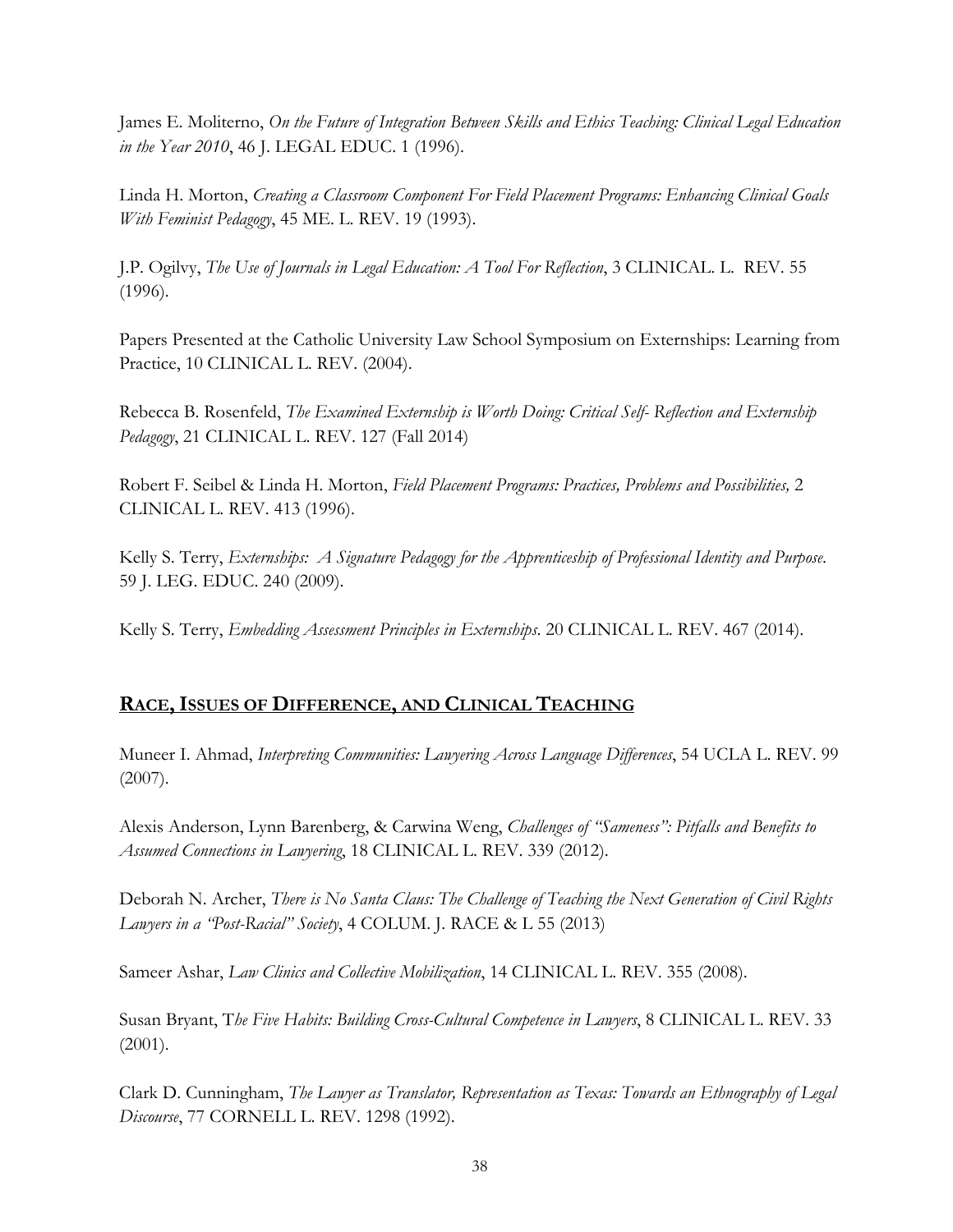Okianer Christian Dark, *Incorporating Issues of Race, Gender, Class, Sexual Orientation and Disability into Law School Teaching*, 32 WILLAMETTE L. REV. 541 (1996).

Jon C. Dubin, *Faculty Diversity as a Clinical Education Imperative*, 51 HASTINGS L.J. 445 (2000).

Leslie Espinoza, Legal Narratives, *Therapeutic Narratives: The Invisibility of and Omnipresence of Race and Gender*, 95 MICH. L. REV. 901 (1997).

Bill Ong Hing, *Raising Personal Identification Issues of Class, Race, Ethnicity, Gender, Sexual Orientation, Physical Disability and Age in Lawyering Courses*, 45 STAN. L. REV. 1807 (1993).

Michelle Jacobs, *People From the Footnotes: The Missing Element in Client-Centered Counseling*, 27 GOLDEN GATE U.L. REV. 345 (1997).

Gerald P. Lopez, *Training Future Lawyers to Work with the Politically and Socially Subordinated: Anti-Generic Legal Education*, 91 W.VA. L. REV. 305 (1989).

Natalie Martin, *Poverty, Culture, and the Bankruptcy Code: Narratives from the Money Law Clinic*, 12 CLINICAL L. REV. 203 (2005).

Angela McCaffrey, *Don't Get Lost in Translation: Teaching Law Students to Work with Language Interpreters*, 6 CLINICAL L. REV. 347 (2000).

Margaret Montoya, *Silence and Silencing: Their Centripetal and Centrifugal Forces in*

*Legal Communication, Pedagogy and Discourse*, 33 U. MICH. J.L. REF. 263 (2000). Margaret Montoya, *Voicing Differences*, 4 CLINICAL L. REV. 147 (1997).

Kimberly O'Leary, *Using "Difference Analysis" to Teach Problem Solving*, 4 CLINICAL L. REV. 65 (1997).

Michael L. Perlin, *You Have Discussed Lepers and Crooks: Sanism in Clinical Teaching*, 9 CLINICAL L. REV. 683 (2003)

Ascanio Piomelli, *Cross-Cultural Lawyering by the Book: The Latest Clinical Texts and a Sketch of a Future Agenda*, 4 HASTINGS RACE & POVERTY L.J. 131 (2006)

Antoinette Sedillo Lopez, *Beyond Best Practices for Legal Education: Reflections on Cultural Awareness – Exploring the Issues in Creating a Law School and Classroom Culture*, 38 WM. MITCHELL L. REV. 1176 (2012).

Antoinette Sedillo Lopez, *On Privilege*, AM. J. GENDER & L. 217 (1994).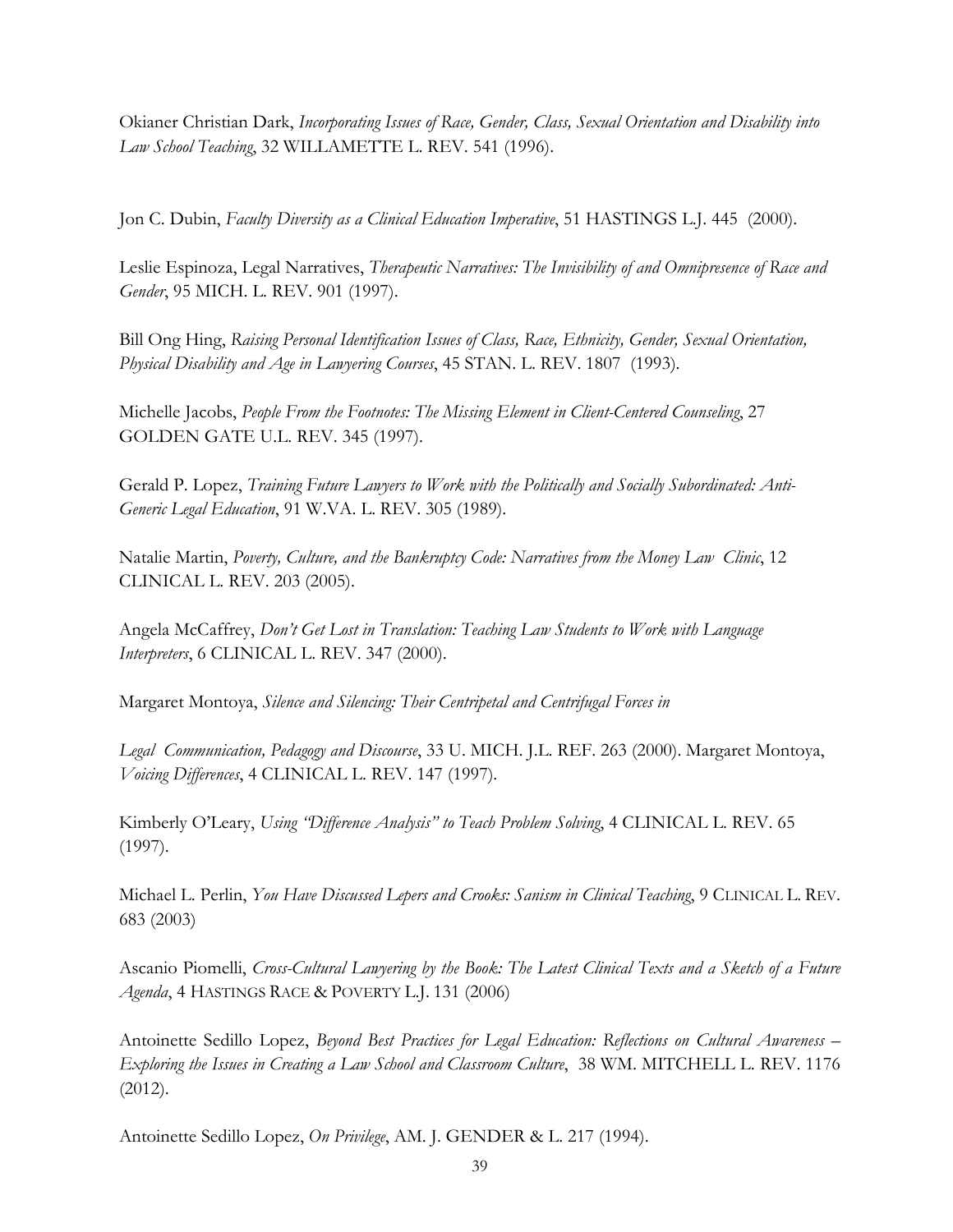Antoinette Sedillo López, *Making and Breaking Habits: Teaching (and Learning) Cultural Context, Self-Awareness, and Intercultural Communication through Case Supervision in a Client-Service Legal Clinic*, 28 WASH. U. J. L. & POL'Y 37 (2008)

Carwina Weng, *Multicultural Lawyering: Teaching Psychology to Develop Cultural Self- Awareness*, 11 CLINICAL L. REV. 369 (2005).

Lucie E. White, *Subordination, Rhetorical Survival Skills, and Sunday Shoes: Notes on the Hearing of Mrs. G.*, 38 BUFFALO L. REV. 6 (1990).

Christina A. Zawisza, *Teaching Cross-Cultural Competence to Law Students: Understanding the "Self" as "Other,"* 17 FLA. COASTAL. L. REV. 185 (Winter 2016).

# <span id="page-40-0"></span>**ETHICS**

Alexis Anderson, Lynn Barenberg & Paul R. Tremblay, *Professional Ethics in Interdisciplinary Collaboratives: Zeal, Paternalism and Mandated Reporting*, 13 CLINICAL L. REV. 659 (2007).

Alexis Anderson, Arlene Kanter & Cindy Slane, *Ethics in Externships: Confidentiality, Conflicts and Competence Issues in the Field and in the Classroom*, 10 CLINICAL L. REV. 15 (2004).

Derrick A. Bell, Jr., *Serving Two Masters: Integration Ideals and Client Interests in School Desegregation Litigation*, 85 YALE L. J. 470 (1976).

Angela Olivia Burton, *Cultivating Ethical, Socially Responsible Lawyer Judgment: Introducing the Multiple Lawyering Intelligences Paradigm into the Clinical Setting*, 11 CLINICAL L. REV. 15 (2004).

David Chavkin, *Am I My Client's Lawyer?: Role Definition and the Clinical Supervisor*, 51 SMU L. REV. 1501 (1998).

Clark D. Cunningham, *How to Explain Confidentiality?*, 9 CLINICAL L. REV 579, (2003).

Stephen Ellmann, *Client-Centeredness Multiplied: Individual Autonomy and Collective Mobilization in Public Interest Lawyers' Representation of Groups*, 78 VA. L. REV. 1103 (1992).

Kristin Henning, *Loyalty, Paternalism, and Rights: Client Counseling Theory and the Role of Child's Counsel in Delinquency Cases,* 81 Notre Dame L. Rev. 245 (2005).

Michelle S. Jacobs, *Legal Professionalism: Do Ethical Rules Require Zealous Representation of Poor People*?, 8 ST. THOMAS L. REV. 97 (1995).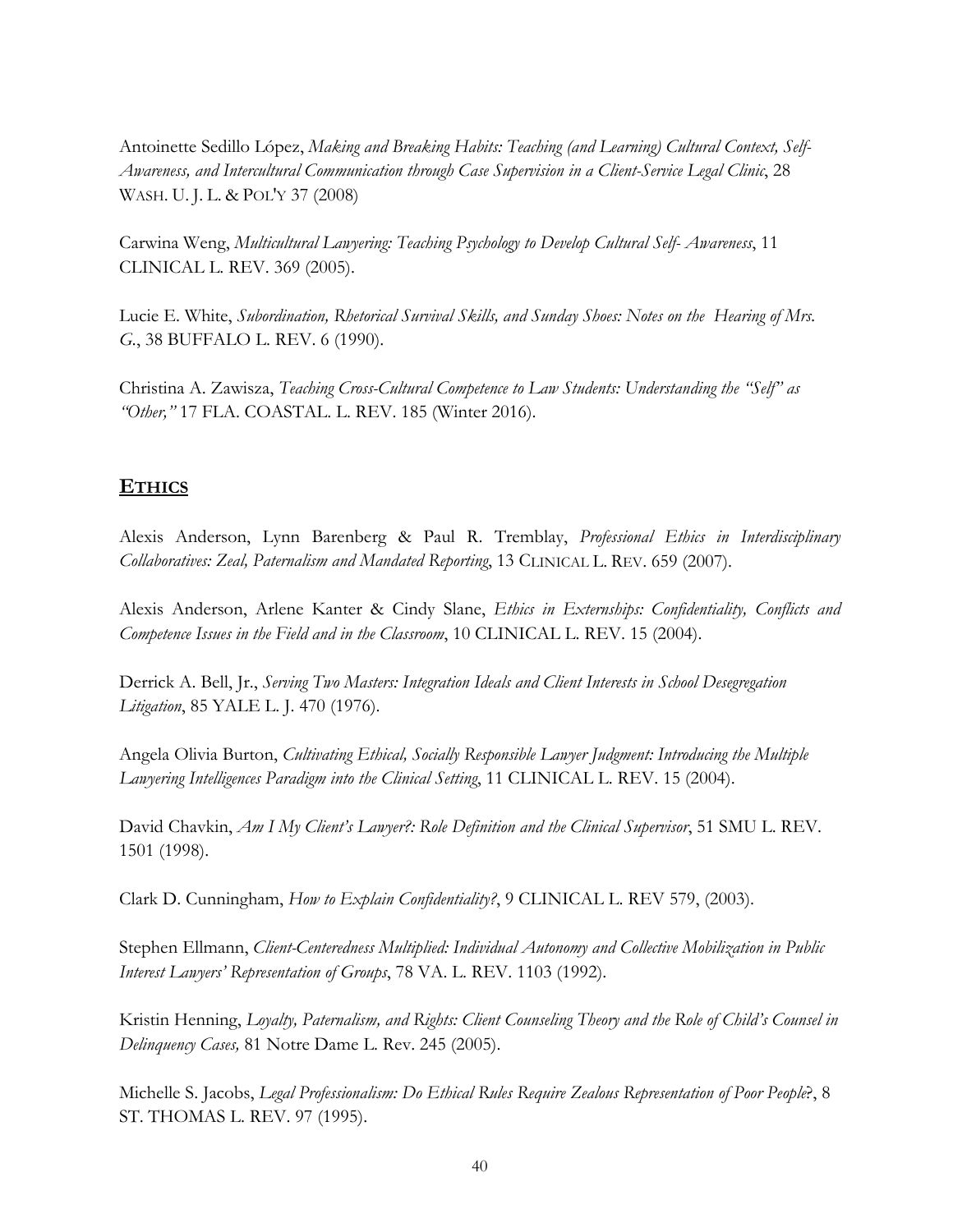Peter Joy, *The Law School Clinic as a Model Ethical Law Office*, 30 WM. MITCHELL L. REV. 35 (2003).

Peter Joy & Robert Kuehn, *Conflict of Interest and Competency Issues in Law Clinic Practice*, 9 CLINICAL L. REV. 493 (2002).

Betty J. Luke, *The Ethos and Pathos of Ethics and Law Students: A Clinician's Perspective*, 45 S. TEX. L. REV. 843 (2004).

Shauna Marshall, *Mission Impossible?: Ethical Community Lawyering*, 7 CLINICAL L. REV. 147 (2000).

Laura L. Rovner, *The Unforeseen Ethical Ramifications of Classroom Faculty Participation in Law School Clinics*, 75 U. CIN. L. REV. 1113 (2007).

Nina W. Tarr, *Ethics, Internal Law School Clinics, and Training the Next Generation of Poverty Lawyers*, 35 WM. MITCHELL L. REV. 1011 (2009).

Paul Tremblay, *Acting "A Very Moral Type of God": Triage Among Poor Clients*, 67 FORDHAM L. REV. 2475 (1999).

Paul Tremblay, *Interviewing and Counseling Across Cultures: Heuristics and Biases*, 9 CLINICAL L. REV. 373 (2002).

Rodney Uphoff & Peter B. Wood, *The Allocation of Decisionmaking Between Defense Counsel and Criminal Defendant: An Empirical Study of Attorney-Client Decisionmaking,* 47 KANS. L. REV. 1, 6 (1998).

Stephen Wizner, *Can Law Schools Teach Students to Do Good?: Legal Education and the Future of Legal Services for the Poor*, 3 N.Y. CITY L. REV. 259 (2000).

Stephen Wizner, *The Law School Clinic: Legal Education in the Interests of Justice*, 70 FORDHAM L. REV. 1929 (2002).

# <span id="page-41-0"></span>**GLOBAL EXPERIENTIAL LEARNING**

*Raquel Aldana, Transforming Students, Transforming Selves: The Power of Teaching Social Justice Struggles in Context*, 24 PAC. MCGEORGE GLOBAL BUS. & DEV. L.J. (2011).

Cecily Baskir, *Crossing Borders: Creating an American Law Clinic in China*, 19 CLINICAL L. REV. 163 (2012).

William L. Berman, *Why Not an International Clinical Legal Exchange Program, It Is Worth the Schlep*, 21 CLINICAL L. REV. 171 (Fall 2014).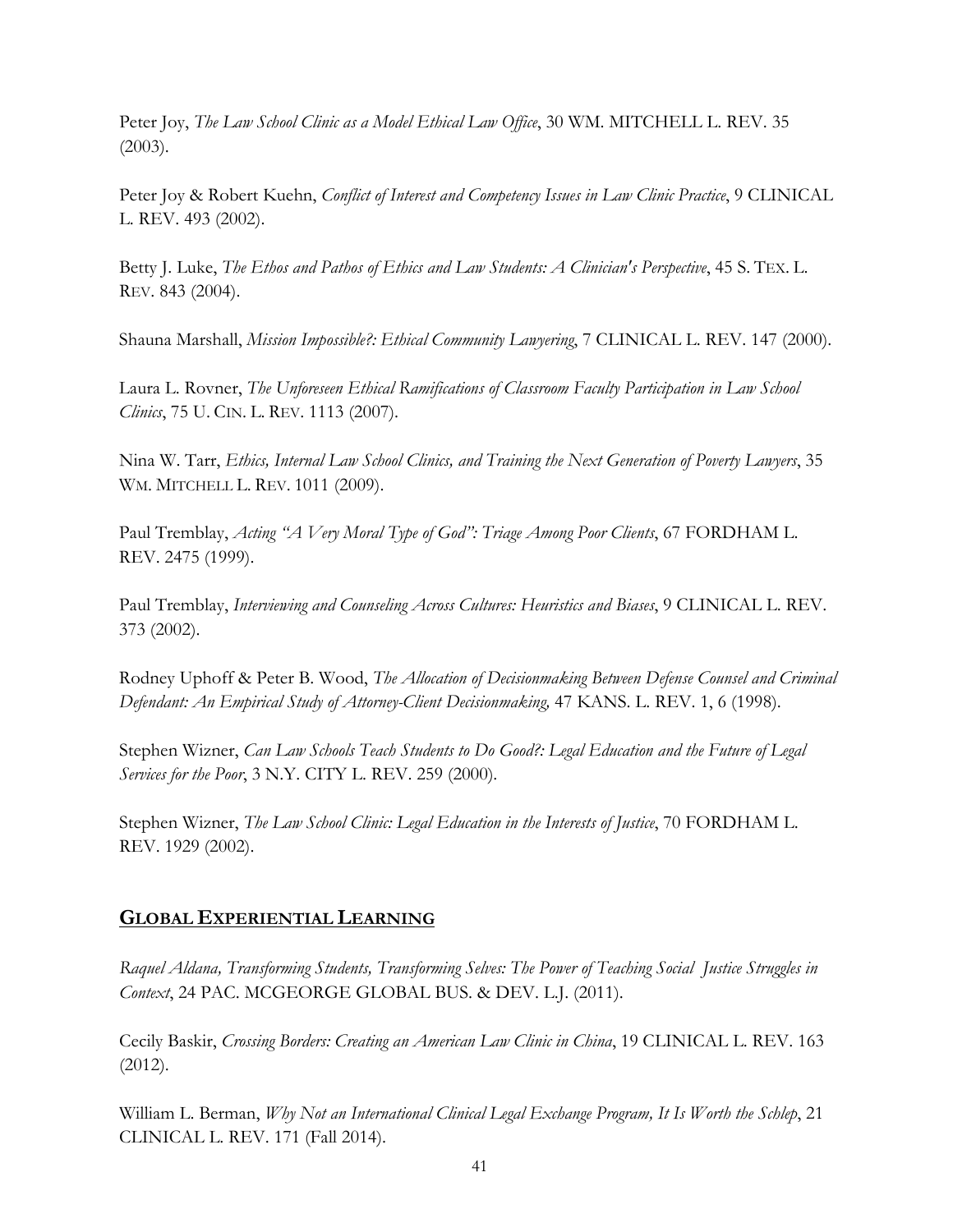Caroline Bettinger-Lopez, *Redefining Human Rights Lawyering Through the Lens of Critical Theory: Lessons for Pedagogy and Practice*, 18 GEO. J. ON POVERTY L. & POL'Y 337 (2011).

Yanmin Cai, *Global Clinical Legal Education and International Partnerships: A Chinese Legal Educator's Perspective*, 26 MD. J. OF INTERNATIONAL L. 159 (2011).

Scott Cummings, *Internationalization of Public Interest Law,* 57 DUKE L. J. 891 (2008).

Sarah H. Paoletti, *Finding the Pearls when the World is Your Oyster: Case and Project Selection in Clinic Design*, 5 DREXEL L. REV. 423 (Spring 2013)..

Gemma Smith & Maggie Liddle*, Lulling Ourselves into a False Sense of Competence: Learning Outcomes and Clinical Legal Education in Canada, the United States and Australia*, 6 CAN. LEGAL EDUC. ANN. REV. 15 (2012).

Theresa Kaiser-Jarvis, *Preparing Students for Global Practice: Developing Competencies and Providing Guidance*, Journal of Legal Education, Volume 67, Number 4 (Summer 2018)

### <span id="page-42-0"></span>**GENERATIONAL DIFFERENCE**

Emily Benfer & Colleen Shanahan, *Educating the Invincibles: Strategies for Teaching the Millennial Generation in Law School*, 20 CLINICAL L. REV. 1 (Fall 2013).

Gregory Bowman, *The Comparative and Absolute Advantages of Junior Law Faculty: Implications for Teaching and the Future of American Law Schools*, 2008 BYU EDUC. & L.J. 171. (2008).

Shailini Jandial George, *Teaching the Smartphone Generation: How Cognitive Science Can Improve Learning in Law School*, (2013) 66 Me. L. Rev. 163.

Minna Kotkin, Dean Hill Rivkin, Praveen Kosuri, Karla McKanders & Stephen Reed, *Clinical Legal Education at a Generational Crossroads*, 17.1 CLINICAL L. REV. 197 (2010).

Susan K. McClellan, *Externships for Millennial Generation Students: Bridging the Generation Gap*, 15.2 CLINICAL L. REV. 255 (2009).

Alistair E. Newbern & Emily F. Suski, *Translating the Values of Clinical Pedagogy Across Generations,* 20 Clinical L. Rev. 181 (2013).

# <span id="page-42-1"></span>**TECHNOLOGY AND LAW OFFICE MANAGEMENT**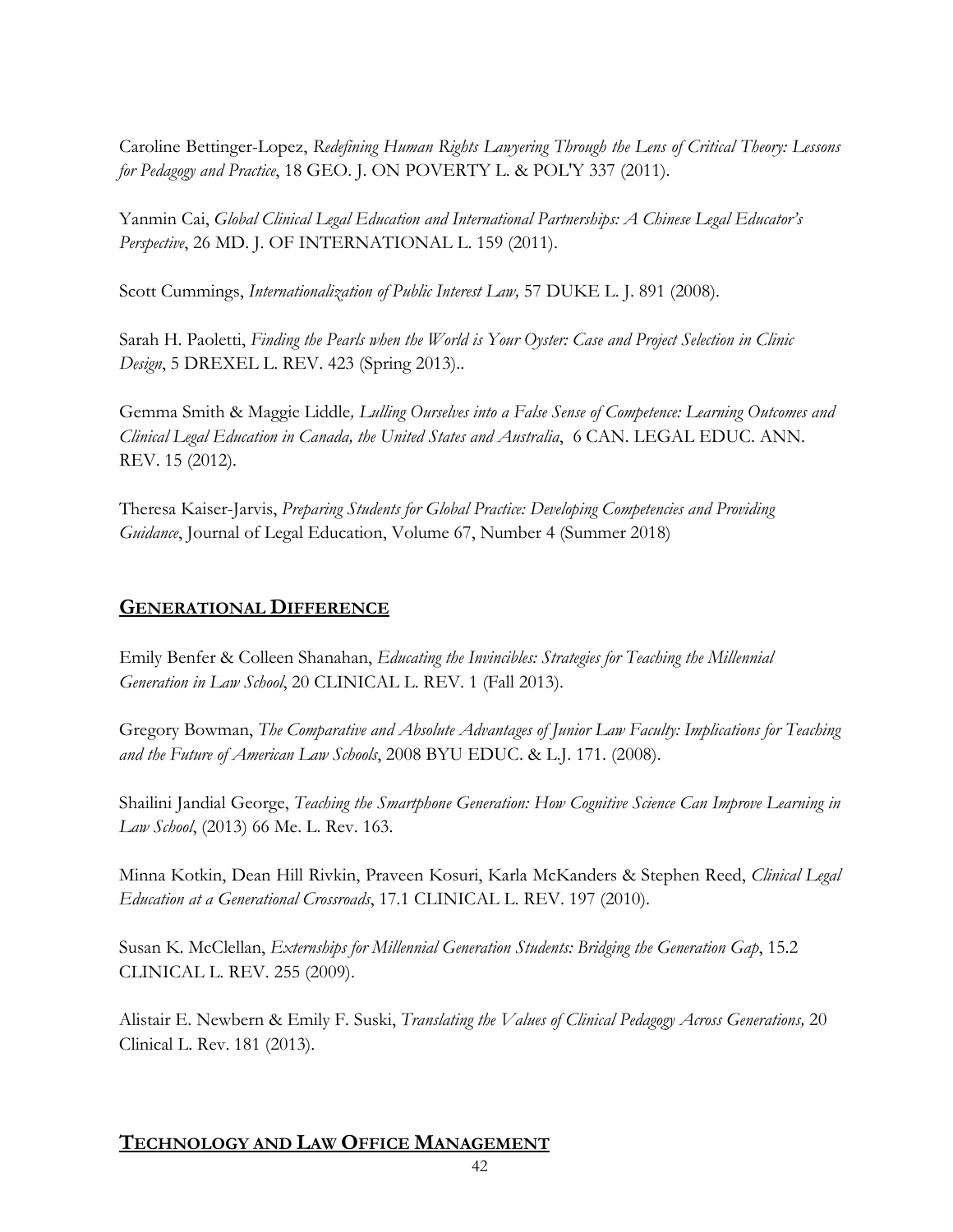ABA, *Cloud Computing/Software as a Service for Lawyers;* found at:

[http://www.americanbar.org/groups/departments\\_offices/legal\\_technology\\_resources/reso](http://www.americanbar.org/groups/departments_offices/legal_technology_resources/resources/charts_fyis/saas.html) [ur](http://www.americanbar.org/groups/departments_offices/legal_technology_resources/resources/charts_fyis/saas.html)  [ces/charts\\_fyis/saas.html](http://www.americanbar.org/groups/departments_offices/legal_technology_resources/resources/charts_fyis/saas.html)

ABA, *Researching Law Office Technology: Selected Resources:* found at: [http://www.americanbar.org/groups/departments\\_offices/legal\\_technology\\_resources/reso](http://www.americanbar.org/groups/departments_offices/legal_technology_resources/resources/charts_fyis/technologyresearchfyi.html) [ur](http://www.americanbar.org/groups/departments_offices/legal_technology_resources/resources/charts_fyis/technologyresearchfyi.html)  [ces/charts\\_fyis/technologyresearchfyi.html](http://www.americanbar.org/groups/departments_offices/legal_technology_resources/resources/charts_fyis/technologyresearchfyi.html)

Camille Brousard, *Teaching with Technology: Is the Pedagogical Fulcrum Shifting?* 53 N.Y.L.S. L. Rev. 903 (2008/2009).

Rogelio Lasso, *From the Paper Chase to the Digital Chase: Technology and the Challenge of Teaching 21st Century Law Students* 43 Santa Clara L. Rev. 1 (2002).

# <span id="page-43-0"></span>**BOOKS**

# <span id="page-43-1"></span>Faculty Resources

Raquel Aldana, VULNERABLE POPULATIONS AND TRANSFORMATIVE LAW TEACHING: A CRITICAL READER (Raquel Aldana et al. ed., Soc'y of Am. L. Tchrs. & Golden Gate U. Sch. of L., Carolina Press 2011).

Susan Bryant, Elliott S. Milstein, Ann C. Shalleck, TRANSFORMING THE EDUCATION OF LAWYERS: THE THEORY AND PRACTICE OF CLINICAL PEDAGOGY (Carolina Academic Press 2014).

Eds. Emily Grant, Sandra Simpson & Kelly Terry, EXPERIENTIAL EDUCATION IN TEH LAW SCHOOL CURRICULUM (Carolina Academic Press 2017).

Gerald Hess & Steven Friedland, TEACHING THE LAW SCHOOL CURRICULUM (Carolina Academic Press, 2004).

Steven Keeva, TRANSFORMING PRACTICES (1999).

Anne Lammott, BIRD BY BIRD: SOME INSTRUCTIONS ON WRITING AND LIFE (1995).

Gerald Lopez, REBELLIOUS LAWYERING: ONE CHICANO'S VISION OF PROGRESSIVE LAW PRACTICE (New Perspectives on Law, Culture & Society) (1992).

Deborah Maranville, Lisa Radtke Bliss, Carolyn Wilkes Kaas, and Antoinette Sedillo Lopez,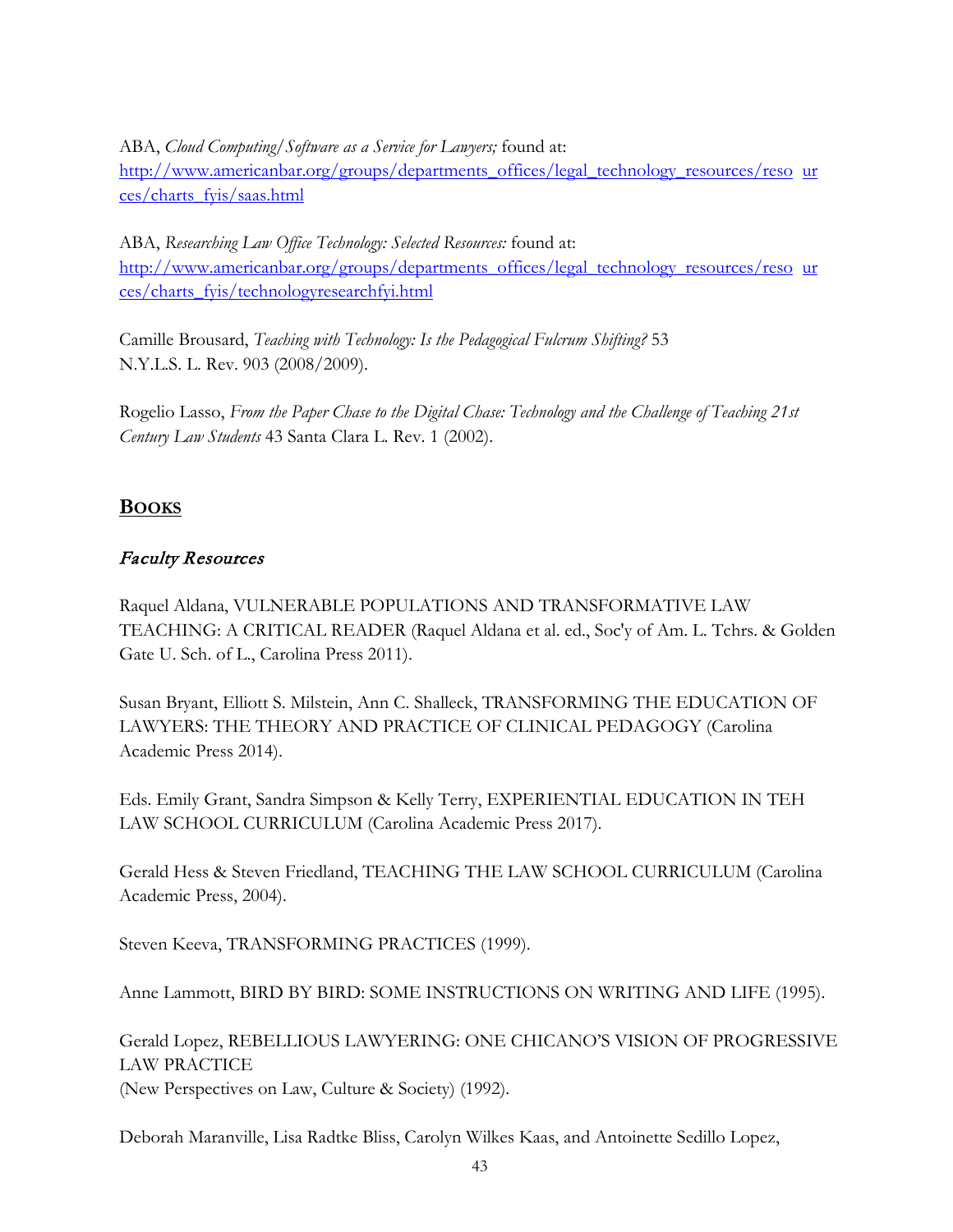BUILDING ON BEST PRACTICES: TRANSFORMING LEGAL EDUCATION IN A CHANGING WORLD (LexisNexis 2015)

Robert MacCrate, *Legal Education and Professional Development - An Educational Continuum*, 1992 A.B.A. SEC. LEGAL EDUC. & ADMISSIONS TO BAR 280-84, 327-38

Philip N. Meyer, STORYTELLING FOR LAWYERS (New York: Oxford University Press 2014)

Philip G. Schrag and Michael Meltsner, REFLECTIONS ON CLINICAL LEGAL EDUCATION (Northeastern Univ. Press 1998). Donald A. Schön, EDUCATING THE REFLECTIVE PRACTITIONER (1987).

Roy Stuckey and Others, BEST PRACTICES FOR LEGAL EDUCATION (CLEA, 2007).

William Sullivan, Anne Colby, Judith Welch Wegner, Lloyd Bond, and Lee Shulman, EDUCATING LAWYERS (Carnegie Foundation, 2007).

THE GLOBAL CLINICAL MOVEMENT: EDUCATING LAWYERS FOR SOCIAL JUSTICE (Frank S. Bloch, Ed. Oxford University Press 2011).

# <span id="page-44-0"></span>Clinical Textbooks

Alicia Alvarez and Paul Tremblay, INTRODUCTION TO TRANSACTIONAL LAWYERING PRACTICE (West 2013).

Gary Bellow and Bea Moulton, THE LAWYERING PROCESS: MATERIALS FOR CLINICAL INSTRUCTION IN ADVOCACY, (Foundation Press 1978).

David F. Chavkin, CLINICAL LEGAL EDUCATION: A TEXTBOOK FOR LAW SCHOOL CLINICAL PROGRAMS (2002).

Rebecca A. Cochran, JUDICIAL EXTERNSHIPS: THE CLINIC INSIDE THE COURTHOUSE, 4th ed. (Anderson Publishing Co. 2016).

Stephen Ellman, Robert D. Dinerstein, Isabelle R. Gunning, Katherine R. Cruse & Ann C. Shalleck, LAWYERS AND CLIENTS: CRITICAL ISSUES IN INTERVIEWING AND COUNSELING (West 2009).

Deborah Epstein, Jane H. Aiken, Wallace J. Mlyniec, THE CLINIC SEMINAR (West 2014).

Carolyn Grose & Margaret E. Johnson, LAWYERS, CLIENTS, AND NARRATIVE: A FRAMEWORK FOR LAW STUDENTS AND PRACTITIONERS (Carolina Academic Press 2017).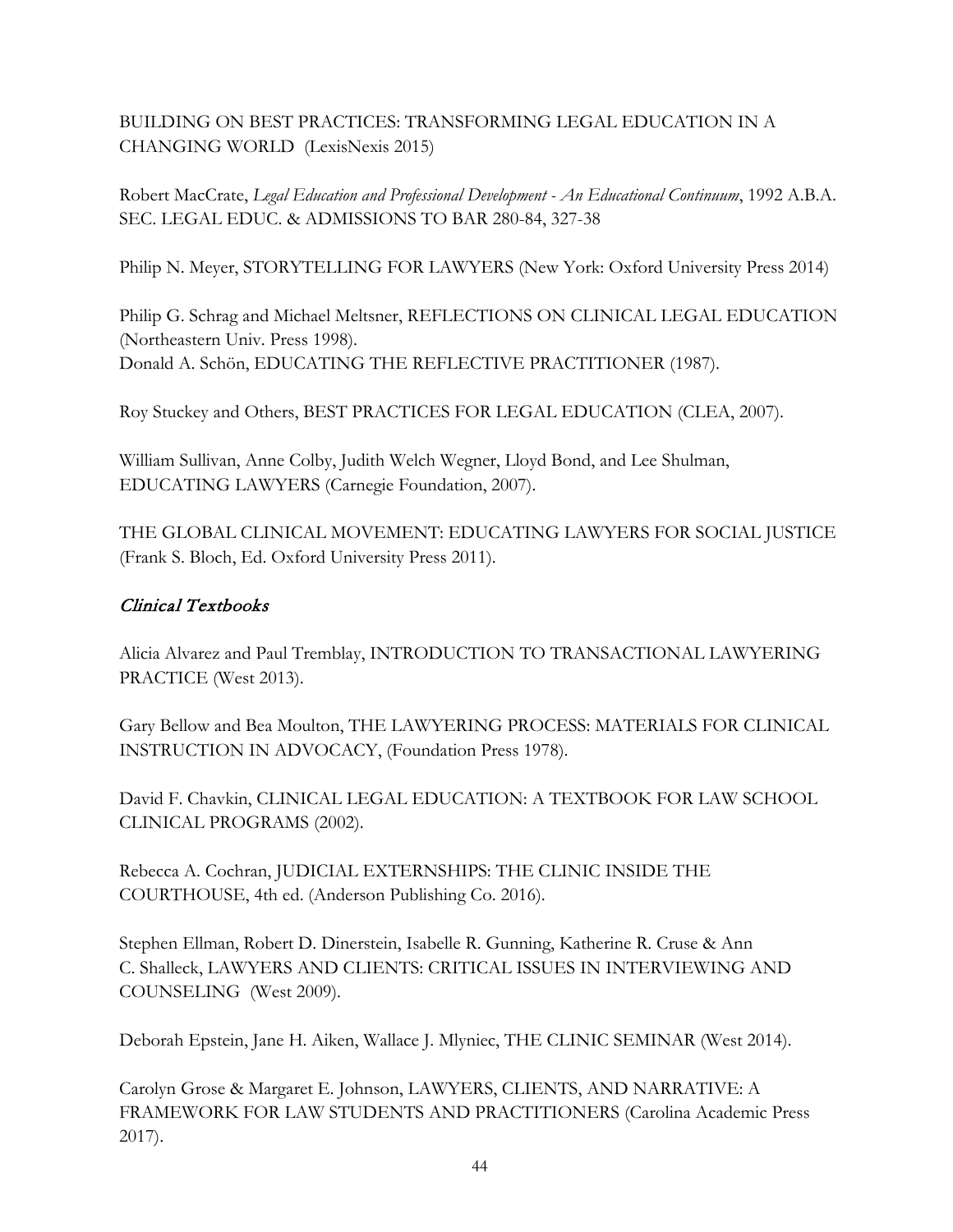G. Nicholas Herman, Jean Cary, A PRACTICAL APPROACH TO CLIENT INTERVIEWING, COUNSELING AND DECISION-MAKING: FOR CLINICAL PROGRAMS AND PRACTICAL COURSES (Carolina Academic Press 2009).

Alex J. Hurder, Frank S. Block, Susan L. Brooks & Susan L. Kay, eds.*,* CLINICAL ANTHOLOGY: READINGS FOR LIVE-CLIENT CLIENTS (2nd. ed. 2011).

Stefan Krieger and Richard Neuman, ESSENTIAL LAWYERING SKILLS, 5th ed. (Wolters Kluwer 2015)

Martha R. Mahoney, John O. Calmore & Stephanie M. Wildman, SOCIAL JUSTICE, PROFESSIONALS, COMMUNITIES & LAW: CASES AND MATERIALS (2003).

Leah Wortham, Alexander Scherr, Nancy Maurer & Susan L. Brooks, eds.,LEARNING FROM PRACTICE: A TEXT FOR EXPERIENTIAL LEGAL EDUCATION, 3rd. ed. (West 2016)

# <span id="page-45-0"></span>**WEB-BASED RESOURCES**

#### **Websites and Blogs**

| American Association of Law Schools<br>(AALS)                                                                         | http://www.aals.org/                                                                                                         |
|-----------------------------------------------------------------------------------------------------------------------|------------------------------------------------------------------------------------------------------------------------------|
| American Association of Law Schools<br>(AALS)/Clinical Legal Education Section                                        | https://memberaccess.aals.org/eWeb/dynamicpage<br>aspx?webcode=ChpDetail&chp_cst<br>key=2546c8e7-1cda-46eb-b9f3-174fc509169b |
| American Bar Association Section of<br>Legal Education and Admission to the Bar                                       | http://www.abanet.org/legaled/home.html                                                                                      |
| Best Practices For Legal Education                                                                                    | http://bestpracticeslegaled.albanylawblogs.org/                                                                              |
| Center for the Study of Applied Legal<br>Education (CSALE) Center for the Study<br>of Applied Legal Education (CSALE) | http://www.csale.org/index.html                                                                                              |
| Clinical Law Prof Blog:                                                                                               | http://lawprofessors.typepad.com/clinic_prof/                                                                                |
| Clinical Law Review                                                                                                   | http://www.law.nyu.edu/journals/clinicallawreview                                                                            |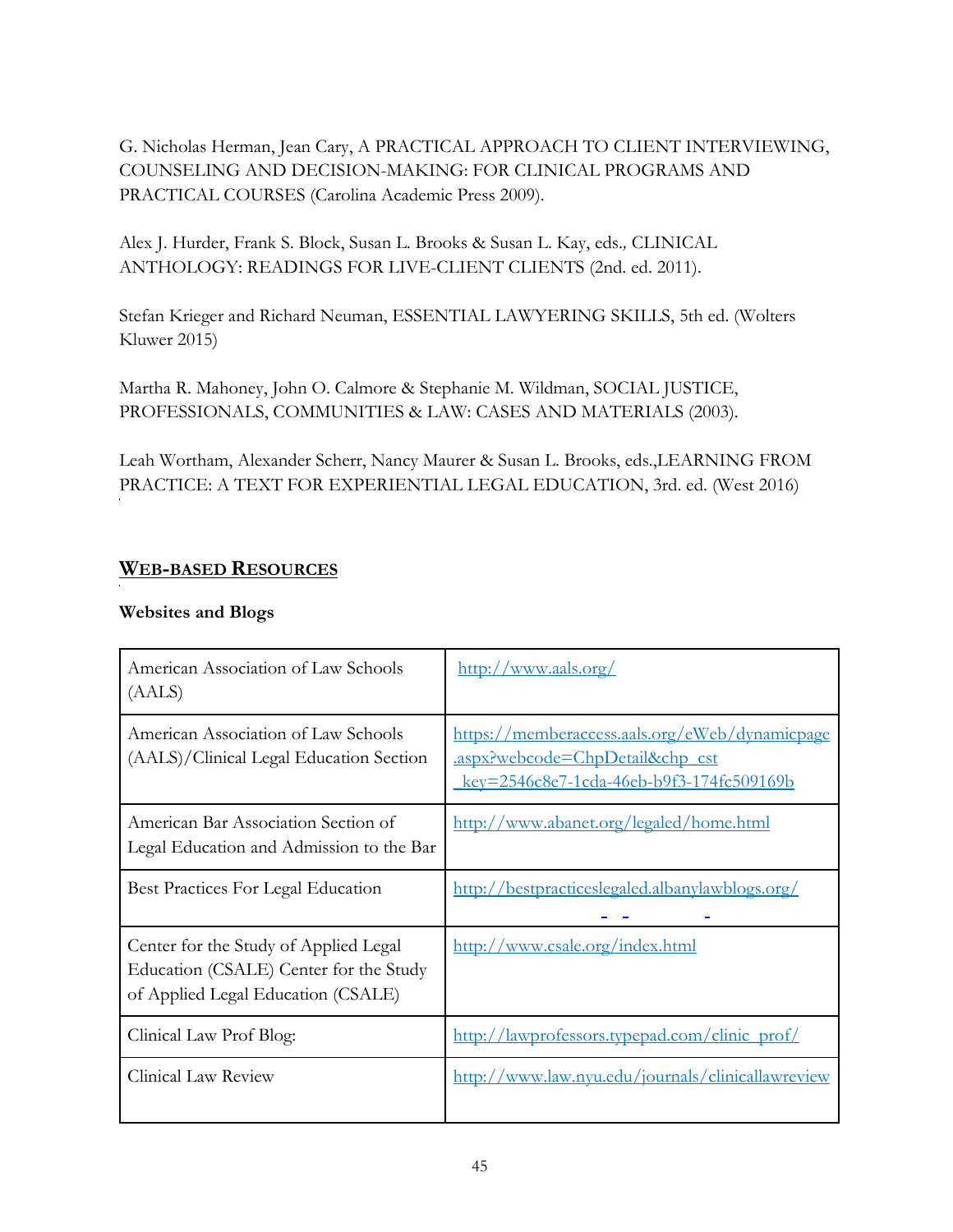| Clinical Legal Education Association<br>(CLEA)        | http://www.cleaweb.org/                                                                            |
|-------------------------------------------------------|----------------------------------------------------------------------------------------------------|
| Global Alliance for Justice Education<br>(GAJE)       | http://www.gaje.org/                                                                               |
| Guerrilla Guides to Law School Teaching               | https://guerrillaguides.wordpress.com/                                                             |
| International Network on Therapeutic<br>Jurisprudence | http://www.therapeuticjurisprudence.org/                                                           |
| Institute for Law School Teaching                     | http://www.law.gonzaga.edu/About-Gonzaga-<br>Law/Institute-for-Law-School-<br>Teaching/default.asp |
| The Law and Society Association                       | http://www.lawandsociety.org/                                                                      |
| LexternWeb                                            | http://Lexternweb.org                                                                              |
| National Legal Aid & Defender<br>Association          | http://www.nlada.org/                                                                              |
| National Professionalism Web Site                     | http://professionalism.law.sc.edu/                                                                 |
| Society of American Law Teachers<br>(SALT)            | http://www.saltlaw.org                                                                             |

# **Listservs**

| <b>AALS Minority</b>                                                                                                                                                                      | Email Professor Lee at <i>ilee@ubalt.edu</i> to join.                                                                              |
|-------------------------------------------------------------------------------------------------------------------------------------------------------------------------------------------|------------------------------------------------------------------------------------------------------------------------------------|
| ABA Commission on Domestic & Sexual<br>Violence Listservs                                                                                                                                 | Information on how to subscribe may be found at<br>https://www.americanbar.org/groups/domestic_vi<br>olence/Initiatives/listservs/ |
| CAPALF is a national organization that<br>provides Asian Pacific American law<br>faculty with scholarship support and<br>various networking and professional<br>development opportunities | To join the CAPALF listserv, please email Anupam<br>Chander at achander@ucdavis.edu                                                |
| Clinicians of Color                                                                                                                                                                       | email Professor Lee at <i>ilee@ubalt.edu</i> to join.                                                                              |

 $\mathbb{Z}$ 

L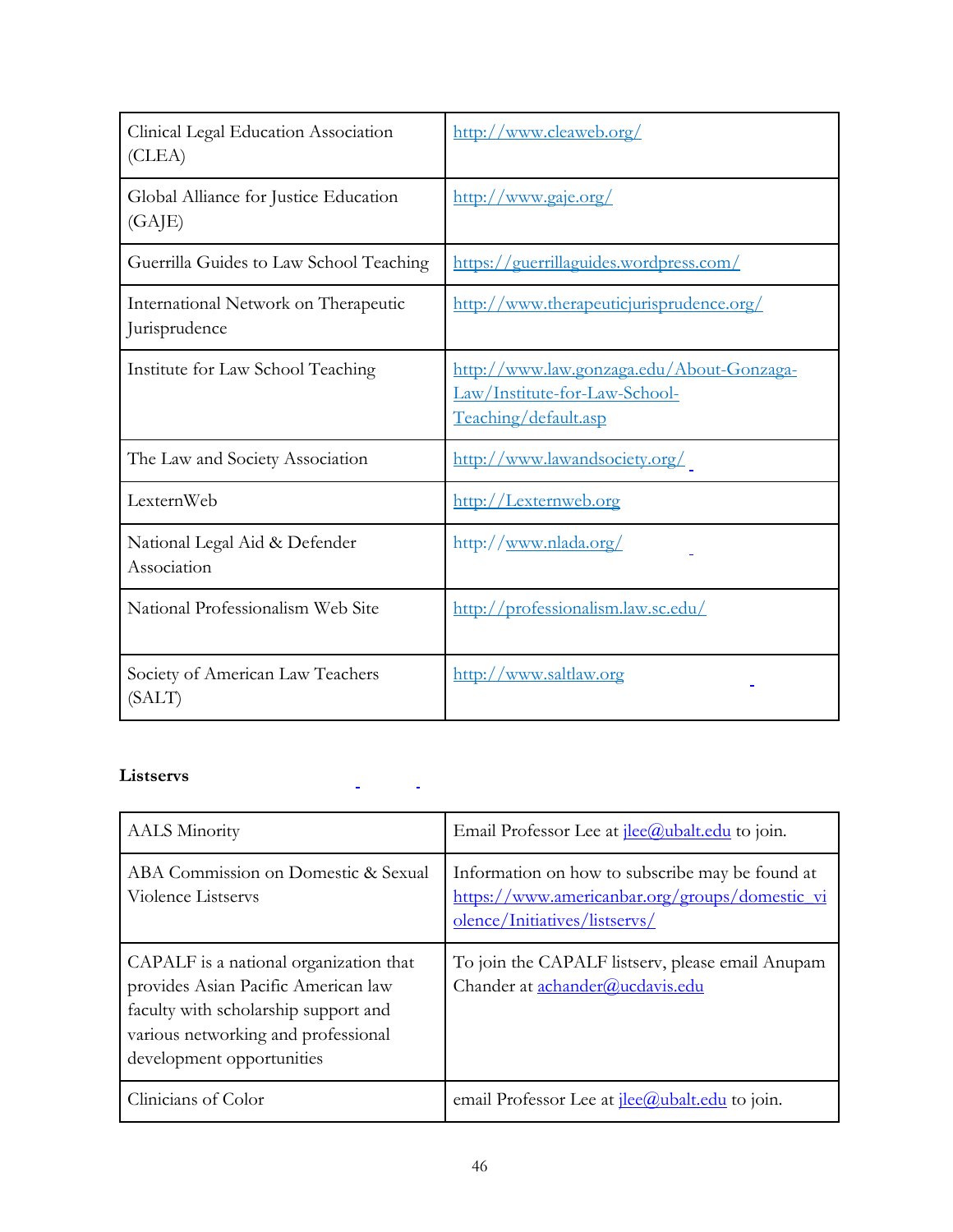| CyberProf                                 | More information on how to subscribe may be<br>found at<br>https://mailman.stanford.edu/mailman/listinfo/cyberp<br><u>rof</u>                                                                                                                                                                                                                                                                                                                                                 |
|-------------------------------------------|-------------------------------------------------------------------------------------------------------------------------------------------------------------------------------------------------------------------------------------------------------------------------------------------------------------------------------------------------------------------------------------------------------------------------------------------------------------------------------|
| Dispute Resolution Listserv               | Information on how to subscribe may be found at<br>http://law.missouri.edu/drle/dispute-resolution-<br>listserv/                                                                                                                                                                                                                                                                                                                                                              |
| <b>Environmental Law Clinics Listserv</b> | To sign up, email Kim Connolly<br>(kimconno@buffalo.edu).                                                                                                                                                                                                                                                                                                                                                                                                                     |
| Environmental Law Professors Listserv     | To sign up, use the following instructions:<br>Send an email with the following:<br><b>Field Contents</b><br>To envlawprofessors-request@lists.uoregon.edu<br>From [your email address here]<br>Subject subscribe<br>Body (leave this empty)                                                                                                                                                                                                                                  |
| Eshiplaw (Transactional)                  | Information on how to subscribe may be found at<br>https://www.eshiplaw.org/join                                                                                                                                                                                                                                                                                                                                                                                              |
| Food Law Issues for Law Professors        | Current contact is Professor Schneider,<br>sschneid@uark.edu                                                                                                                                                                                                                                                                                                                                                                                                                  |
| Freedom of Information Coalition          | More information on how to subscribe may be found at<br>https://www.nfoic.org/about/programs-services/foi-<br><b>listsery</b>                                                                                                                                                                                                                                                                                                                                                 |
| GAJE                                      | email majordomo@list.vanderbilt.edu with the following<br>command in the body of your email message: subscribe<br>gaje                                                                                                                                                                                                                                                                                                                                                        |
| Humanizing Legal Education                | to subscribe, send an empty email to: legaled-<br>subscribe@mail.law.fsu.edu                                                                                                                                                                                                                                                                                                                                                                                                  |
| Immigration Clinics                       | In order to ensure the confidentiality and integrity of the<br>list serve, we ask any persons seeking to join iclinic to<br>send me an email at veronica.thronson@law.msu.edu<br>affirming the following:<br>1) I am not a U.S. government employee.<br>2) I will not post confidential client information on the<br>listserv.<br>3) I will not copy, forward or excerpt information from<br>this listserv that is not already explicitly identified in the<br>public domain. |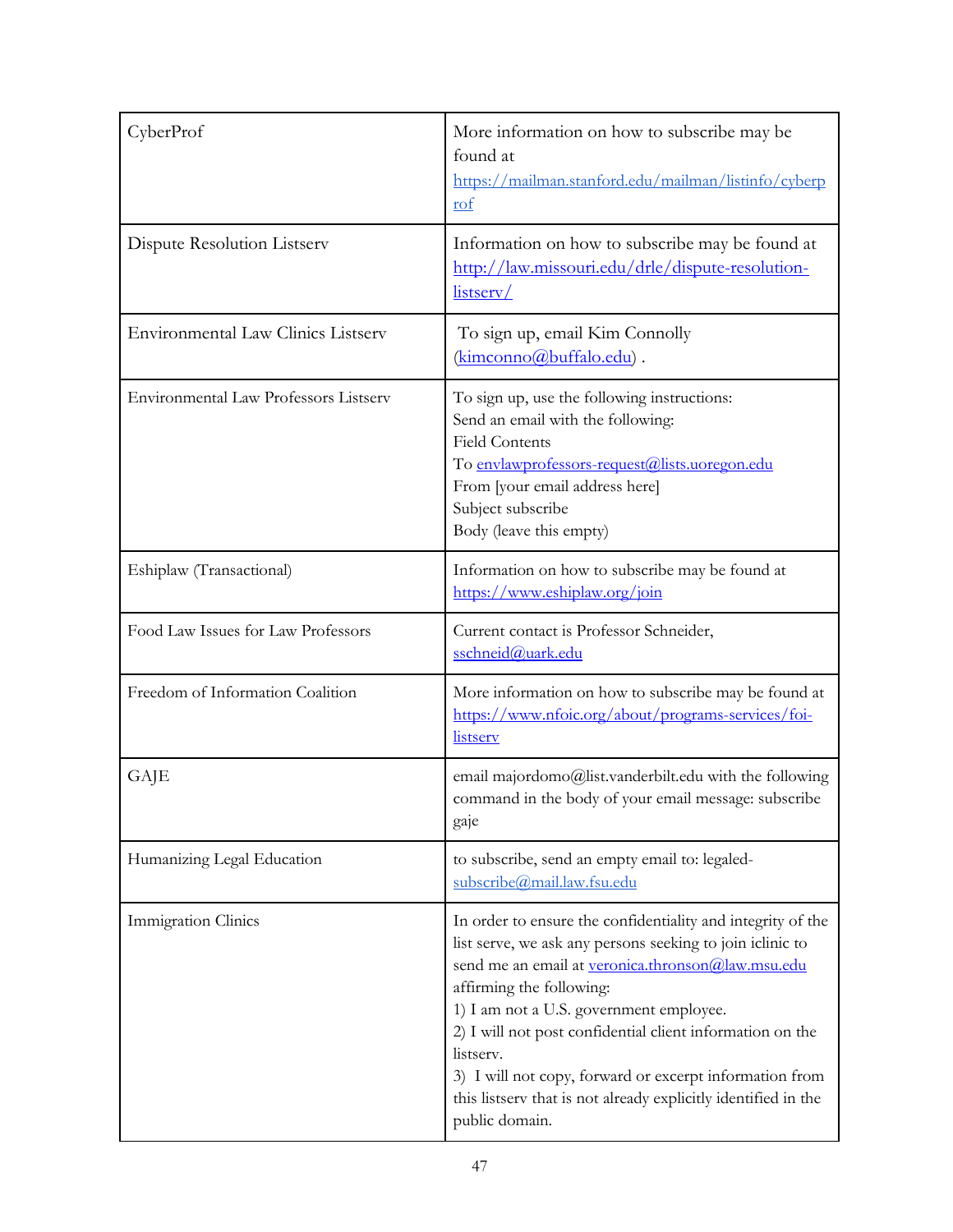|                                       | 4) If I am interested in collecting case examples for<br>advocacy purposes, I will not use material from this<br>listserv without the express permission of the person<br>who posted the information.                                                                                                                             |
|---------------------------------------|-----------------------------------------------------------------------------------------------------------------------------------------------------------------------------------------------------------------------------------------------------------------------------------------------------------------------------------|
| Immigration Law Professors:           | Send a message to Margaret Taylor (taylormh@wfu.edu)<br>or Hiroshi Motomura (motomura@law.ucla.edu) if you<br>need any other help with your immprof subscription, or<br>have any questions about list operation.                                                                                                                  |
| <b>Intellectual Property Clinics:</b> | IPCLINICS@ROSTER.WCL.AMERICAN.EDU                                                                                                                                                                                                                                                                                                 |
| Latino Law Professors                 | Listserv for latinx law professors. Administered by<br>Pedro Malavet at U Florida, malavet@law.ufl.edu                                                                                                                                                                                                                            |
| Law Clinics                           | To subscribe or unsubscribe via the World Wide Web,<br>visit<br>http://lists.washlaw.edu/mailman/listinfo/lawclinic                                                                                                                                                                                                               |
| <b>LAWPROF</b>                        | to subscribe, email <i>listproc@chicagokent.kentlaw.edu</i><br>with the following request in the body of the message:<br>subscribe LAWPROF                                                                                                                                                                                        |
| <b>LEGALETHICS</b>                    | to subscribe, email <i>listserv@lawlib.wuacc.edu</i> with the<br>following request in the body of the message: subscribe<br>legalethics-l [your first name] [your last name]<br>lawprofessor                                                                                                                                      |
| LEXTERN (externships)                 | To subscribe to the LEXTERN listserv (csl-<br>lextern@cua.edu) send an e-mail to Professor Sandy<br>Ogilvy at ogilvy@law.cua.edu requesting access. In the<br>subject line of your message write <subscribe csl-<br="">lextern&gt;. In the body, indicate the email address you<br/>wish to use for the subscription.</subscribe> |
| Poverty Law                           | There is a poverty listserv that is loosely associated with<br>the AALS Poverty Section. If you are not getting emails<br>from the listserv and would like to get them, or if you<br>are getting them and would like not to get them, please<br>email the administrator at erosser@wcl.american.edu                               |
| Privacy Law Profs                     | For privacy law scholars. Administered by Dennis<br>Hirsch of Capital Law School at<br>dhirsch@law.capital.edu                                                                                                                                                                                                                    |
| Professionalism                       | PROF-ISM: a professionalism listserv, to subscribe<br>email <i>listserv@ym.sc.edu</i> with the following request in<br>the body of the message: SUB PROF-ISM [your first                                                                                                                                                          |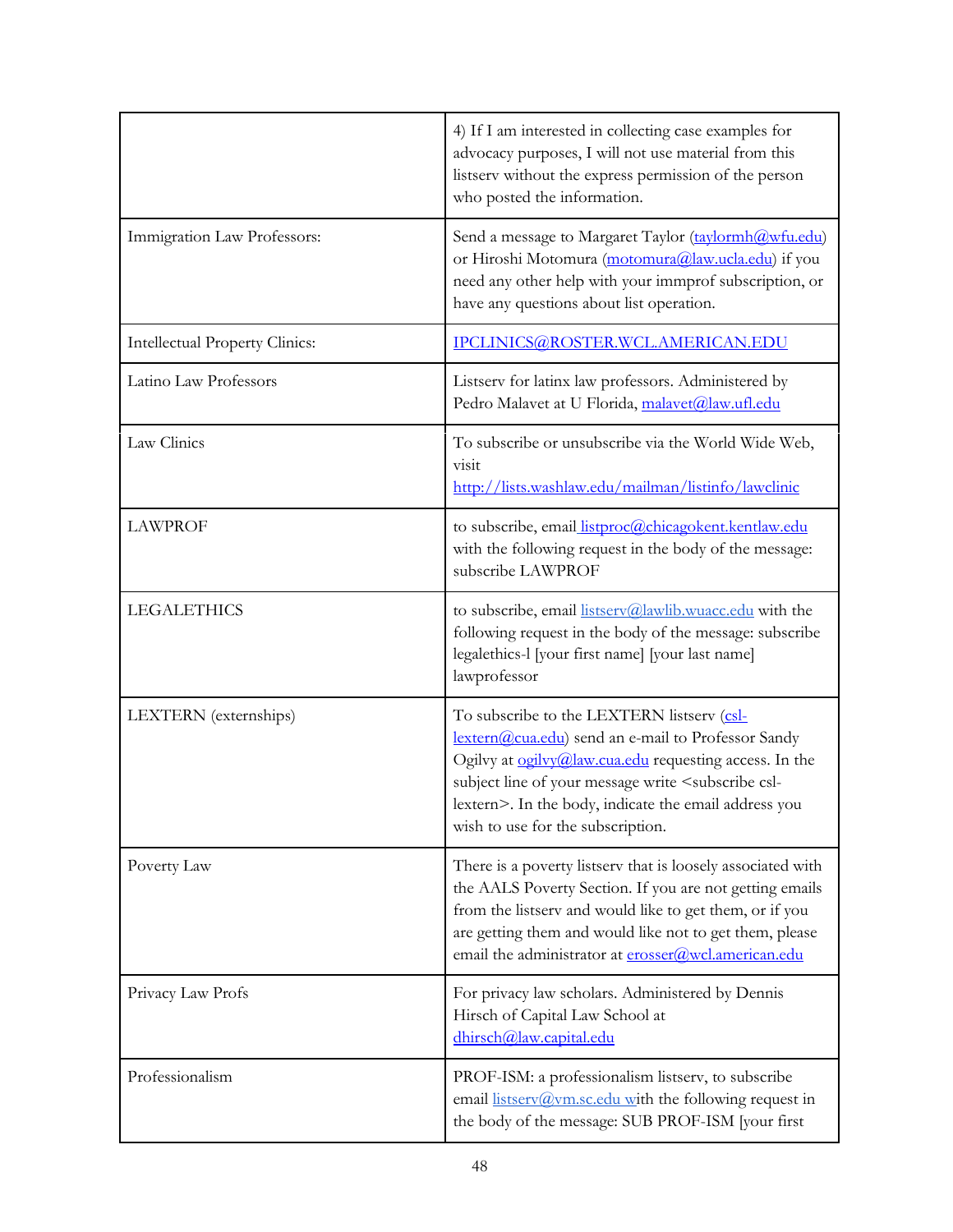|                                                      | name] [your last name]                                                                                                                                                                                                                                                                                                                                                                                                                                                                                                                                                                                                                                                                                                                                                                                                                                                                                                                                   |
|------------------------------------------------------|----------------------------------------------------------------------------------------------------------------------------------------------------------------------------------------------------------------------------------------------------------------------------------------------------------------------------------------------------------------------------------------------------------------------------------------------------------------------------------------------------------------------------------------------------------------------------------------------------------------------------------------------------------------------------------------------------------------------------------------------------------------------------------------------------------------------------------------------------------------------------------------------------------------------------------------------------------|
| Tax                                                  | Tax Connect: Information on how to subscribe may be<br>found at<br>https://www.americanbar.org/groups/taxation/commit<br>tees task forces/probono taxclinics/                                                                                                                                                                                                                                                                                                                                                                                                                                                                                                                                                                                                                                                                                                                                                                                            |
| Tech Clinics                                         | Interested folks should reach out to Professor<br>Christopher T. Bavitz at chavitz@law.harvard.edu                                                                                                                                                                                                                                                                                                                                                                                                                                                                                                                                                                                                                                                                                                                                                                                                                                                       |
| Veterans Clinics                                     | Listserv for clinics and non-profits working on behalf<br>of veterans. Join by emailing veteransclinics-<br>request@lists.wm.edu                                                                                                                                                                                                                                                                                                                                                                                                                                                                                                                                                                                                                                                                                                                                                                                                                         |
| Veterans Clinics and Pro Bono Service to<br>Veterans | This list will be utilized for law schools and law firms<br>already engaged in pro bono veteran clinic efforts or<br>interested in starting such an initiative at their institution.<br>It will be limited to pro bono service for veterans, and is<br>designed to share best practices, encourage collaboration<br>and provide assistance to list members in their<br>representation work or their program development. It<br>will also be used to share announcements of general<br>interest to the group, including regulation changes and<br>interpretations by the VA, DOD and the courts, and to<br>explore issues of public policy and opportunities for<br>systemic change in our nation's responsibilities to<br>veterans. There are currently more than 450 clinicians,<br>legal service providers and pro bono attorneys<br>representing veterans on this very active listserv.<br>Requests for addition should be sent to<br>veterans@wm.edu |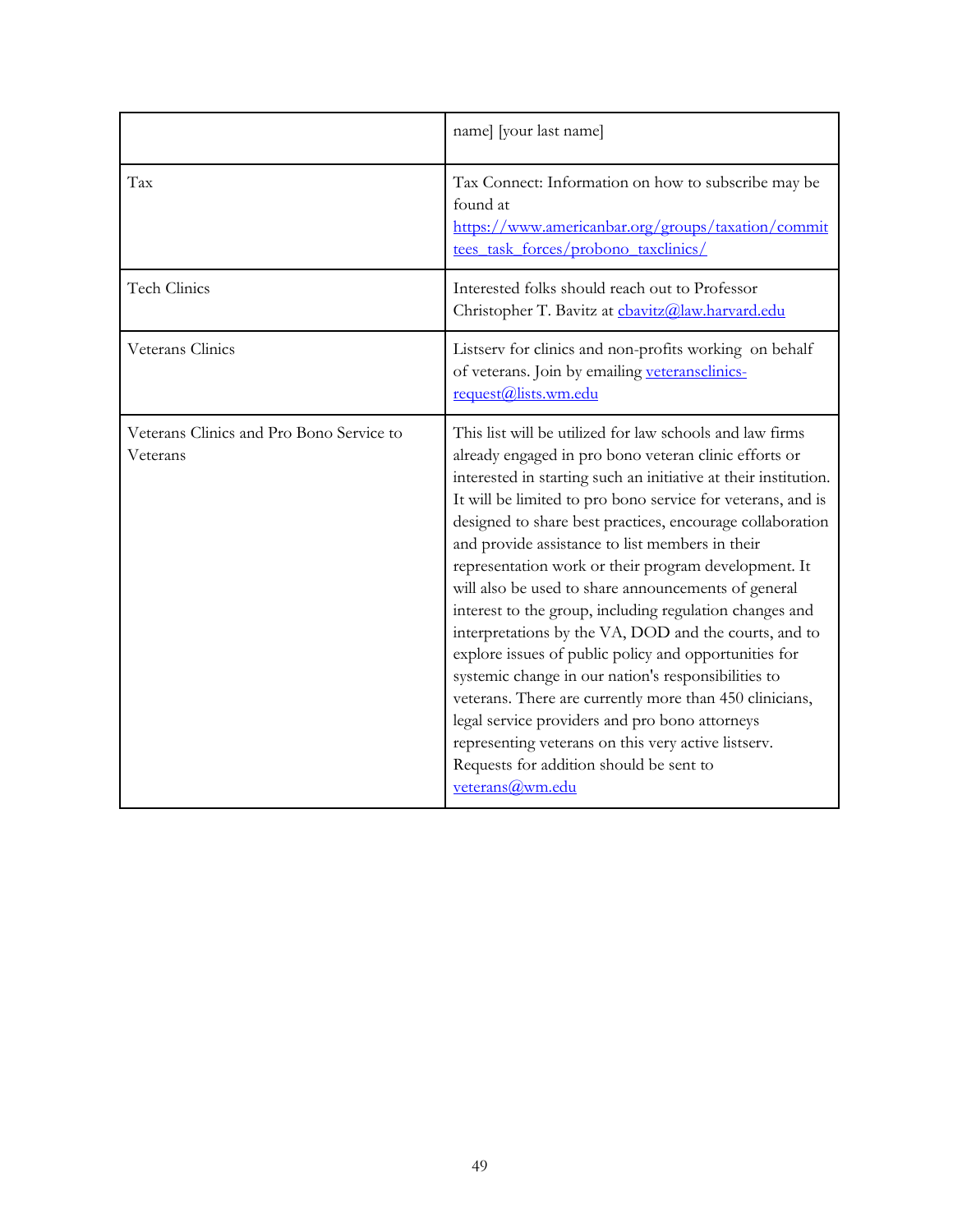# **CLEA'S GOALS AND ACCOMPLISHMENTS**

The Clinical Legal Education Association was incorporated in 1992 after several years of discussion among clinical teachers, with the goals of promoting the expansion and improvement of clinical legal education, encouraging and supporting clinical legal research and scholarship, and advancing the interests of clinical teachers. Membership is not limited to clinicians but is open to anyone engaged in legal education. CLEA presently has more than 1,300 members.

CLEA has 17 standing committees to carry out its work, and they cover a wide range of topics, including externships, diversity in clinical legal education, research, membership, social justice issues, and of course, new clinicians. One of the most influential committees has been the advocacy committee. For 25 years, CLEA has vigorously supported its members on a multitude of issues related to clinical teachers, clinical legal education, and legal education generally, including many that grew out of the comprehensive review of the ABA accreditation standards for law schools and, more recently, bar admission requirements. These issues include, among others, security of position for clinical teachers, curriculum requirements for experiential education, learning outcomes, paid externships, and bar passage standards.

CLEA welcomes as members not only full-time clinical teachers at law schools belonging to the Association of American Law Schools, but also field supervisors, adjunct teachers, faculty at schools outside the U.S., and other people who are involved in clinical education or are interested in its continued development.

CLEA was instrumental in founding the CLINICAL LAW REVIEW, a peer-review journal that it now sponsors jointly with the Association of American Law Schools (AALS) and New York University School of Law. The CLINICAL LAW REVIEW includes useful and readable articles about improving the teaching of law and the quality of legal practice. Membership in CLEA includes a subscription to the CLINICAL LAW REVIEW.

CLEA also organized the first national conferences on externships and Alternative Dispute Resolution clinical programs, and it sponsors the national conference for new clinicians every other year, as well as new clinicians programming at regional clinical conferences. In addition, CLEA offers webinars and trainings for experienced clinical teachers.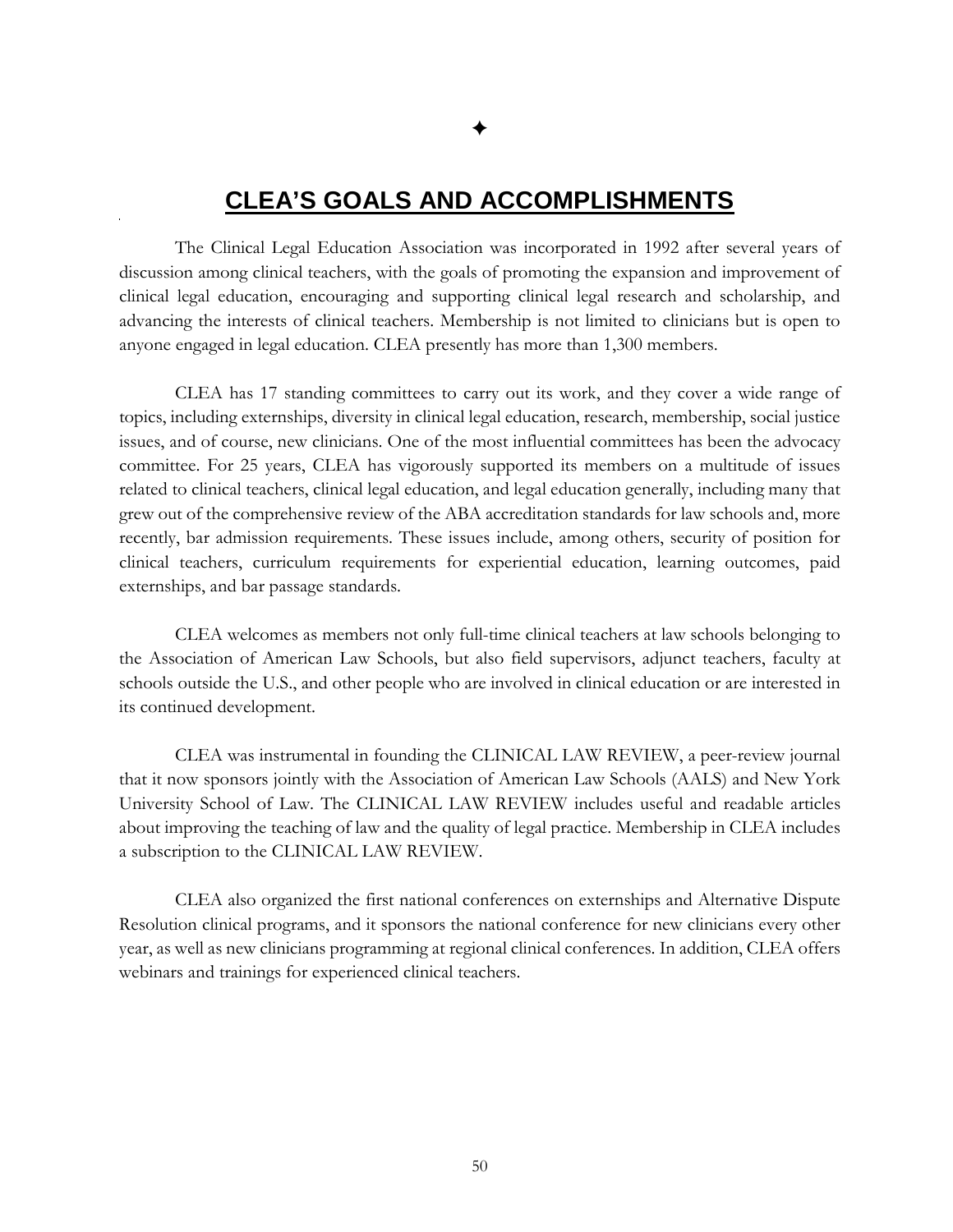# **CLEA'S 2016 STRATEGIC PLAN**

<span id="page-51-0"></span>In 2016, CLEA undertook the process of developing a new Strategic Plan. With the assistance of a pro bono consultant, and input from CLEA's past presidents, committee chairs, board of directors, as well as its members, a comprehensive and forward-looking plan was approved in November 2016.

The complete Strategic Plan may be found on the CLEA website, [http://cleaweb.org.](http://cleaweb.org/) Here are its five stated goals and some of the highlights:

# **Goal One: CLEA will enhance its advocacy for clinical legal education and the CLEA community, including its responsiveness to ongoing changes in the legal profession and in legal education.**

This goal prompted the creation of two additional committees to conduct research and advocacy trainings, monitor changes in the legal profession and to survey our membership regularly about advocacy needs.

### **Goal Two: CLEA will enhance its communications with its members and other bodies and organizations regarding its work.**

CLEA's presence in the community will be enhanced through improvements to its website and other social media platforms, development of a public relations strategy, and the creation of communication protocols.

### **Goal Three: CLEA will serve as a primary resource on best practices for clinical and experiential legal education.**

This goal involves an expansion of the focus of CLEA's best practices committee.

#### **Goal Four: CLEA will pursue and promote justice and diversity as core values of the legal profession.**

In January 2017, CLEA created the new "Social Justice Issues Committee," charged with identifying new ways to support social justice issues believed to be of particular importance to the clinical community.

### **Goal Five: CLEA will implement best practices in board governance and financial management in support of its mission.**

CLEA will accomplish this final goal through increased board member engagement in governance, reviewing and evaluating existing by-laws, policies and procedures, and strengthening our training of newly elected CLEA board members.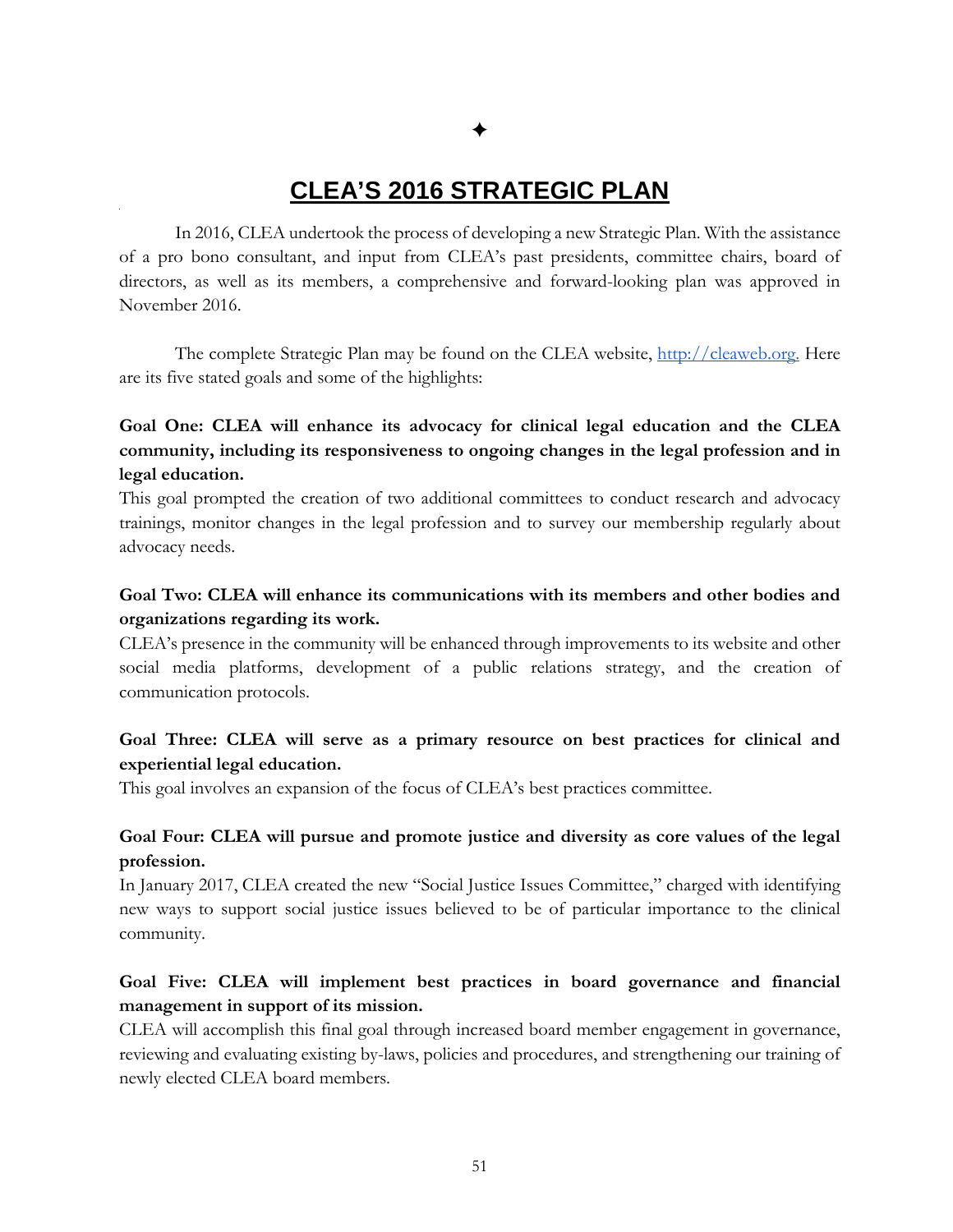# ✦

# **PROFESSIONAL ORGANIZATIONS FOR CLINICAL TEACHERS**

<span id="page-52-0"></span>The Association of American Law Schools ("AALS") Section on Clinical Legal Education and the Clinical Legal Education Association ("CLEA") are the two main professional organizations for clinical teachers. This roadmap aims to describe the two organizations and their activities.

**The Section on Clinical Legal Education** is the official voice of clinicians within the AALS. The Clinical Section presents programs such as the Annual Clinical Conference or Workshop, supports regional conferences, and publishes a newsletter. Because the Section is part of the AALS, it cannot take an independent public position or an active role on public issues without the permission of the AALS Executive Committee. The Section may ask the AALS to take a position, but it cannot take a position on its own. Annual membership dues for the Clinical Section are \$15 (payable to AALS).

**The Clinical Legal Education Association** advocates on behalf of clinicians and clinical education in a variety of public forums. CLEA co-publishes the Clinical Law Review, sponsors and supports workshops and conferences, publishes a newsletter, and maintains a website with a database of available positions in clinical legal education. CLEA also sponsors the *Per Diem* project each year, to financially support social justice work in the community hosting the AALS Clinical Conference. CLEA's membership dues for individuals are \$40 per year; group rates are also available. Membership includes a subscription to the Clinical Law Review.

**Together**, CLEA and the AALS collaborate closely and their memberships greatly overlap. Both organizations sponsor workshops and conferences, and often the two organizations offer them in a collaborative fashion. For example, the New Clinicians Conference, held every other year, is sponsored by CLEA, but is scheduled immediately before the AALS Clinical Conference.

Both CLEA and the Clinical Section maintain committees to address various issues affecting clinical teachers, such as the ABA accreditation standards, the status of clinicians, and political interference. CLEA also maintains a comprehensive history of advocacy materials on its website, including formal comments, letters, and *amicus* briefs.

Both organizations sponsor and support the CLINICAL LAW REVIEW, a semi-annual, peer- edited journal devoted to issues of lawyering theory and clinical legal education. The Clinical Law Review is also co-sponsored by NYU Law School. The Review welcomes unsolicited articles, as well as essays, comments, and other short pieces on lawyering, clinical teaching, legal practice, or related subjects.